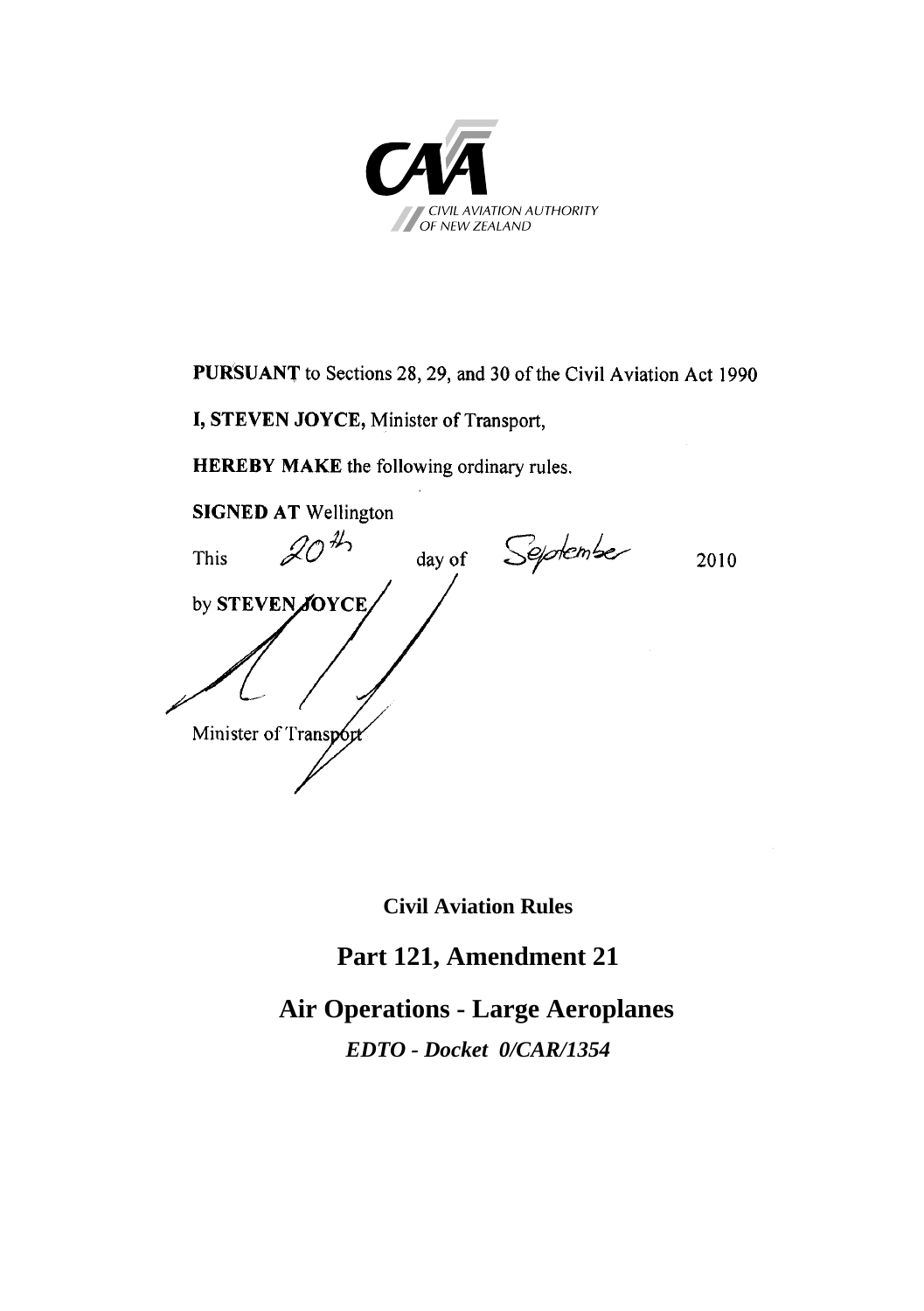# **Contents**

# **Part 121 Amendments [8](#page-7-0)**

|         | Subpart C — Operating Limitations and Weather Requirements | 8  |
|---------|------------------------------------------------------------|----|
| 121.157 |                                                            |    |
| 121.165 |                                                            |    |
| 121.167 |                                                            |    |
| 121.171 | Requirement for Air Operations in a Polar Area  10         |    |
| 121.173 |                                                            |    |
| 121.175 | Authorisation for Air Operations in a Polar Area  11       |    |
|         | <b>Subpart G - Maintenance</b>                             | 11 |
| 121.407 |                                                            |    |
| 121.417 |                                                            |    |
|         | Subpart N - EDTO Authorisation and Requirements            | 15 |
| 121.951 |                                                            |    |
| 121.953 | Requirements for EDTO up to 180 minutes maximum            |    |
|         |                                                            |    |
| 121.955 | EDTO authorisation up to 180 minutes maximum diversion     |    |
|         |                                                            |    |
| 121.957 | Requirements for EDTO up to 240 minutes maximum            |    |
|         |                                                            |    |
| 121.959 | EDTO authorisation up to 240 minutes maximum diversion     |    |
|         |                                                            |    |

| 121.961 Requirements for EDTO more than 240 minutes maximum |  |
|-------------------------------------------------------------|--|
|                                                             |  |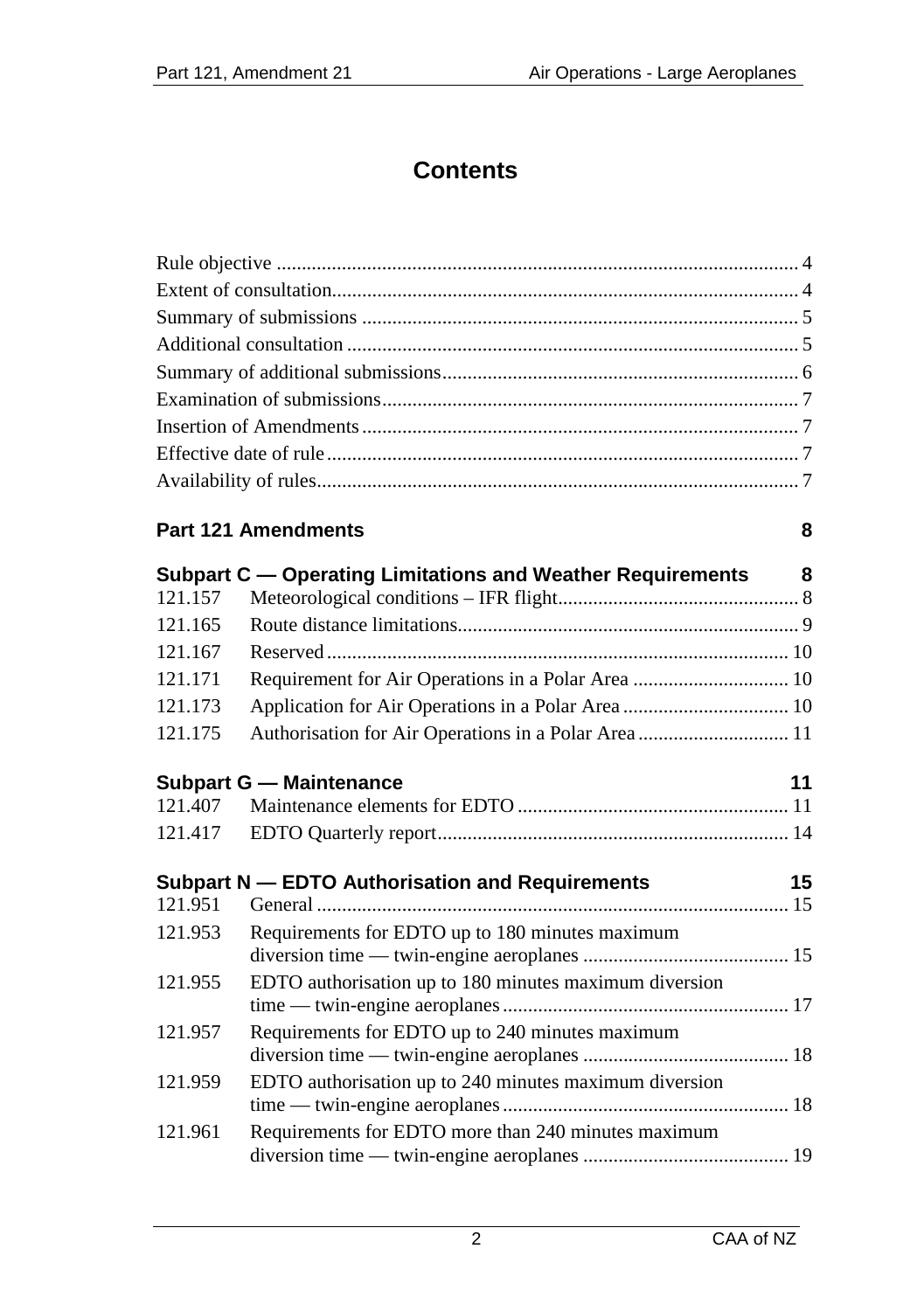| 121.963               | EDTO authorisation more than 240 minutes maximum            |    |  |
|-----------------------|-------------------------------------------------------------|----|--|
|                       |                                                             |    |  |
| 121.965               | EDTO requirements — aeroplanes with more than 2 engines 20  |    |  |
| 121.967               | EDTO authorisation — aeroplanes with more than 2 engines 21 |    |  |
| 121.969               |                                                             |    |  |
| 121.971               | EDTO dispatch — additional requirements for EDTO more       |    |  |
|                       |                                                             |    |  |
| 121.973               |                                                             |    |  |
| 121.975               |                                                             |    |  |
| 121.977               | En-route EDTO alternate aerodrome planning minima 28        |    |  |
| 121.979               | Lower en-route EDTO alternate aerodrome planning minima 29  |    |  |
| 121.981               |                                                             |    |  |
|                       |                                                             |    |  |
|                       | <b>Consultation Details</b>                                 | 30 |  |
| Subject area          |                                                             | 31 |  |
| <b>Rule Reference</b> |                                                             | 35 |  |
|                       |                                                             |    |  |
|                       |                                                             |    |  |
|                       |                                                             |    |  |
|                       | Additional consultation details on NPRM Supplement          | 65 |  |
| General               |                                                             |    |  |
|                       |                                                             |    |  |
|                       |                                                             |    |  |
|                       |                                                             |    |  |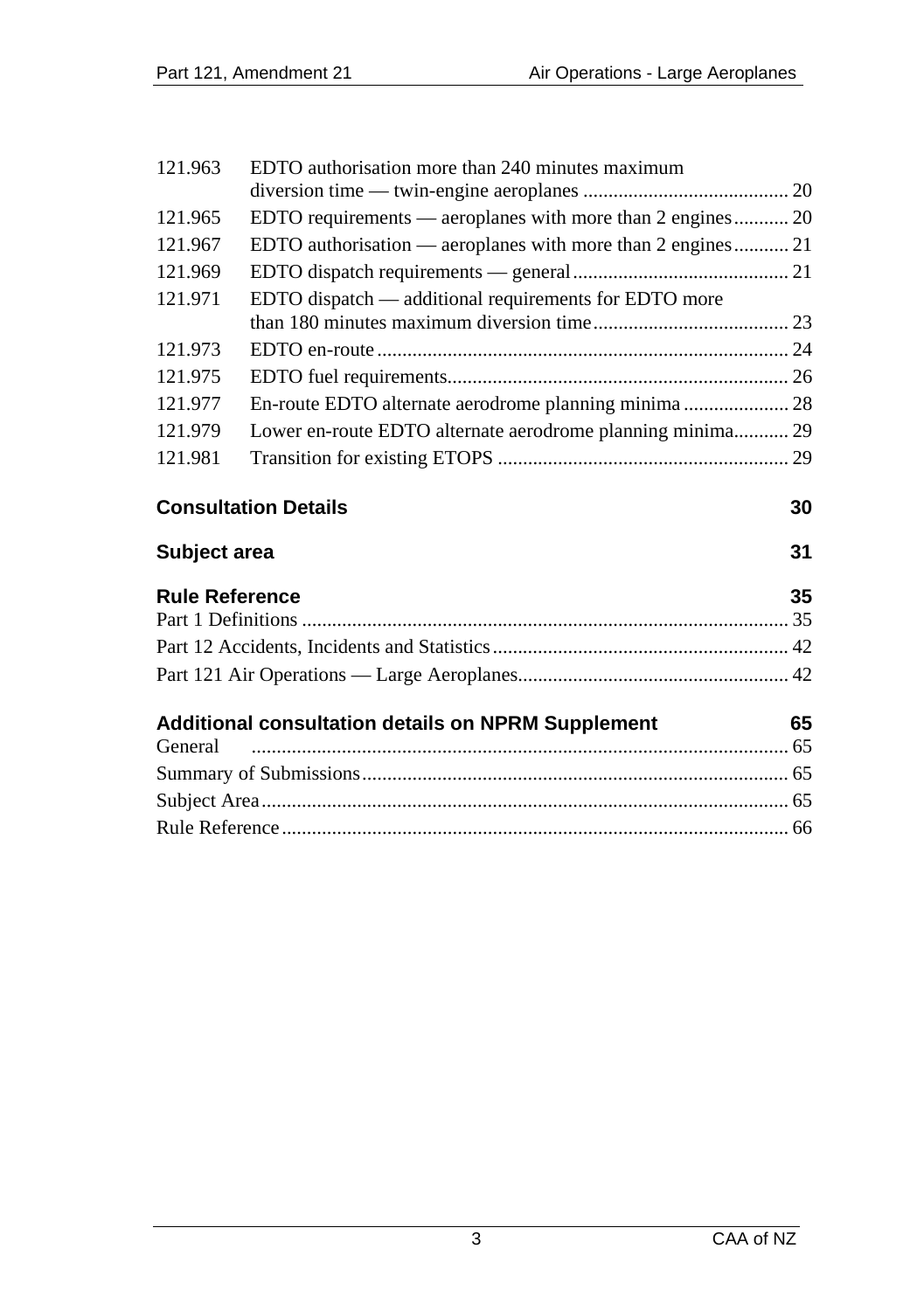# <span id="page-3-0"></span>**Rule objective**

The objective of amendment 21 to Part 121 is to amend and update the rule requirements relating to the operation of twin-engine aeroplanes on extended range operations (ETOPS). In accordance with proposed ICAO standards, the terminology is changed to extended diversion time operations (EDTO) and the standards that have previously been applied by means of Advisory Circular AC121-1 have been updated and incorporated into the rule. In accordance with international standards, the requirement for an air operator to be authorised for EDTO before operating an aeroplane on extended diversion time operations has been expanded to include the operation of aeroplanes with more than 2 turbine engines but with an 8 year transition period for the 3 and 4 engine aeroplanes.

Other rules that are associated with amendment 21 to Part 121 are:

- Amendment 43 to Part 1
- Amendment 6 to Part 12
- Amendment 12 to Part 119
- Amendment 10 to Part 145

# <span id="page-3-1"></span>**Extent of consultation**

In 2002 the CAA commenced a project to review the ETOPS requirements for aeroplanes operating under Parts 121 (large aeroplanes), 125 (medium aeroplanes), and 135 (small aeroplanes) and to incorporate the standards contained in AC121-1 into the rules. Shortly thereafter the Federal Aviation Administration (FAA) of the United States signalled its intention to review the FAR requirements for ETOPS and so the CAA project was held over until the FAA intentions became clearer.

In 2005 the Civil Aviation Safety Authority of Australia (CASA) decided to review the Australian requirements for ETOPS and so a joint working group was established between the New Zealand CAA and CASA to develop common standards where possible for EDTO. Representatives from the major airlines in both Australia and New Zealand were also included in the working group.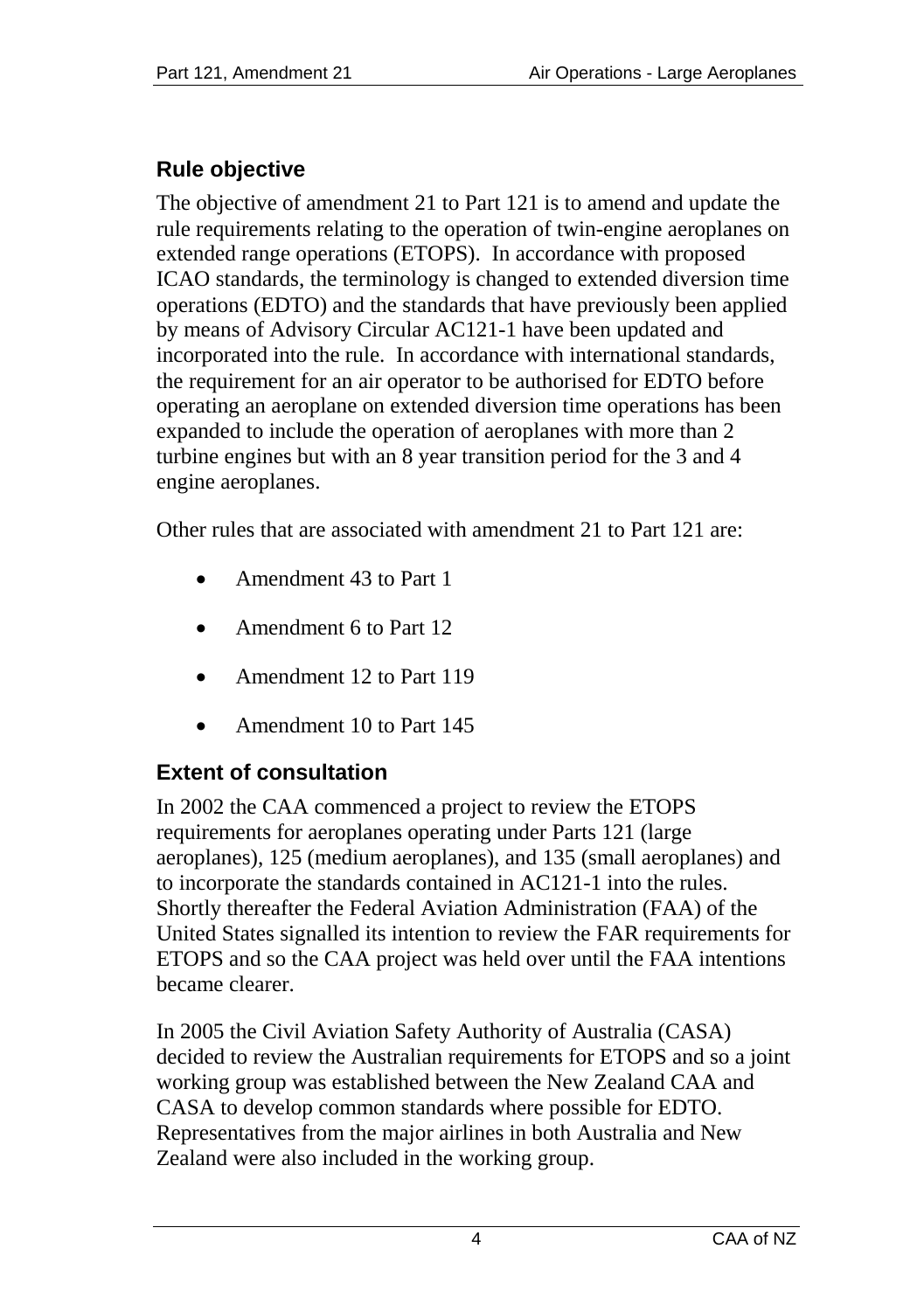A Notice of Proposed Rulemaking, NPRM 08/01, containing the proposed changes to Part 121 and the other associated rule parts was issued for public consultation under Docket 0/CAR/1354 on 17 January 2008.

The publication of this NPRM was notified in the Gazette on 17 January 2008 and advertised in the daily newspapers in the five main provincial centres on 19 January 2008. The NPRM was published on the CAA web site and mailed to identified stakeholders including representative organisations who were considered likely to have an interest in the proposal.

A period of 43 days was allowed for comment on the proposed rule.

# <span id="page-4-0"></span>**Summary of submissions**

Six written submissions were received on the NPRM. These submissions and comments have been considered and as a result some minor amendments have been made to the proposed rules. Following further CAA review the definitions for *adequate aerodrome* and *EDTO alternate aerodrome* have been significantly changed to more closely align the rules for EDTO with similar rules in Australia and the USA. These changes have not changed the overall intent of the EDTO rules. Transition provisions have also been included in the proposed rules for existing operators who are authorised for ETOPS and for the existing aeroplanes with more than 2 turbine engines that do not have an EDTO certification status. In addition, for consistency with the rule system concept that all definitions should be in Part 1 unless there is a specific meaning for a particular Part, all the definitions that were proposed for Part 121 have been moved into Part 1.

# <span id="page-4-1"></span>**Additional consultation**

During the original development of the EDTO rules it was proposed to extend the threshold time for operating a twin turbine powered aeroplane away from an adequate aerodrome from 60 minutes flying time with one engine inoperative to 90 minutes. This 90 minute threshold time was developed in conjunction with the Australian Civil Aviation Safety Authority (CASA) to enable the older non-ETOPS approved aeroplanes to be operated on routes across the Great Australian Bight.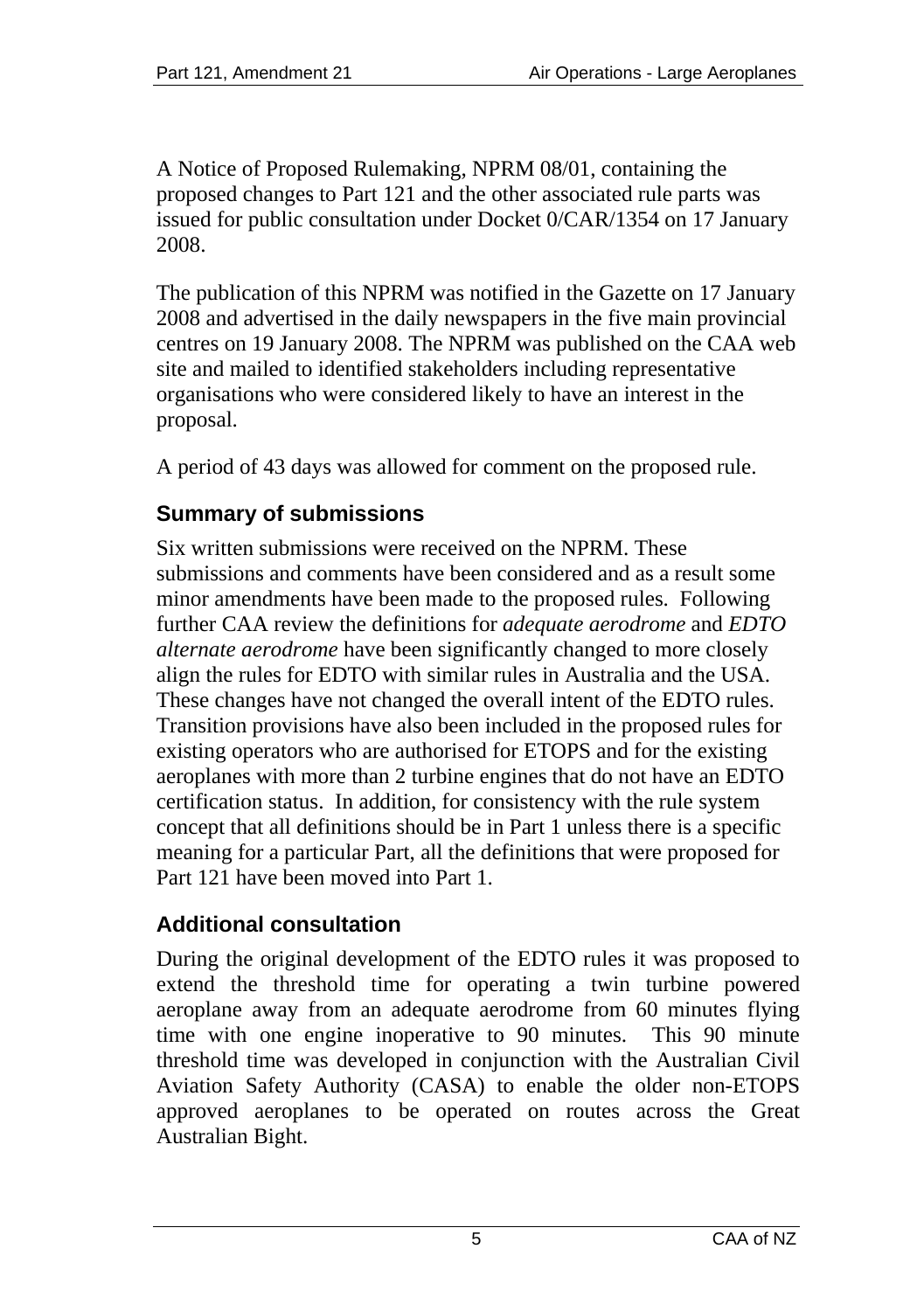However in August 2009 it became apparent that under the proposed 90 minute threshold time an air operator could theoretically plan an oceanic route or a long trans-continental route as a non-EDTO and would not need to meet the additional dispatch requirements for EDTO regarding en-route alternate aerodrome meteorological conditions and services and facilities, and the additional fuel requirements for EDTO.

Following further consultation with CASA, non-supportive comments from the aircraft manufacturers, and in accordance with ICAO recommendations, the CAA decided that the EDTO threshold time should be retained at 60 minutes flying time, with one engine inoperative, from an adequate aerodrome.

A Notice of Proposed Rule Making Supplement, NPRM 08-01 Supplement, containing the proposed changes to Parts 1 and 121 to change the requirements back to a 60 minute EDTO threshold time plus some changes to the maintenance requirements in Part 121 for some older aeroplanes, and a change to Part 145 to clarify maintenance procedures for EDTO aeroplanes was issued for public consultation under Docket 0/CAR/1354 on 4 February 2010.

The publication of this NPRM Supplement was notified in the Gazette on 4 February 2010 and advertised in the daily newspapers in the five main provincial centres on 5 February 2010. The NPRM Supplement was published on the CAA web site and mailed to the airline operators who were likely to have an interest in the proposal.

A period of 25 days was allowed for comment on the proposed changes to the rule.

# <span id="page-5-0"></span>**Summary of additional submissions**

Six written submissions were received on the NPRM Supplement. These submissions and comments have been considered and as a result some minor amendments have been made to the proposed rules including a change to the maintenance requirements which deletes the need for a special provision for older aeroplanes. However one submitter wanted assurance that continued operations under an existing 75 minute ETOPS approval for an aeroplane that is not type design certificated for extended range operations would be allowed under the new EDTO rules. As the rule amendments are intended to not have any adverse affect on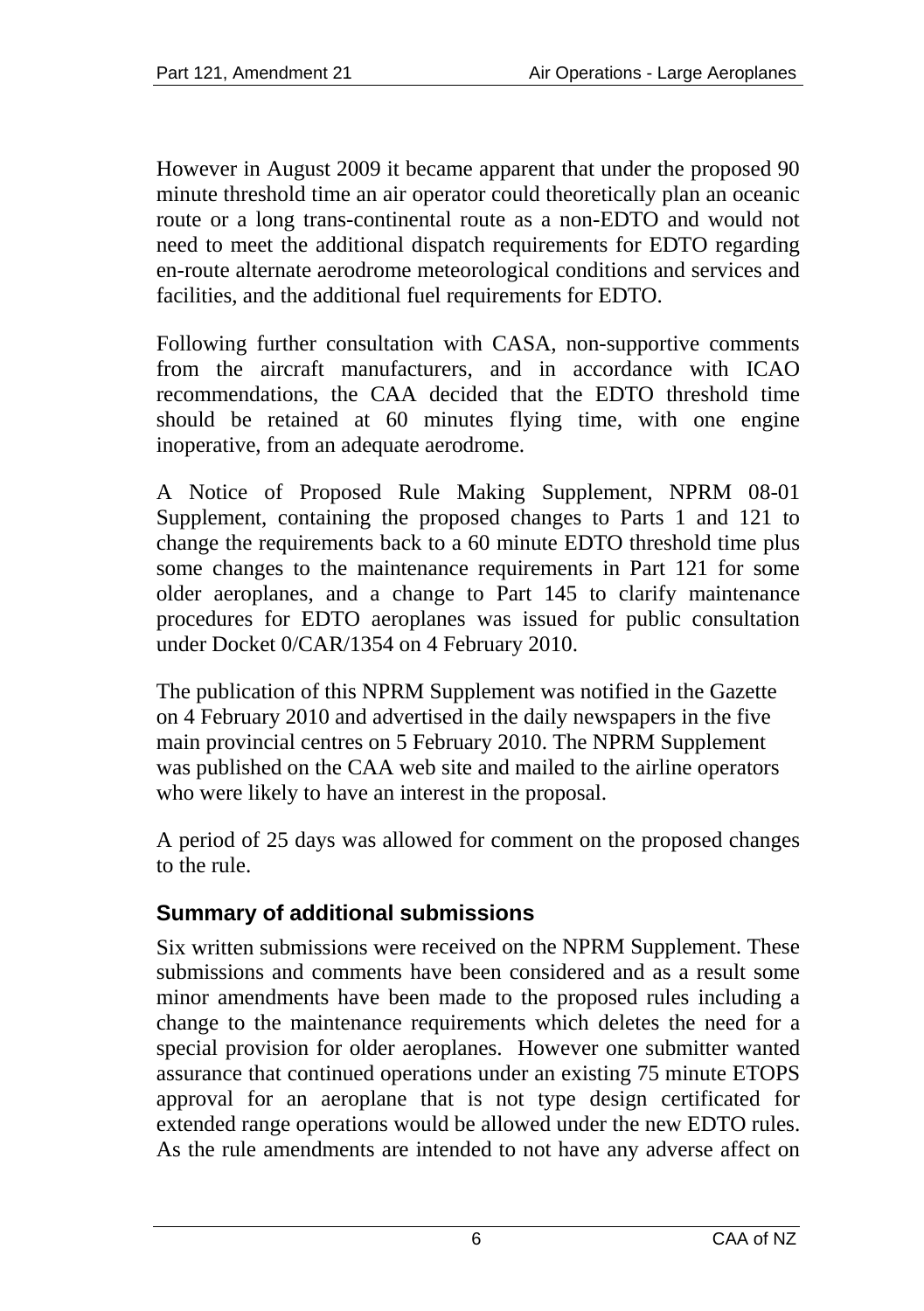existing authorised ETOPS, an amendment was required to rule 121.955 to allow the Director to authorise EDTO for such non-certified aeroplanes but only up to a maximum diversion time of 75 minutes.

The rules as amended were then referred to the Minister of Transport for signing.

# <span id="page-6-0"></span>**Examination of submissions**

Submissions may be examined by application to the Docket Clerk at the Civil Aviation Authority between 8:30 am and 4:30 pm on weekdays, except statutory holidays.

## <span id="page-6-1"></span>**Insertion of Amendments**

The amendments to the rules in this Part are reflected by the revocation and replacement of existing rules and the insertion of new rules.

## <span id="page-6-2"></span>**Effective date of rule**

Amendment 21 to Part 121 comes into force on 1 November 2010.

## <span id="page-6-3"></span>**Availability of rules**

Civil Aviation Rules are available from–

CAA web site: <http://www.caa.govt.nz/> Freephone: 0800 GET RULES (0800 438 785)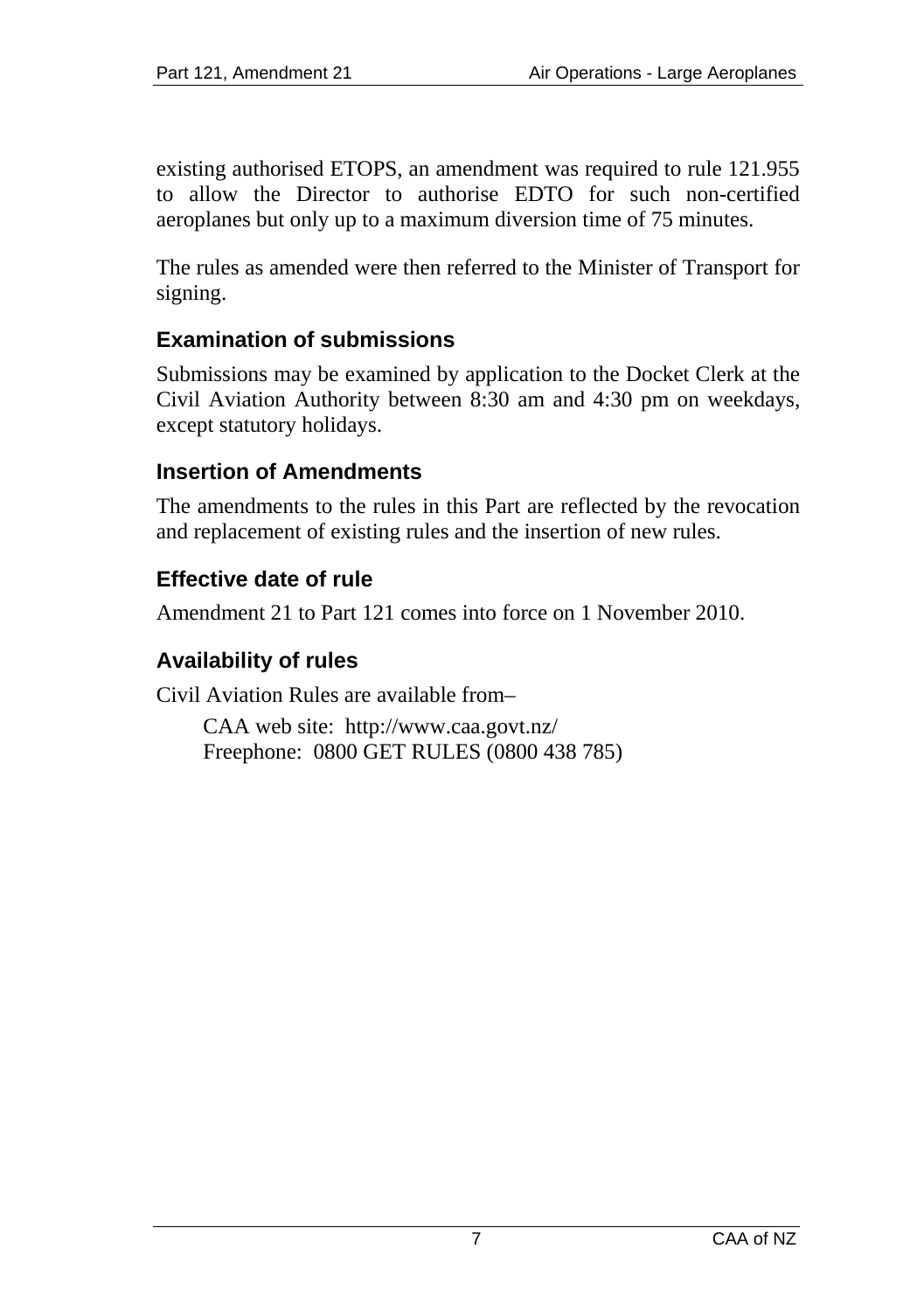# <span id="page-7-0"></span>**Part 121 Amendments**

# <span id="page-7-1"></span>**Subpart C — Operating Limitations and Weather Requirements**

## *Rule 121.157 is revoked and replaced by the following new rule:*

# <span id="page-7-2"></span>**121.157 Meteorological conditions – IFR flight**

(a) A pilot-in-command of an aeroplane performing an air operation must not commence an operation under IFR unless current meteorological reports, or a combination of current meteorological reports and forecasts, indicate that conditions will—

- (1) at the estimated time of arrival at the applicable destination aerodrome, be at or above the minima published in the applicable AIP for the instrument procedure likely to be used at that aerodrome; or
- (2) at the estimated time of use, at—
	- (i) one alternate aerodrome, meet the ceiling and visibility that are required by rule  $91.405(a)(2)$ ; or
	- (ii) two alternate aerodromes, meet the ceiling and visibility that are required by rule 91.405(b).

(b) A pilot-in-command of an aeroplane must not commence an air operation under IFR unless at least one alternate aerodrome is available, that meets the ceiling and visibility that are required by rule 91.405(b), if—

- (1) the departure or destination aerodrome for the operation is outside New Zealand; and
- (2) the destination aerodrome has less than two separate runways suitable for use by the aeroplane being used.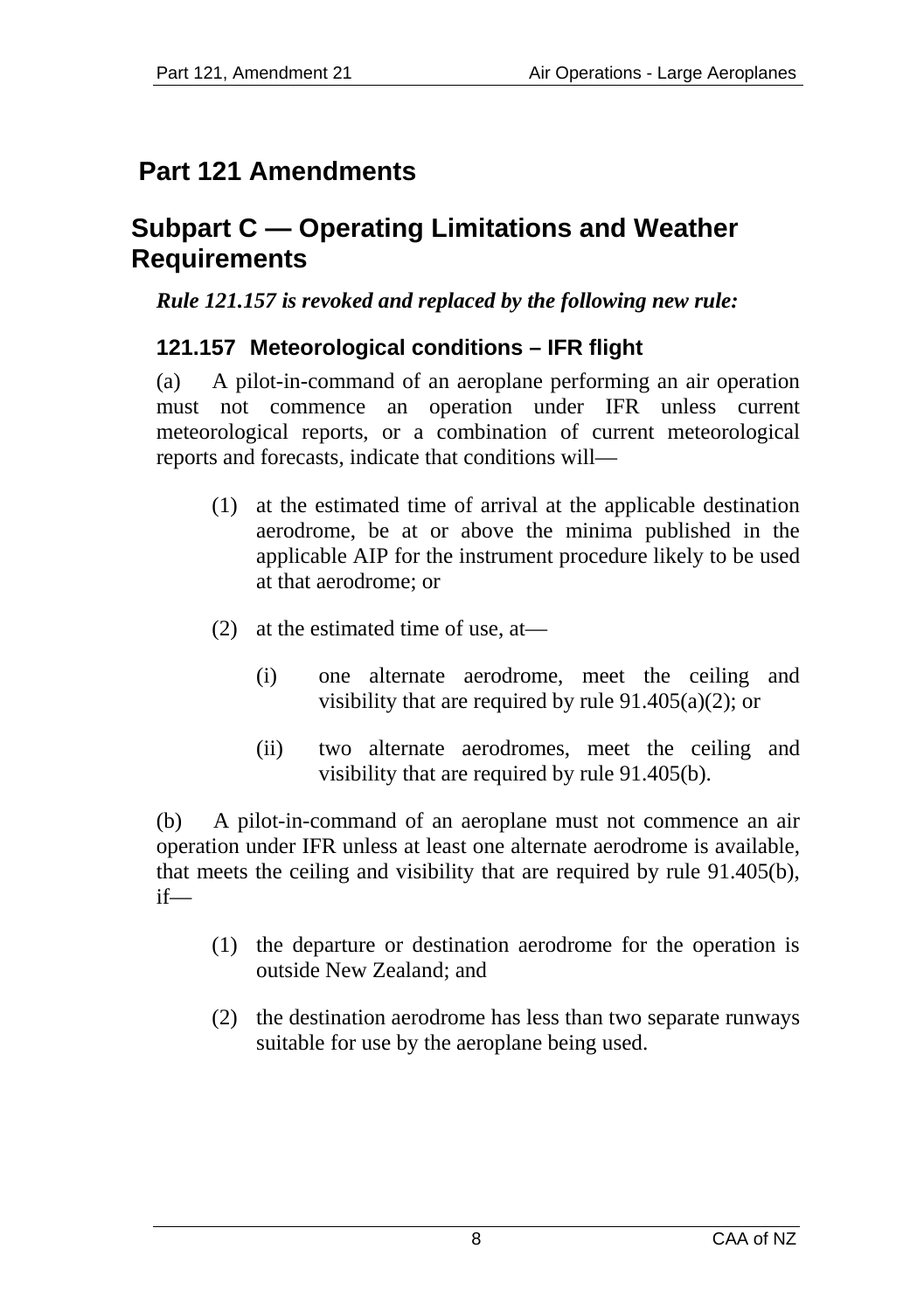# *Rule 121.165 is revoked and replaced by the following new rule:*

# <span id="page-8-0"></span>**121.165 Route distance limitations**

(a) A holder of an air operator certificate must not operate a piston engine aeroplane on an air operation on a route that requires the aeroplane to be more than 60 minutes flight time (calculated at a one engine inoperative cruise speed in still air and ISA conditions) from an adequate aerodrome.

(b) A holder of an air operator certificate must not operate an aeroplane with 2 turbine powered engines on an air operation on a route that requires the aeroplane to be more than 60 minutes flight time (calculated at a one engine inoperative cruise speed in still air and ISA conditions) from an adequate aerodrome unless—

- (1) except as provided in rule 121.955(b), the aeroplane is certificated to type design specifications for operating more than 60 minutes flight time (calculated at a one engine inoperative cruise speed in still air and ISA conditions) from an adequate aerodrome; and
- (2) the certificate holder is authorised in accordance with Subpart N to conduct EDTO; and
- (3) the aeroplane is operated in accordance with applicable EDTO requirements prescribed in this Part.

(c) Subject to paragraph (d), a holder of an air operator certificate must not operate an aeroplane with more than 2 turbine powered engines on an air operation on a route that requires the aeroplane to be more than 180 minutes flight time (calculated at a one engine inoperative cruise speed in still air and ISA conditions) from an adequate aerodrome unless the certificate holder is authorised in accordance with Subpart N to conduct EDTO and the aeroplane is operated in accordance with applicable EDTO requirements prescribed in this Part.

(d) Paragraph (c) does not apply to a holder of an air operator certificate until 1 November 2018.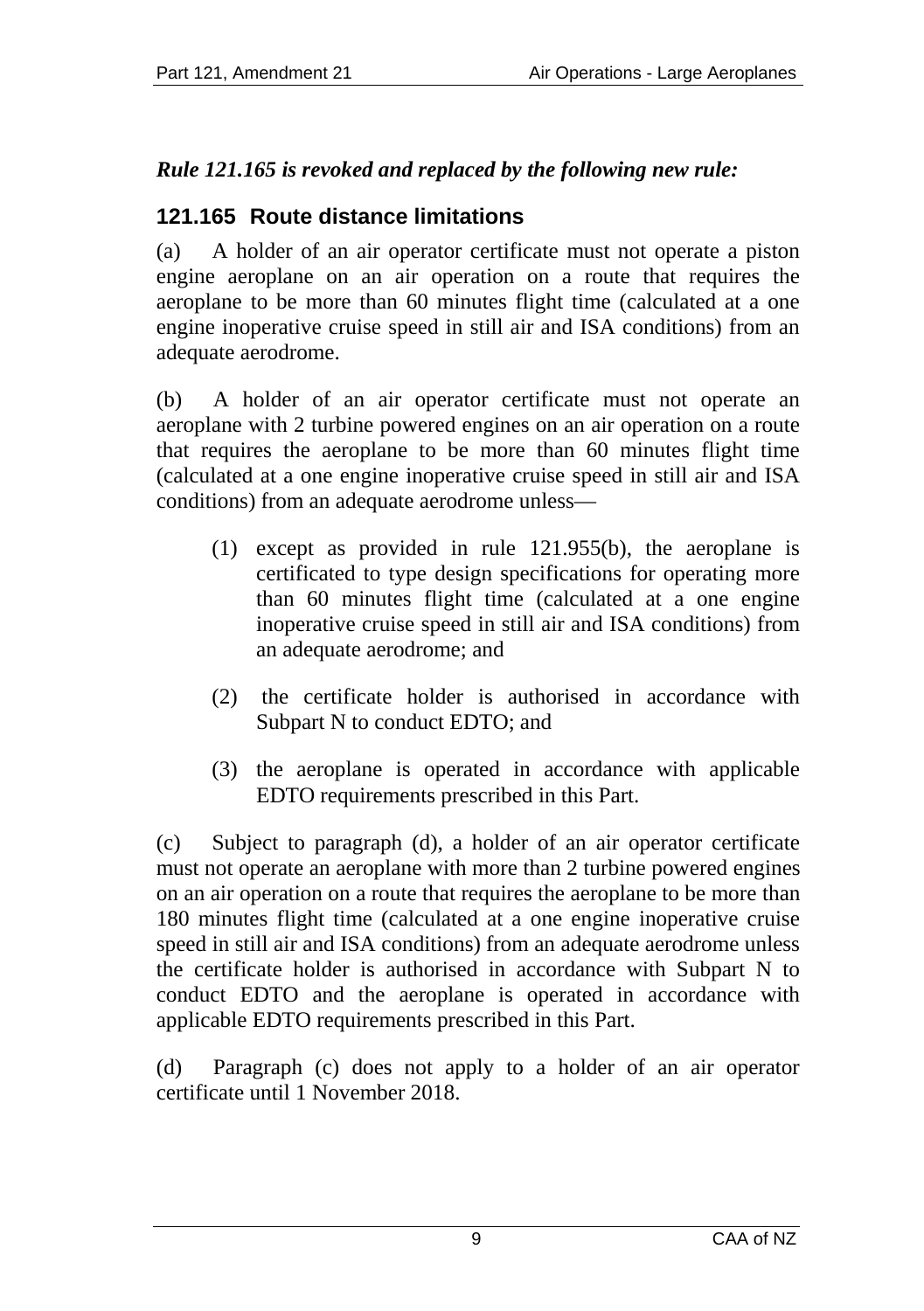*Rule 121.167 is revoked and the rule number is reserved:* 

# <span id="page-9-0"></span>**121.167 Reserved**

*The following new rule 121.171 is inserted after rule 121.169:* 

# <span id="page-9-1"></span>**121.171 Requirement for Air Operations in a Polar Area**

(a) Subject to paragraph (b), a holder of an air operator certificate must not conduct an air operation within a polar area unless authorised by the Director.

(b) Paragraph (a) does not apply to a holder of an air operator certificate until 1 November 2011.

## *The following new rule 121.173 is inserted after new rule 121.171:*

# <span id="page-9-2"></span>**121.173 Application for Air Operations in a Polar Area**

A holder of an air operator certificate applying for authorisation to conduct an air operation in a polar area must provide the Director with the following information at least 90 days before the intended air operation, or a lesser period acceptable to the Director:

- (1) details of the aerodromes in the polar area that meet the criteria for an EDTO alternate aerodrome and any special operational requirement that must be met at the time of a diversion to the aerodrome; and
- (2) a recovery plan at any aerodrome nominated under paragraph (1) as an alternate; and
- (3) a fuel freeze strategy and procedures for monitoring fuel freezing; and
- (4) a plan for ensuring that the communication capability required by rule  $121.957(b)(2)(ii)$  is met during an air operation in a polar area; and
- (5) a training plan for an air operation in a polar area; and
- (6) a procedure for mitigating exposure of crew members to radiation during periods of solar flare activity; and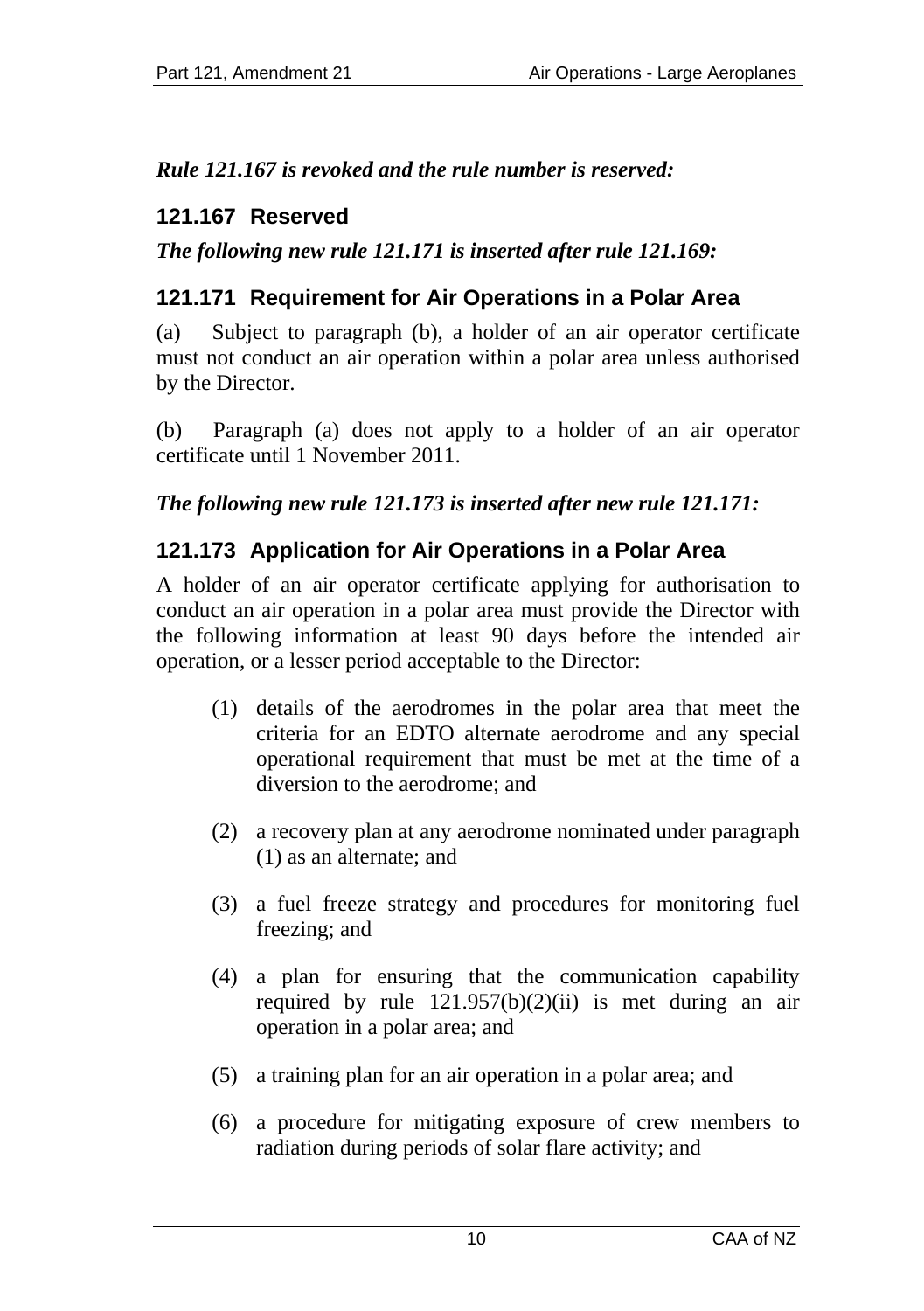(7) procedures for ensuring that at least 2 cold weather antiexposure suits to protect crew members during outside activity at an aerodrome during severe climatic conditions are carried in any aeroplane operating in a polar area unless the Director determines that, due to seasonal weather conditions, anti-exposure suits are not required.

#### *The following new rule 121.175 is inserted after new rule 121.173:*

# <span id="page-10-0"></span>**121.175 Authorisation for Air Operations in a Polar Area**

The Director may amend the operations specifications required by rule 119.15 to authorise a holder of an air operator certificate to conduct an air operation in a polar area if the Director is satisfied that the details of the aerodromes and the information and procedures provided by the certificate holder under rule 121.173 are adequate for assuring the safety of the operation.

# <span id="page-10-1"></span>**Subpart G — Maintenance**

*Rule 121.407 Reserved is revoked and replaced by the following new rule:* 

## <span id="page-10-2"></span>**121.407 Maintenance elements for EDTO**

(a) Subject to paragraphs (b), (c), (d), and (e), a holder of an air operator certificate who is authorised to operate an aeroplane with 2 turbine powered engines on an EDTO must ensure that the maintenance programme required by rule 119.63 includes, for every aeroplane authorised for use on an EDTO—

- (1) the inspection and maintenance requirements specified in the CMP or type design document for the airframe and engine combination; and
- (2) an EDTO pre-departure service check that must be completed immediately before the aeroplane is dispatched on an EDTO to—
	- (i) verify the serviceable status of the aeroplane including every EDTO significant system; and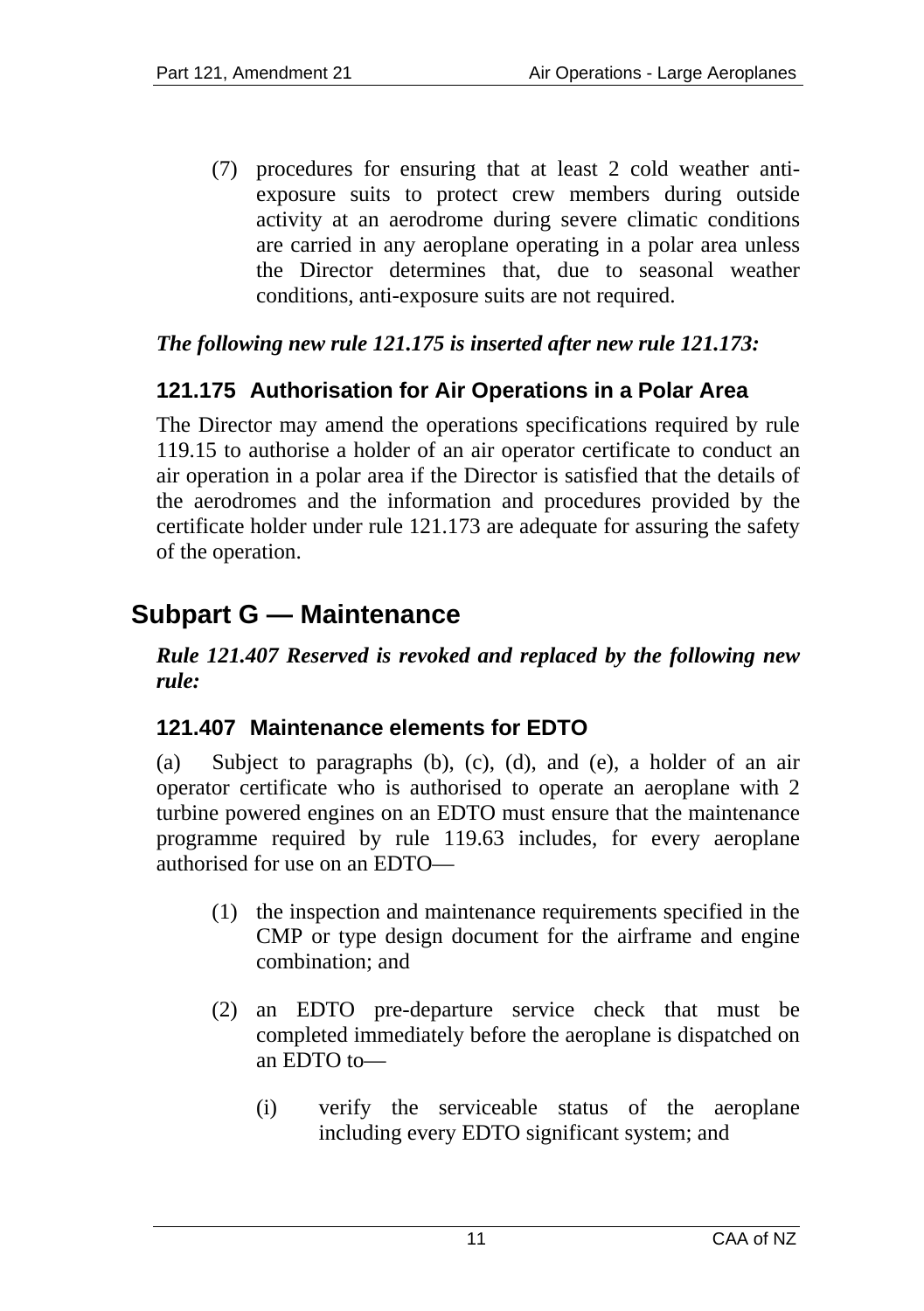- (ii) verify that oil levels for each engine, and APU if an APU is required for an EDTO, are within the acceptable limits; and
- (3) a schedule of maintenance activities that are required to be performed on an EDTO significant system on a scheduled basis; and
- (4) procedures for performing maintenance on an EDTO significant system; and
- (5) procedures for performing multiple identical system maintenance; and
- (6) an engine condition monitoring programme; and
- (7) an engine oil consumption monitoring programme for each engine, and APU if an APU is required for an EDTO, that includes an alert procedure if any individual uplift of oil for an engine or APU exceeds the manufacturer's recommendations; and
- (8) if APU in-flight start capability is required for an EDTO, a cold soak in-flight APU start and run reliability programme; and
- (9) an EDTO significant system list; and
- (10) a parts control programme for ensuring—
	- (i) that the aeroplane continues to conform with the type certification standard; and
	- (ii) the proper identification of parts to maintain the airframe/engine configuration for the authorised EDTO.

(b) The schedule of maintenance activities required by paragraph (a)(3) for the maintenance of EDTO significant systems must not schedule any multiple identical system maintenance to be performed on an aeroplane during any period of scheduled maintenance except where multiple identical system maintenance—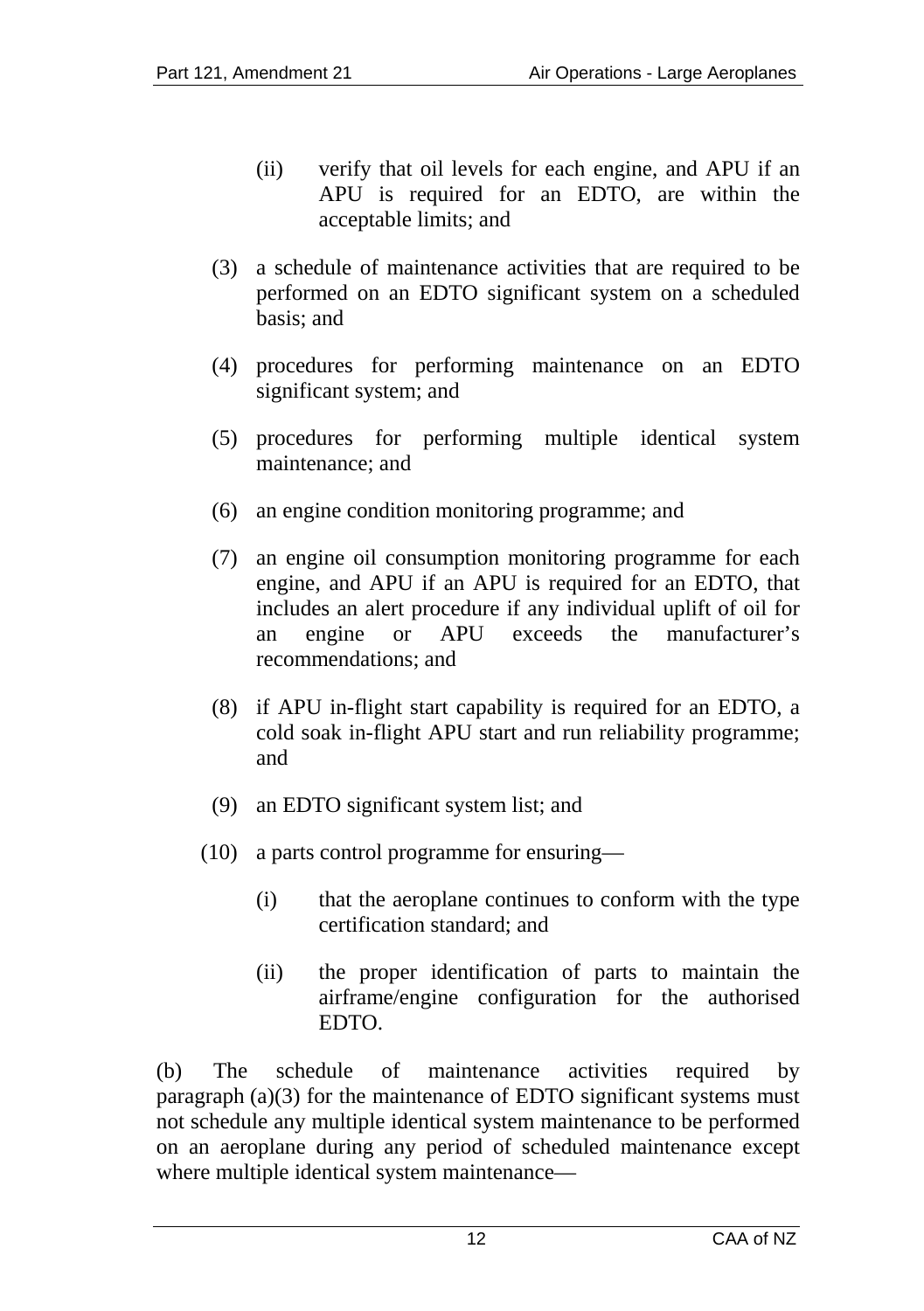- (1) cannot be avoided; or
- (2) is required for the performance of an EDTO pre-departure service check required by paragraph (a)(2).

(c) The procedures required by paragraph (a)(4) for performing maintenance on an EDTO significant system must include—

- (1) a means for verifying that the aeroplane is serviceable for an EDTO after the performance of maintenance on an EDTO significant system; and
- (2) if the requirements of paragraph (1) cannot be met with ground based test procedures, an EDTO verification flight.

(d) If any maintenance performed on an aeroplane that is authorised for use on an EDTO requires the disturbance of a multiple identical system, that maintenance must be performed in accordance with the multiple identical system maintenance procedures required by paragraph (a)(5).

(e) The procedures required by paragraph (a)(5) for multiple identical system maintenance must include requirements for—

- (1) a separate, appropriately authorised person to perform the maintenance action on each of the identical EDTO significant systems; and
- (2) another appropriately authorised person to perform an independent physical check of the maintenance performed by the person required by paragraph  $(e)(1)$ ; and
- (3) on completion of the maintenance,—
	- (i) testing of the systems in accordance with the maintenance manual and any applicable modification instructions; and
	- (ii) ground testing to verify that the aeroplane is serviceable for EDTO; and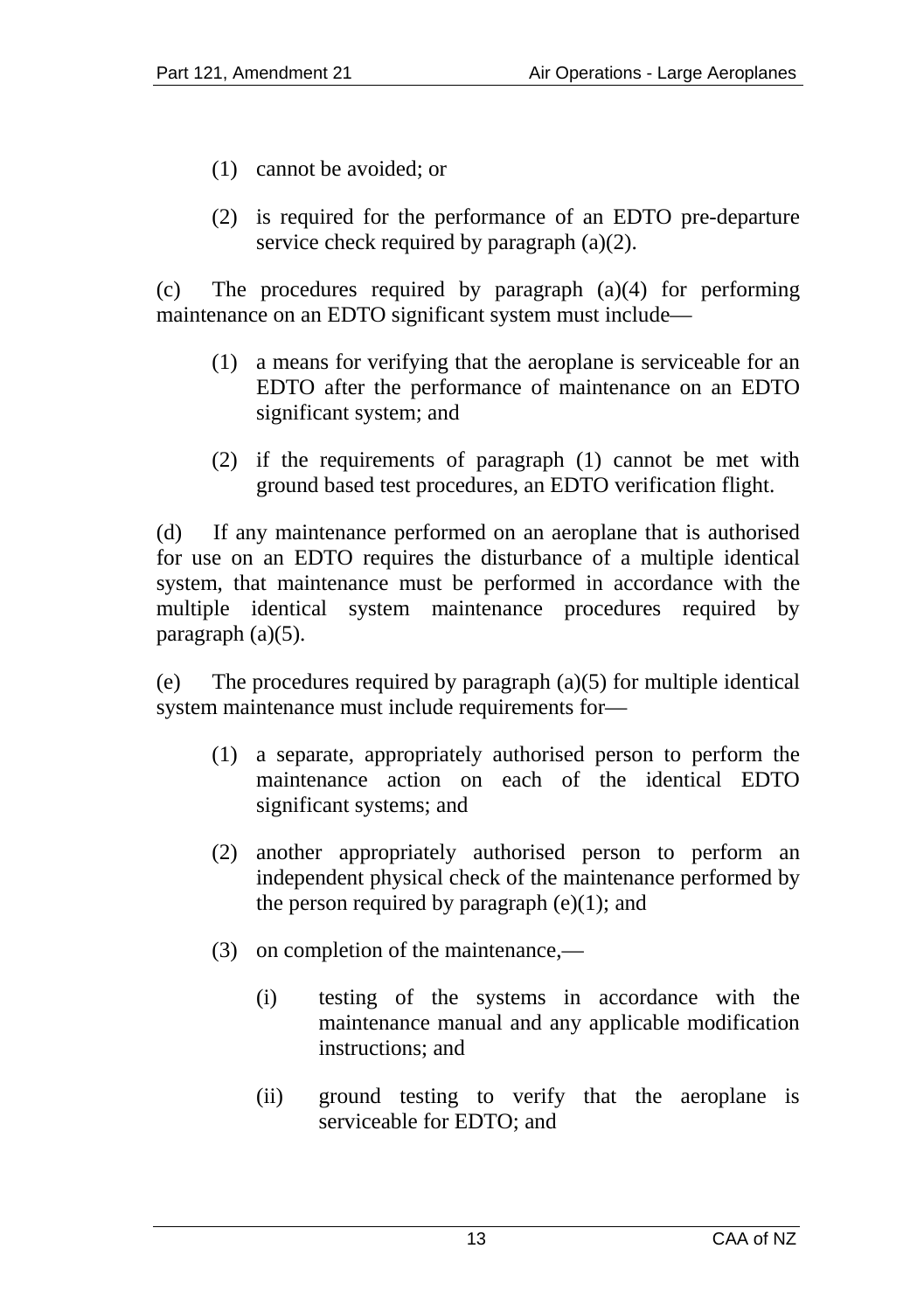(iii) an EDTO verification flight to be completed if ground testing under paragraph (ii) cannot positively verify that the aeroplane is serviceable for EDTO.

## *The following new rule 121.417 is inserted after rule 121.415:*

## <span id="page-13-0"></span>**121.417 EDTO Quarterly report**

A holder of an air operator certificate who is authorised to conduct an EDTO must, before the  $21<sup>st</sup>$  day of the following quarter, provide a summary report to the Director of the following for the preceding 3 months of EDTO:

- (1) every operation and utilisation of an aeroplane authorised for use on an EDTO:
- (2) every engine operation and utilisation on an aeroplane conducting an EDTO:
- (3) every interruption, delay or cancellation of an EDTO due to a technical reason:
- (4) every unscheduled termination or diversion from an EDTO route caused by an actual or suspected technical malfunction:
- (5) IFSD rates and events:
- (6) every event where there is an inability to control the engine or obtain the desired power:
- (7) every event where there is a precautionary thrust reduction (except for normal troubleshooting as allowed in the flight manual):
- (8) every event where there is a degraded propulsion in-flight start capability:
- (9) every incident that is associated with an aeroplane authorised for use on an EDTO and is required by rule 12.55(e) to be notified to the Authority within 72 hours of the incident occurring: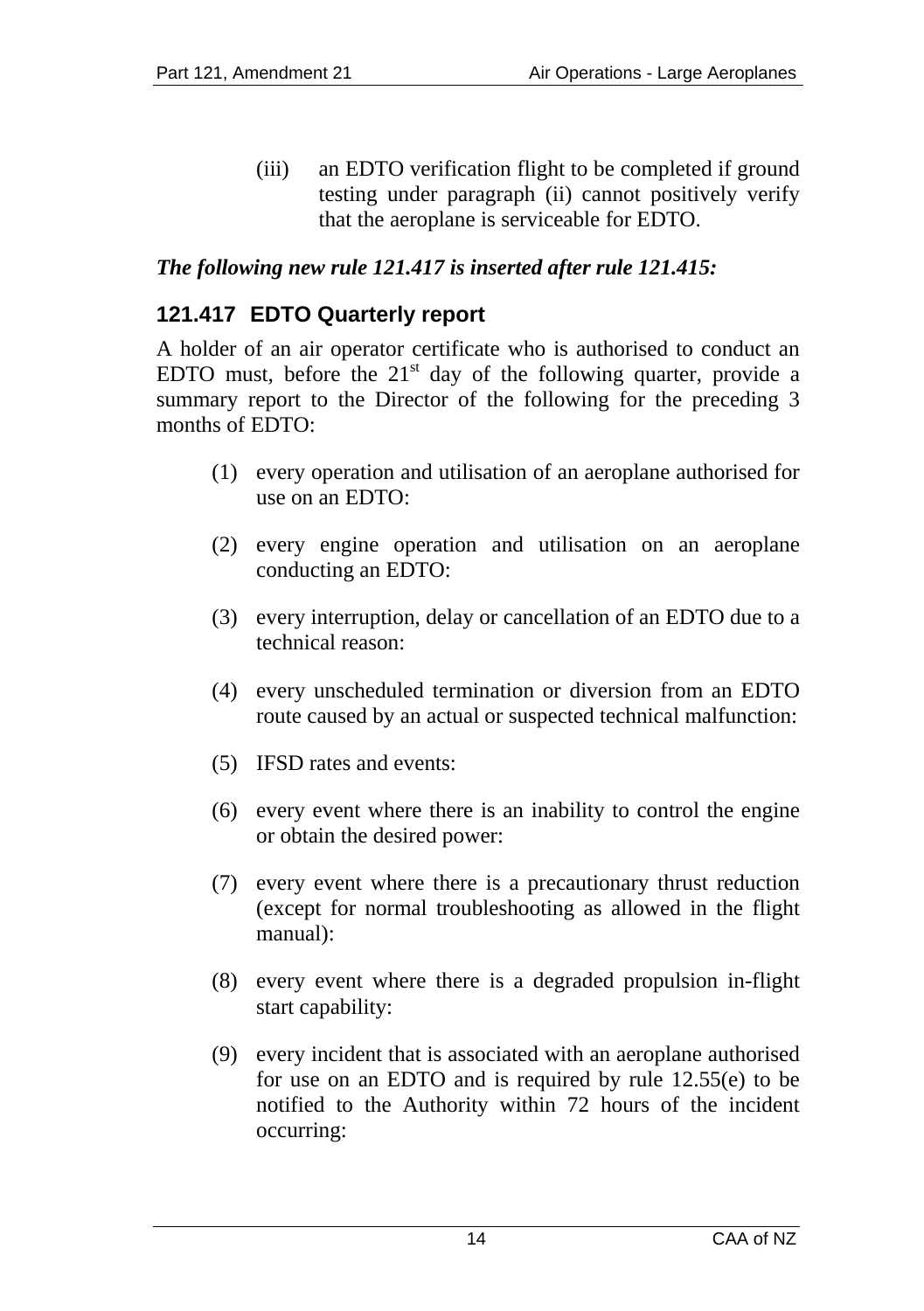- (10) any system defect summary report where the EDTO significant system defect rate exceeds the alert level established by the certificate holder:
- (11) every usage of a minimum equipment list for EDTO significant systems:
- (12) every unscheduled removal of an EDTO significant system component from an aeroplane.

## *The following new Subpart N is inserted after Subpart M:*

# <span id="page-14-1"></span><span id="page-14-0"></span>**Subpart N — EDTO Authorisation and Requirements**

#### **121.951 General**

Except as provided in rule 121.165(d), a holder of an air operator certificate must not operate an aeroplane on an EDTO unless—

- (1) the certificate holder is authorised in accordance with this Subpart to conduct an EDTO; and
- (2) the certificate holder's operations specifications required by rule 119.15—
	- (i) permits the intended EDTO; and
	- (ii) authorises the use of the airframe and engine combination for the EDTO; and
- (3) procedures for meeting the requirements of this Subpart for EDTO are detailed in the certificate holder's exposition required by rule 119.81.

#### <span id="page-14-2"></span>**121.953 Requirements for EDTO up to 180 minutes maximum diversion time — twin-engine aeroplanes**

(a) A holder of an air operator certificate may apply in writing to the Director for an EDTO authorisation to operate an aeroplane with 2 turbine powered engines on an EDTO up to 180 minutes maximum diversion time.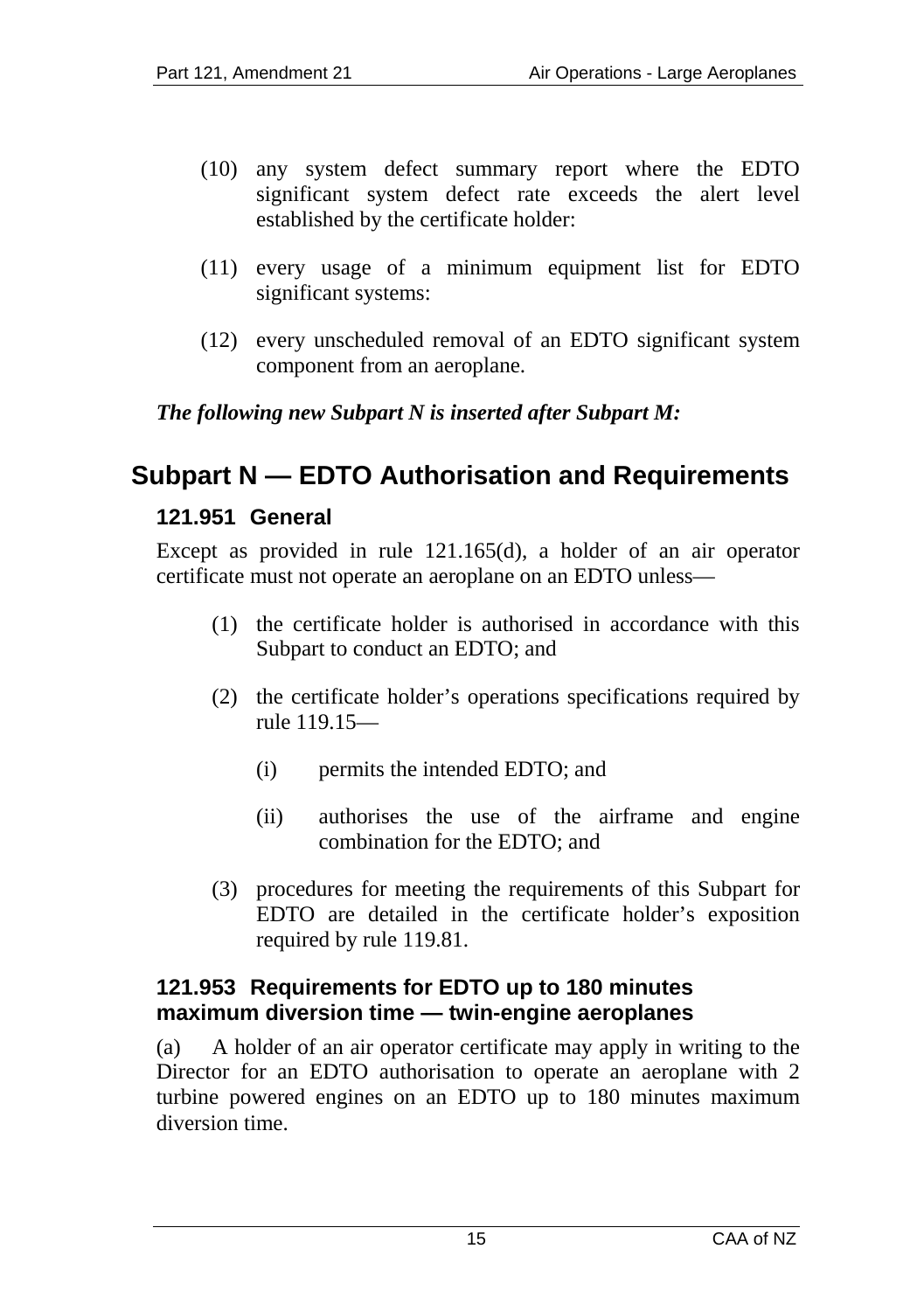(b) A holder of an air operator certificate applying for an EDTO authorisation under paragraph (a) must provide the Director with the following information at least 90 days, or a lesser period acceptable to the Director, before the proposed commencement of the EDTO:

- (1) details of the particular airframe and engine combination of each aeroplane to be operated under the EDTO authorisation:
- (2) details, and evidence of the type design approval and the operating limitation of the airframe and engine combination, proposed under paragraph (1), for operating the aeroplane on an EDTO of more than 60 minutes flight time from an adequate aerodrome:
- (3) details of the CMP for the airframe and engine combination proposed under paragraph (1):
- (4) the maximum diversion time proposed for the EDTO which must be not more that 180 minutes:
- (5) the minimum altitudes applicable to the routes to be flown on the EDTO including any diversionary routes:
- (6) details of the fuel policy required to meet the requirements of rule 121.975:
- (7) details of the maintenance programme required to meet the requirements of rule 121.407:
- (8) details of the training programme required under Subpart I and applicable to the EDTO and the maximum diversion time proposed under paragraph (4):
- (9) details of the MEL relevant to the maximum diversion time proposed under paragraph (4):
- (10) evidence that the aeroplane conforms to the fire detection and suppression limitations for cargo and baggage compartments prescribed in paragraph D.5(a)(2) of Appendix D to Part 26, or an equivalent standard acceptable to the Director: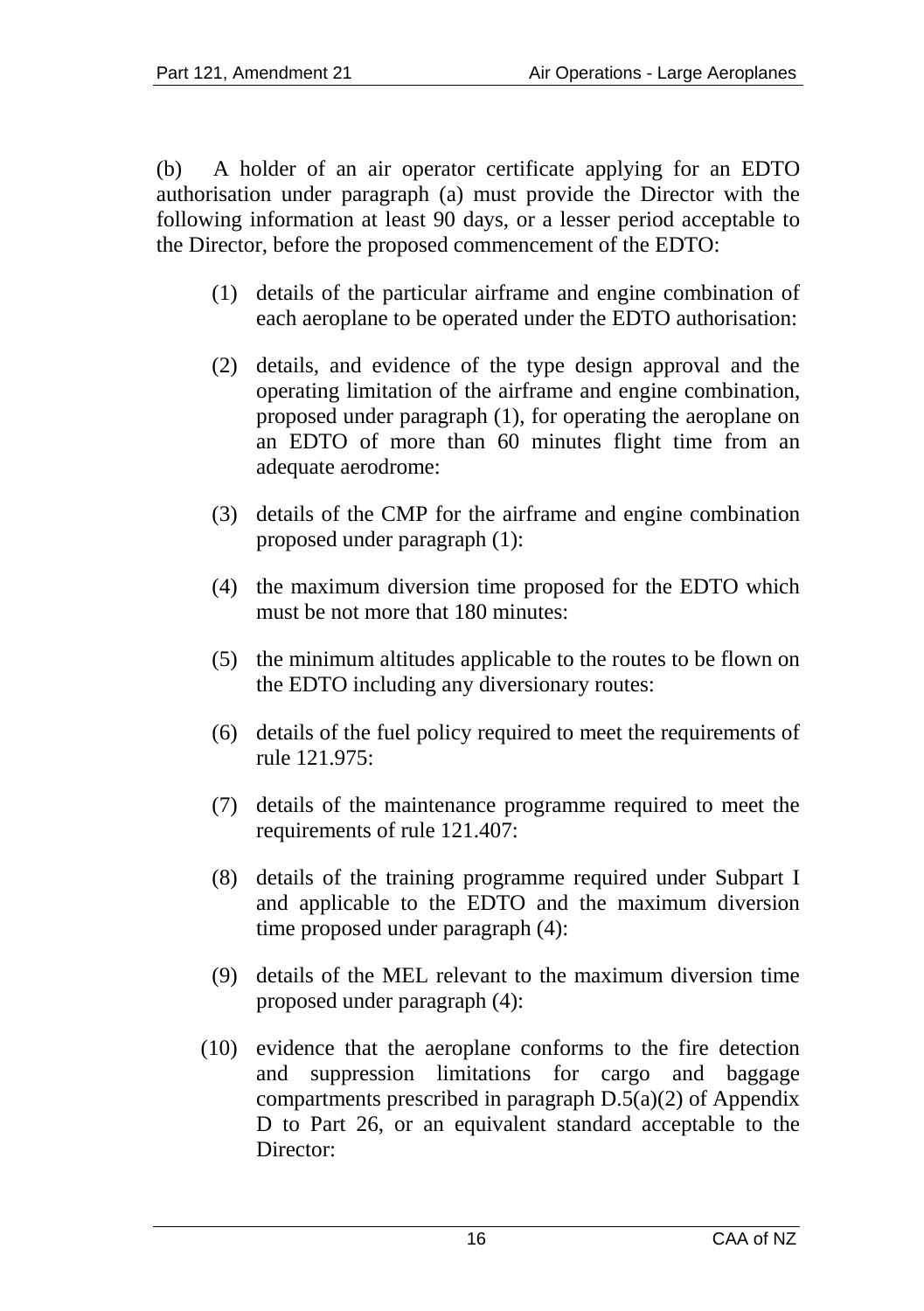- (11) evidence that time limited system capability for the aeroplane plus a 15 minute allowance for holding, approach, and landing is not less than the maximum diversion time proposed under paragraph (4):
- (12) details of every EDTO alternate aerodrome that is required for the routes to be flown and the maximum diversion time proposed under paragraph (4):
- (13) details—
	- (i) to confirm that every EDTO alternate aerodrome that is detailed under paragraph (12) has facilities to ensure the safety of a full complement of passengers and crew members; or
	- (ii) of the recovery plan for diversion to an EDTO alternate aerodrome that ensures the safety of a full complement of passengers and crew members at the aerodrome or in the immediate area until they are transported to another place that can provide for their safety.

#### <span id="page-16-0"></span>**121.955 EDTO authorisation up to 180 minutes maximum diversion time — twin-engine aeroplanes**

(a) The Director may amend the operations specifications required by rule 119.15 to authorise a holder of an air operator certificate to conduct air operations using an aeroplane with 2 turbine powered engines on EDTO up to 180 minutes maximum diversion time if the Director is satisfied that—

- (1) the airframe and engine combination is approved by the State of Design to operate to the maximum diversion time requested by the certificate holder; and
- (2) every applicable requirement of this Part is met.

(b) In spite of paragraph (a)(1), the Director may amend the operations specifications under paragraph (a) to authorise a holder of an air operator certificate to use an aeroplane on an EDTO to not more than 75 minutes maximum diversion time if the aeroplane has 2 turbojet or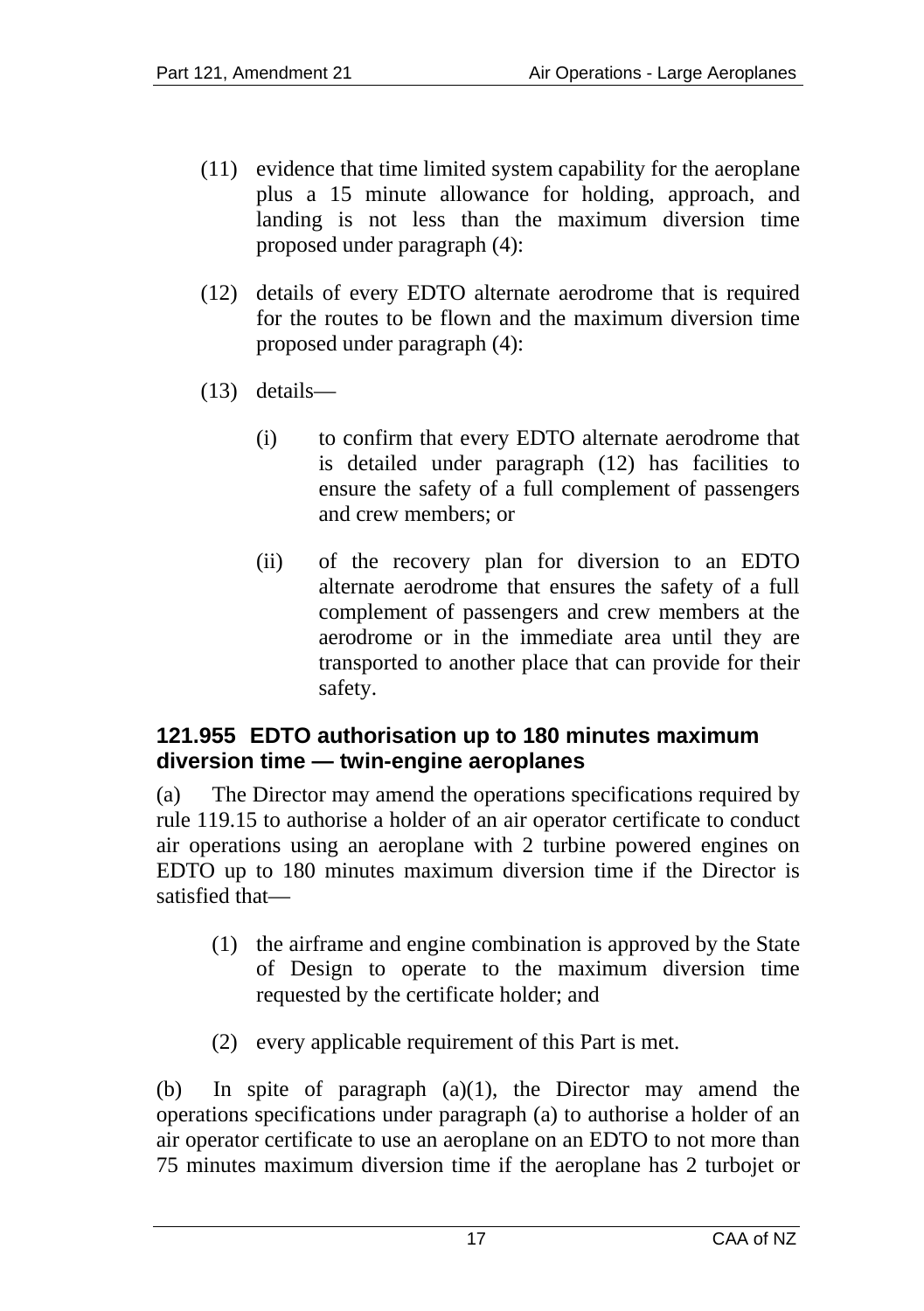turbofan powered engines and the Director considers that the proposed airframe/engine combination, although not approved by the State of Design to operate more than 60 minutes flight time (calculated at a one engine inoperative cruise speed in still air and ISA conditions) from an adequate aerodrome, is suitable for the intended EDTO.

#### <span id="page-17-0"></span>**121.957 Requirements for EDTO up to 240 minutes maximum diversion time — twin-engine aeroplanes**

(a) A holder of an air operator certificate who is authorised under rule 121.955 to operate an aeroplane with 2 turbine powered engines on an EDTO up to 180 minutes maximum diversion time may apply in writing to the Director for an EDTO authorisation to operate an aeroplane with 2 turbine powered engines on an EDTO up to 240 minutes maximum diversion time.

(b) A holder of an air operator certificate applying for an EDTO authorisation under paragraph (a) must provide the Director with—

- (1) the information required by rule 121.953(b) but applicable to the maximum diversion time proposed for EDTO which may not be more than 240 minutes; and
- (2) evidence that the aeroplane is equipped with a communications system that is—
	- (i) additional to the communications equipment required by rules 91.519 and 121.353; and
	- (ii) capable of providing direct communication of landline voice quality between the flight crew members and an appropriate ATS unit, and the flight crew members and the air operator.

#### <span id="page-17-1"></span>**121.959 EDTO authorisation up to 240 minutes maximum diversion time — twin-engine aeroplanes**

The Director may amend the operations specifications required by rule 119.15 to authorise a holder of an air operator certificate to conduct air operations using an aeroplane with 2 turbine powered engines on EDTO up to 240 minutes maximum diversion time if the Director is satisfied that—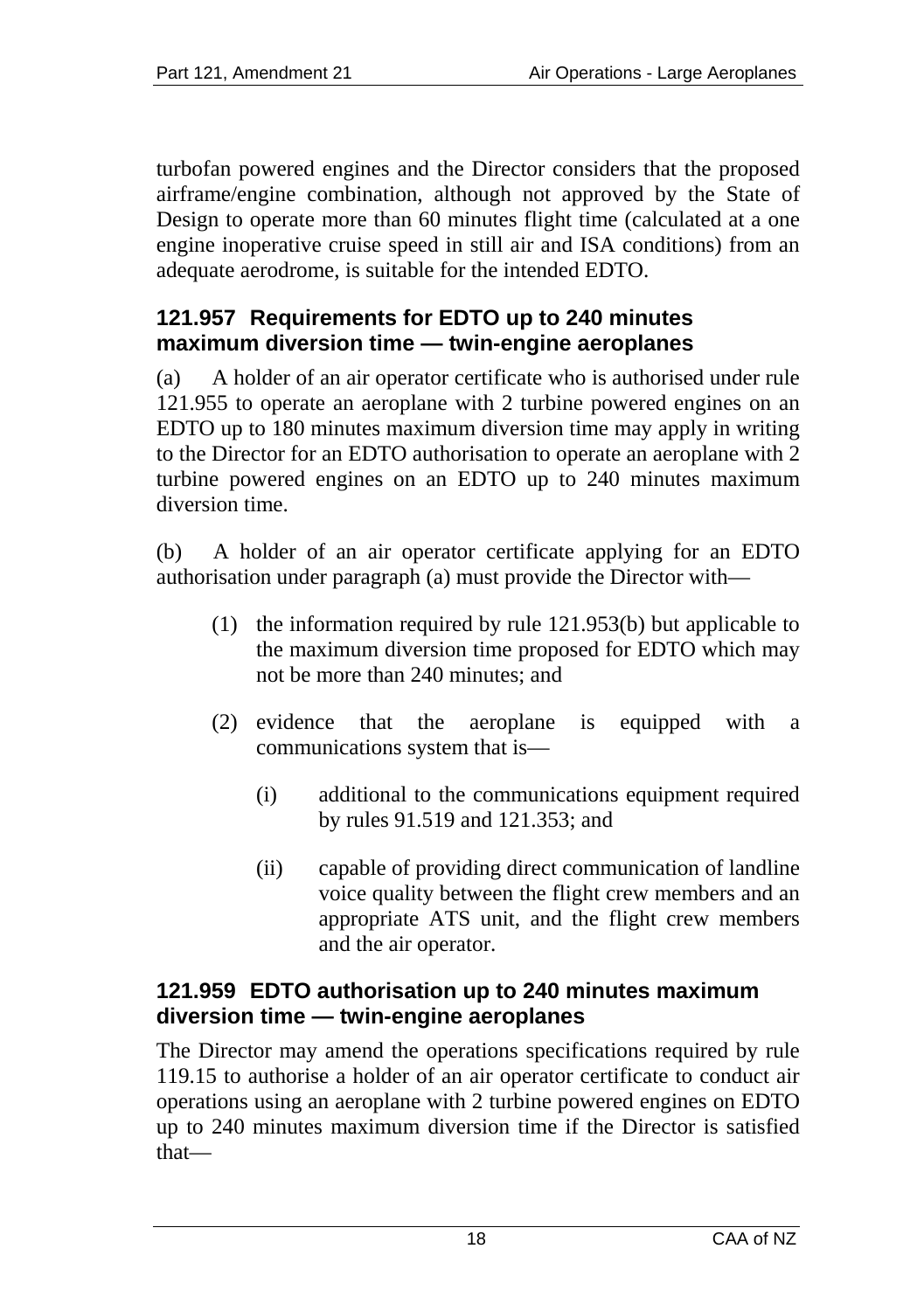- (1) the certificate holder has a demonstrated capability conducting EDTOs under a 180 minute EDTO authorisation issued under rule 121.955; and
- (2) the airframe and engine combination of the aeroplane to be used for the EDTO is approved by the State of Design to operate to the maximum diversion time requested by the certificate holder; and
- (3) the requirements of rule 121.957(b) are met.

#### <span id="page-18-0"></span>**121.961 Requirements for EDTO more than 240 minutes maximum diversion time — twin-engine aeroplanes**

(a) A holder of an air operator certificate may apply in writing to the Director for an EDTO authorisation to operate an aeroplane with 2 turbine powered engines on an EDTO more than 240 minutes maximum diversion time if, immediately before applying, the certificate holder has been—

- (1) conducting EDTO in accordance with an EDTO authorisation issued by the Director under rule 121.955 or 121.959 for at least 24 consecutive months; and
- (2) conducting EDTO of more than 180 minutes with the aeroplane airframe/engine combination to be used in accordance with an EDTO authorisation issued by the Director under rule 121.959 for at least 12 consecutive months.

(b) A holder of an air operator certificate applying for an EDTO authorisation under paragraph (a) must provide the Director with—

- (1) the information required by rule 121.953(b) but applicable to the maximum diversion time proposed for EDTO; and
- (2) evidence that the aeroplane is equipped with the communications system required by rule 121.957(b)(2).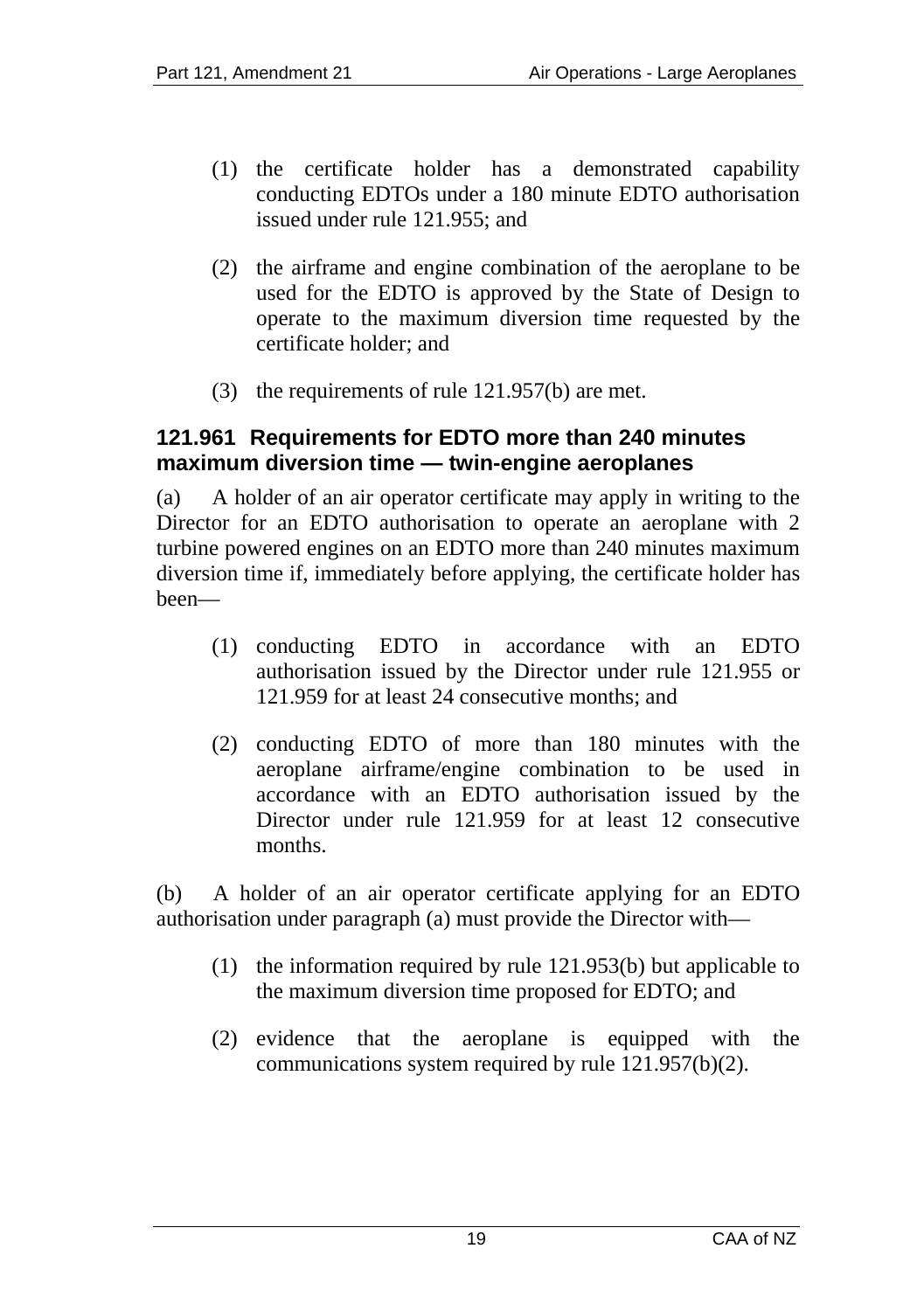#### <span id="page-19-0"></span>**121.963 EDTO authorisation more than 240 minutes maximum diversion time — twin-engine aeroplanes**

The Director may amend the operations specifications required by rule 119.15 to authorise a holder of an air operator certificate to conduct air operations using an aeroplane with 2 turbine powered engines on EDTO more than 240 minutes maximum diversion time if the Director is satisfied that—

- (1) the certificate holder has a demonstrated capability conducting EDTOs as required by rule 121.961(a); and
- (2) the airframe and engine combination of the aeroplane to be used for the EDTO is approved by the State of Design to operate to the maximum diversion time requested by the certificate holder; and
- (3) the requirements of rule 121.961(b) are met.

## <span id="page-19-1"></span>**121.965 EDTO requirements — aeroplanes with more than 2 engines**

(a) A holder of an air operator certificate may apply in writing to the Director for an EDTO authorisation to operate an aeroplane with more than 2 turbine powered engines on a route that requires the aeroplane to be more than 180 minutes flight time (calculated at a one-engine inoperative cruise speed in still air and ISA conditions) from an adequate aerodrome.

(b) Subject to rule 121.967(b), a holder of an air operator certificate applying for an EDTO authorisation under paragraph (a) must provide the Director with—

- (1) the information required by rule 121.953(b) but applicable to the airframe and engine combination of the aeroplane to be used for the EDTO and to the maximum diversion time proposed; and
- (2) evidence that the aeroplane is equipped with the communications system required by rule 121.957(b)(2).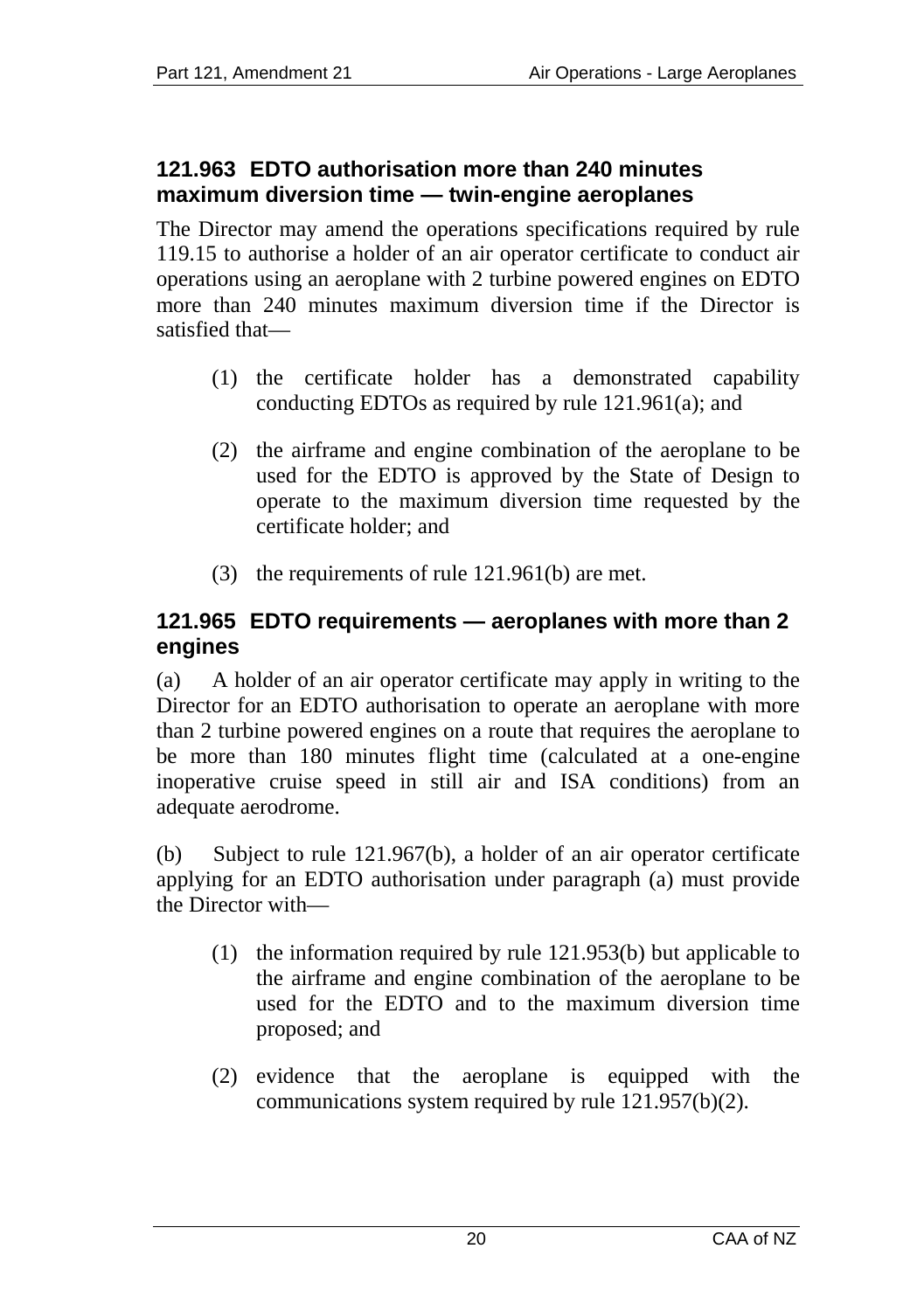#### <span id="page-20-0"></span>**121.967 EDTO authorisation — aeroplanes with more than 2 engines**

(a) Subject to paragraph (b), the Director may amend the operations specifications required by rule 119.15 to authorise a holder of an air operator certificate to conduct air operations using an aeroplane with more than 2 turbine powered engines on EDTO more than 180 minutes maximum diversion time if the Director is satisfied that:

- (1) the requirements of rule 121.965(b) are met; and
- (2) the airframe and engine combination of the aeroplane to be used for the EDTO is approved by the State of Design to operate to the maximum diversion time requested by the certificate holder.

(b) The requirements in rule 121.953(b)(3) regarding CMP details of the airframe and engine combination, and in paragraph (a)(2) regarding EDTO approval by the State of Design for the airframe and engine combination do not apply to an aeroplane with more than 2 turbine powered engines that was manufactured before 1 November 2018 and is used for EDTO more than 180 minutes maximum diversion time if the holder of the air operator certificate provides the Director with evidence that the airframe and engine combination of the aeroplane is suitable for the aeroplane to operate on EDTO to the maximum diversion time requested by the certificate holder.

# <span id="page-20-1"></span>**121.969 EDTO dispatch requirements — general**

(a) A holder of an air operator certificate who is authorised in accordance with this Subpart to conduct EDTO must not allow an aeroplane to be dispatched on an EDTO unless—

- (1) the communications systems required by rules 91.519 and 121.353 are operable; and
- (2) subject to paragraph (b), every aerodrome that is required for the operation, including take-off and take-off alternate, destination and destination alternate, and en-route EDTO alternate aerodromes, is listed in the dispatch release provided to the pilot-in-command; and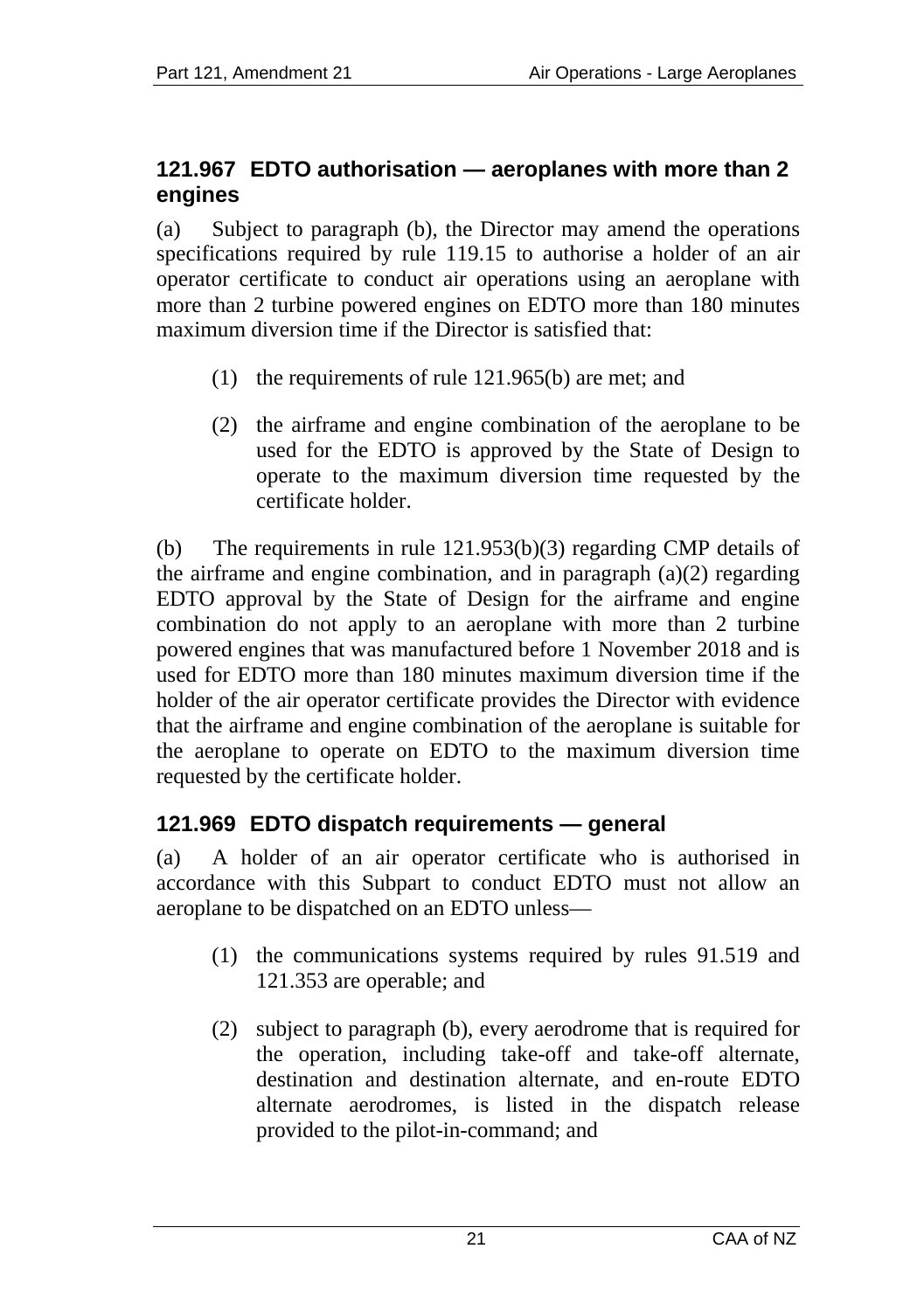(3) for EDTO up to and including 180 minutes maximum diversion time, the flight time (at a one engine inoperative cruise speed in still air and ISA conditions) to the nearest enroute EDTO alternate aerodrome listed in the dispatch release does not exceed the time specified in the aeroplane flight manual for the capability of the most critical time limited system (including the most limiting fire suppression time for the cargo and baggage compartments) minus 15 minutes.

(b) Except as provided in paragraph (c), an aerodrome may not be listed in the dispatch release under paragraph (a)(2) as an en-route EDTO alternate aerodrome unless—

- (1) the aerodrome is an EDTO alternate aerodrome and is listed in the certificate holder's operations specifications as required by rule  $119.15(d)(3)$ ; and
- (2) at least 1 suitable instrument approach procedure, published in the AIP of the State concerned, will be available at the aerodrome during the period from the earliest possible time of landing to the latest possible time of landing at the aerodrome; and
- (3) the latest available meteorological forecast for the aerodrome indicates that, during the period from the earliest possible time of landing to the latest possible time of landing at the aerodrome,—
	- (i) the meteorological conditions at the aerodrome will be at or above the relevant aerodrome planning minima for an en-route EDTO alternate aerodrome prescribed in rule 121.977; and
	- (ii) the crosswind component, including gusts, for the landing runway expected to be used is not more than the maximum permitted crosswind in the aeroplane flight manual.

(c) An aerodrome may be listed in a dispatch release as an en-route EDTO alternate aerodrome and the aeroplane dispatched on an EDTO if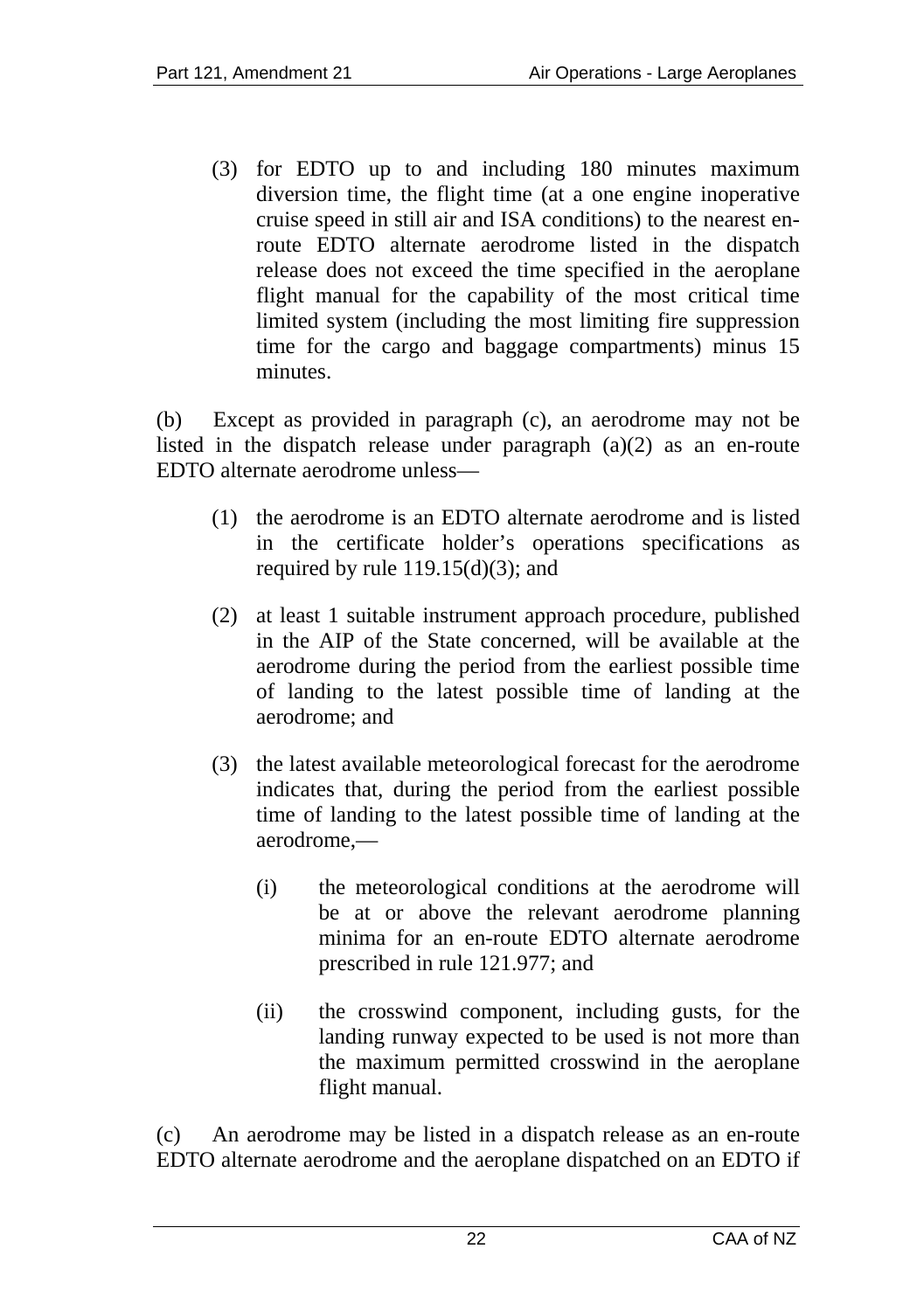the meteorological forecast required by paragraph  $(b)(3)$  is not available at the time of dispatch but the pilot-in-command must not proceed beyond the point of sole reliance on the aerodrome unless the pilot-incommand receives a valid meteorological forecast for the aerodrome prior to reaching that point of sole reliance and the requirements of paragraph (b)(3) are met.

(d) For the purpose of paragraph  $(b)(3)$ , forecast probabilities of less than 40% may be disregarded, but TEMPO conditions, when forecasted, must be taken into account when calculating fuel requirements*.*

#### <span id="page-22-0"></span>**121.971 EDTO dispatch — additional requirements for EDTO more than 180 minutes maximum diversion time**

A holder of an air operator certificate who is authorised in accordance with this Subpart to conduct an EDTO must not allow an aeroplane to be dispatched on an EDTO that requires the aeroplane to be more than 180 minutes flight time from an en-route EDTO alternate aerodrome listed in the dispatch release unless:

- (1) the requirements of rule 121.969 are complied with; and
- (2) the following systems on the aeroplane are operational:
	- (i) fuel quantity indicating systems:
	- (ii) the APU, including the electrical and pneumatic supplies operating at the APU's designed capability, if an operational APU is required for the aeroplane to be approved for EDTO:
	- (iii) auto throttle/auto thrust systems:
	- (iv) the communications system required by rule 121.957(b)(2); and
- (3) the aeroplane has a one-engine-inoperative auto-land capability if flight planning is predicated on that capability; and
- (4) the flight time (at the all engines operating cruise speed, correcting for wind and temperature) to the nearest en-route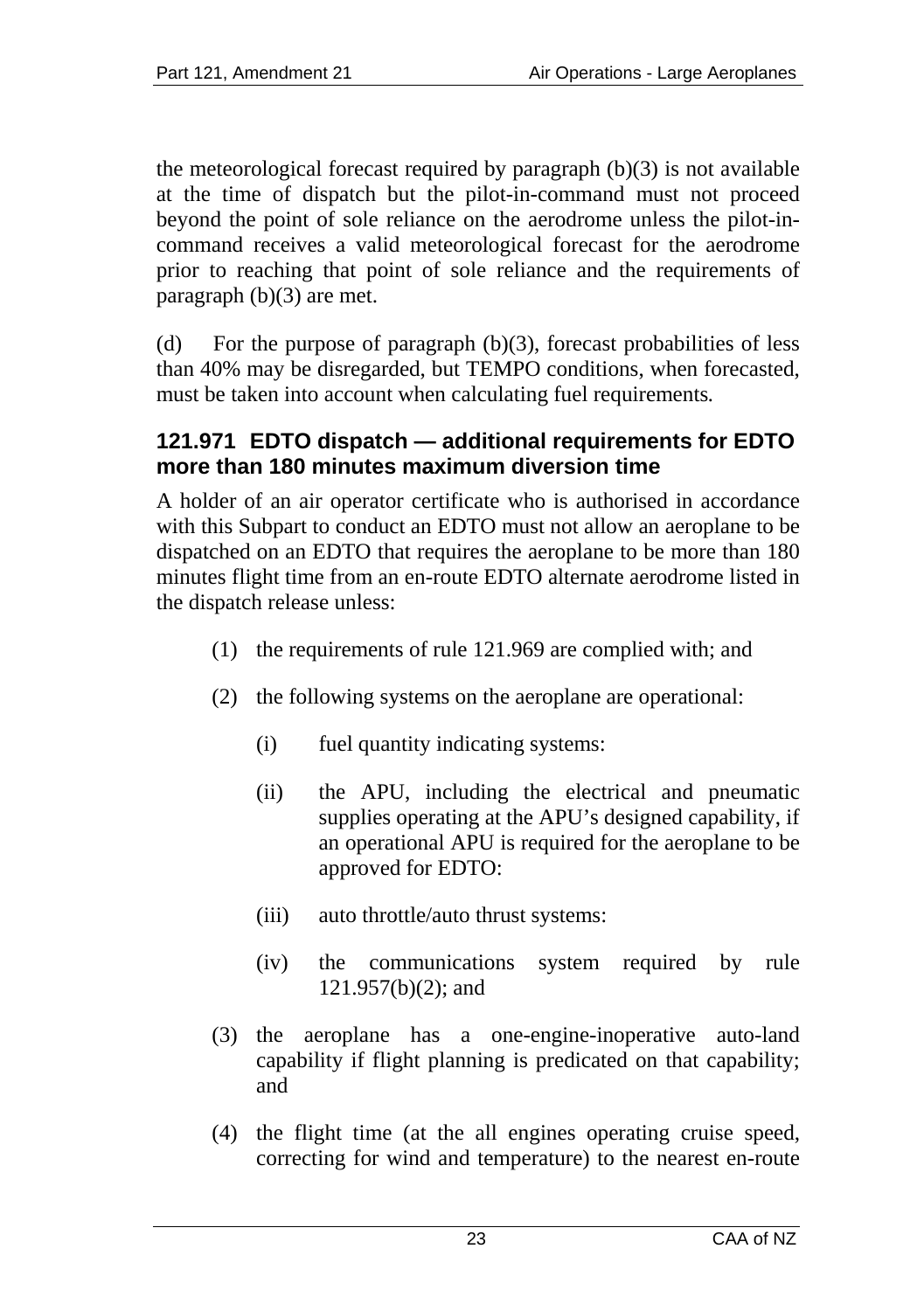EDTO alternate aerodrome listed in the dispatch release does not exceed the time specified in the aeroplane flight manual for the most limiting capability of the cargo and baggage compartment fire suppression system minus 15 minutes at any stage of the flight; and

(5) the flight time (at a one engine inoperative cruise speed, correcting for wind and temperature) to the nearest en-route EDTO alternate aerodrome listed in the dispatch release does not exceed the time specified in the aeroplane flight manual for the capability of the most critical time limited system (not including cargo and baggage compartment fire suppression systems) minus 15 minutes.

# <span id="page-23-0"></span>**121.973 EDTO en-route**

(a) A holder of an air operator certificate who is authorised in accordance with this Subpart to conduct an EDTO must ensure that the pilot-in-command of an aeroplane conducting an EDTO under the authority of the certificate is notified of any significant change in the conditions at any en-route EDTO alternate aerodrome listed in the dispatch release for the flight—

- (1) before the aeroplane proceeds beyond the EDTO entry point: and
- (2) after the aeroplane has proceeded beyond the EDTO entry point.

(b) If the pilot-in-command of an aeroplane performing an EDTO is notified of a significant change in the conditions at an en-route EDTO alternate aerodrome listed in the dispatch release before the aeroplane proceeds beyond the EDTO entry point, the pilot-in-command must ensure that—

- (1) the change in the conditions at the aerodrome are evaluated; and
- (2) if any change in the conditions at the aerodrome may preclude a safe approach and landing at the aerodrome during the possible period of use referred to in paragraph (c)(1), an alternative and suitable en-route EDTO alternate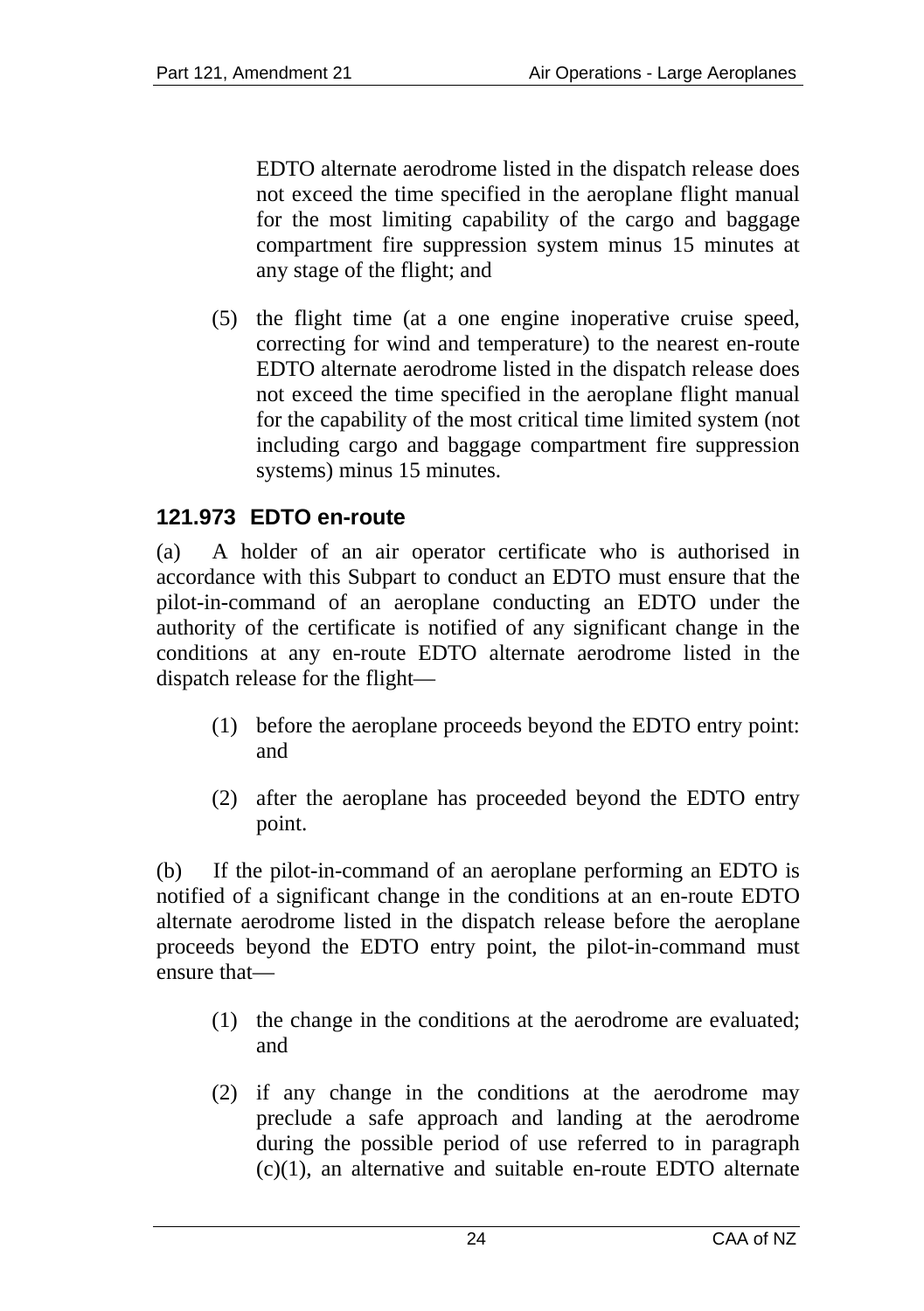aerodrome is selected where a safe approach and landing can be made.

(c) The pilot-in-command of an aeroplane performing an EDTO must not proceed beyond the EDTO entry point unless, for each en-route EDTO alternate aerodrome listed in the dispatch release for the flight or selected under paragraph (b)(2),—

- (1) the meteorological forecast for the aerodrome indicates that the meteorological conditions will be at or above the published aerodrome landing minima for the expected approach during the period of possible use; and
- (2) the aerodrome qualifies as an en-route EDTO alternate aerodrome.

(d) The pilot-in-command of an aeroplane performing an EDTO must ensure that the aeroplane complies with the in-flight operational requirements of the CMP standards for an EDTO.

(e) If the pilot-in-command of an aeroplane performing an EDTO is advised of a significant change in the conditions at an en-route EDTO alternate aerodrome listed in the dispatch release after the aeroplane has proceeded beyond the EDTO entry point, and the change in conditions makes the aerodrome no longer usable as an en-route EDTO alternate aerodrome, the pilot-in-command may only continue the flight if the pilot-in-command is satisfied that doing so would be safer than an alternative course of action.

(f) For the purpose of paragraphs (a), (b) and (e), a significant change in the conditions at an en-route EDTO alternate aerodrome includes:

- (i) a change in the meteorological aerodrome forecast for the aerodrome that indicates that the weather conditions at the time of expected use will be below the landing minima for the aerodrome:
- (ii) a change in the condition of the aerodrome or services at the aerodrome that makes the aerodrome unsuitable as an EDTO alternate aerodrome.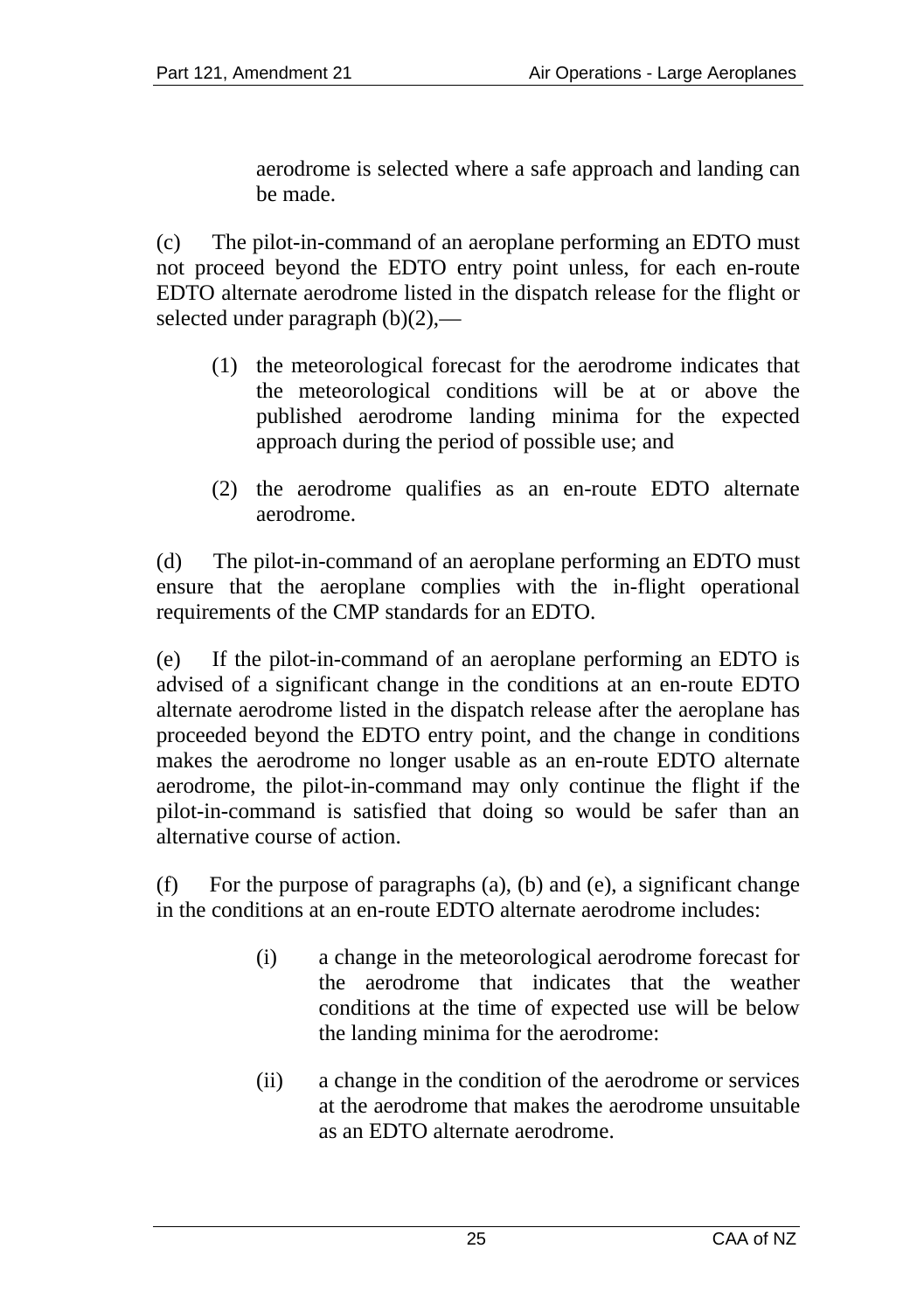# <span id="page-25-0"></span>**121.975 EDTO fuel requirements**

(a) A holder of an air operator certificate who is authorised in accordance with this Subpart to conduct an EDTO must not allow an aeroplane to be dispatched on an EDTO unless, in addition to the requirements of the certificate holder's fuel policy required by rule 121.75, the following requirements are met:

- (1) the aeroplane must carry the greater of the following—
	- (i) sufficient fuel to fly to an en-route EDTO alternate aerodrome listed in the dispatch release assuming a rapid decompression at the most critical point followed by a descent to a safe altitude in compliance with rule 91.423, and rule 91.209 relating to the use of oxygen equipment, or
	- (ii) sufficient fuel to fly to an en-route EDTO alternate aerodrome listed in the dispatch release at the approved one engine inoperative cruise speed assuming a rapid decompression and a simultaneous engine failure at the most critical point followed by a descent to a safe altitude in compliance with rule 91.423 and the oxygen requirements of rule 91.209; or
	- (iii) sufficient fuel to fly to an en-route EDTO alternate aerodrome listed in the dispatch release at the approved one engine inoperative cruise speed assuming an engine failure at the most critical point followed by a descent to the one engine inoperative cruise altitude:
- (2) the aeroplane, upon reaching the en-route EDTO alternate aerodrome must have sufficient fuel to hold for 15 minutes at 1,500 feet above the aerodrome elevation and then to conduct an instrument approach procedure and land.

(b) For the purposes of calculating the fuel required by paragraph (a), the certificate holder must take the following matters into account:

(1) if the certificate holder is using a wind forecast model acceptable to the Director, a 5% wind speed factor (i.e. as an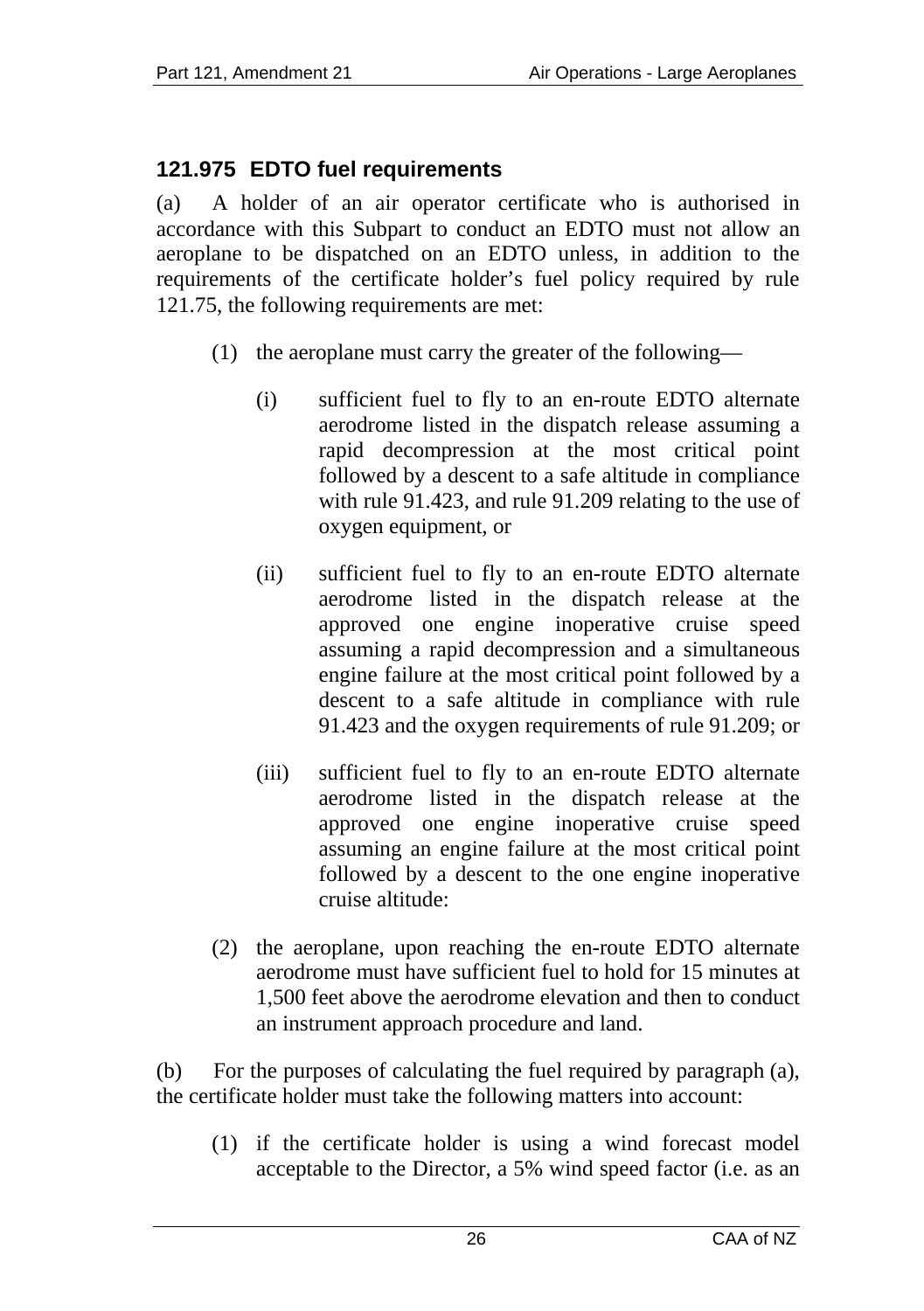increment to a headwind or as a decrement to a tailwind) must be added onto the actual or forecast wind used to calculate the fuel required by paragraph  $(a)(1)$  to account for errors in wind forecasting:

- (2) if the certificate holder is not using a wind forecast model acceptable to the Director, the aeroplane must carry an additional 5% of the fuel required by paragraph (a)(1) to allow for errors in wind forecasting:
- (3) if icing conditions are forecast for the planned EDTO, the fuel required by paragraph  $(a)(1)$  must compensate for the greater of—
	- (i) the effect of airframe icing during 10% of the time during which icing is forecast taking into account the fuel that would be used by the use of engine and wing anti-ice during the same period; or
	- (ii) the fuel used by use of engine anti-ice systems, and if appropriate the use of wing anti-ice systems for the entire time during which icing is forecast:
- (4) the fuel required by paragraph  $(a)(1)$  must include—
	- (i) additional fuel, calculated in accordance with the certificate holder's performance deterioration allowance monitoring programme to compensate for any increase in the aeroplane's fuel consumption; or
	- (ii) if a performance deterioration allowance monitoring programme is not used for the aeroplane's fuel consumption, an additional 5% of the fuel required by paragraph (a)(1) to account for the deterioration in cruise fuel burn performance:
- (5) if an APU is a required power source for operating the aeroplane on an EDTO, the fuel required by paragraph  $(a)(1)$ must include the APU fuel consumption during every phase of flight when the APU may be used: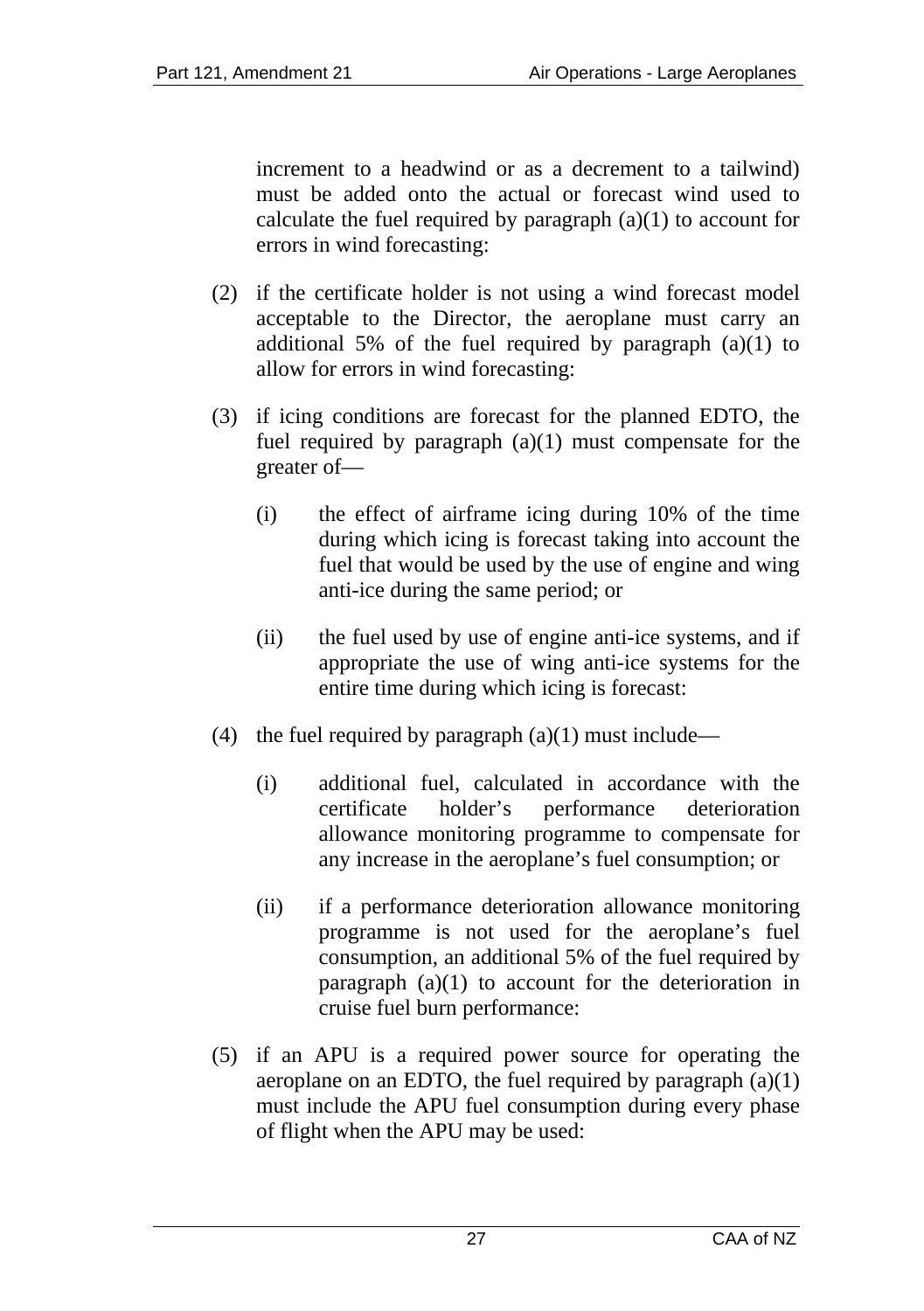(6) the fuel required by paragraph  $(a)(1)$  must include any additional fuel consumption caused by the use of an MEL or configuration deviation list item for any applicable phases of flight.

#### <span id="page-27-0"></span>**121.977 En-route EDTO alternate aerodrome planning minima**

(a) Except as provided in rule 121.979, the applicable minima for an aerodrome to be listed as an en-route EDTO alternate aerodrome under rule 121.969 are specified in the following table:

| <b>FACILITIES</b><br><b>AVAILABLE AT</b><br><b>EDTO EN-ROUTE</b><br><b>ALTERNATE</b>                                                                                                                                           | <b>CEILING</b>                                                                                                                              | <b>VISIBILITY</b>                                                                                                                                           |
|--------------------------------------------------------------------------------------------------------------------------------------------------------------------------------------------------------------------------------|---------------------------------------------------------------------------------------------------------------------------------------------|-------------------------------------------------------------------------------------------------------------------------------------------------------------|
| <b>Two or More</b><br><b>Separate Precision</b><br>Approach<br><b>Procedure Equipped</b><br><b>Runways</b><br>(Note: A single runway<br>with reciprocal<br>precision approach<br>procedures does not<br>meet this requirement) | Cloud-base of 400<br>feet or a cloud-base<br>of 200 feet above<br>the<br>lowest<br>aerodrome<br>landing<br>minimum; whichever<br>is higher. | A visibility of 1500<br>metres or a visibility<br>of 800 metres more<br>the<br>than<br>lowest<br>aerodrome<br>landing<br>minimum; whichever<br>is greater.  |
| A Single Precision<br>Approach<br><b>Procedure</b>                                                                                                                                                                             | Cloud-base of 600<br>feet or a cloud-base<br>of 400 feet above<br>the<br>lowest<br>landing<br>aerodrome<br>minimum; whichever<br>is higher. | A visibility of 3000<br>metres or a visibility<br>of 1500 metres more<br>the<br>than<br>lowest<br>landing<br>aerodrome<br>minimum; whichever<br>is greater. |
| Non-precision<br>Approach<br><b>Procedure</b>                                                                                                                                                                                  | Cloud-base of 800<br>feet or a cloud-base<br>of 400 feet above<br>the<br>lowest<br>aerodrome<br>landing<br>minimum; whichever<br>is higher  | A visibility of 4000<br>metres or a visibility<br>of 1500 metres more<br>the<br>than<br>lowest<br>aerodrome<br>landing<br>minimum; whichever<br>is greater. |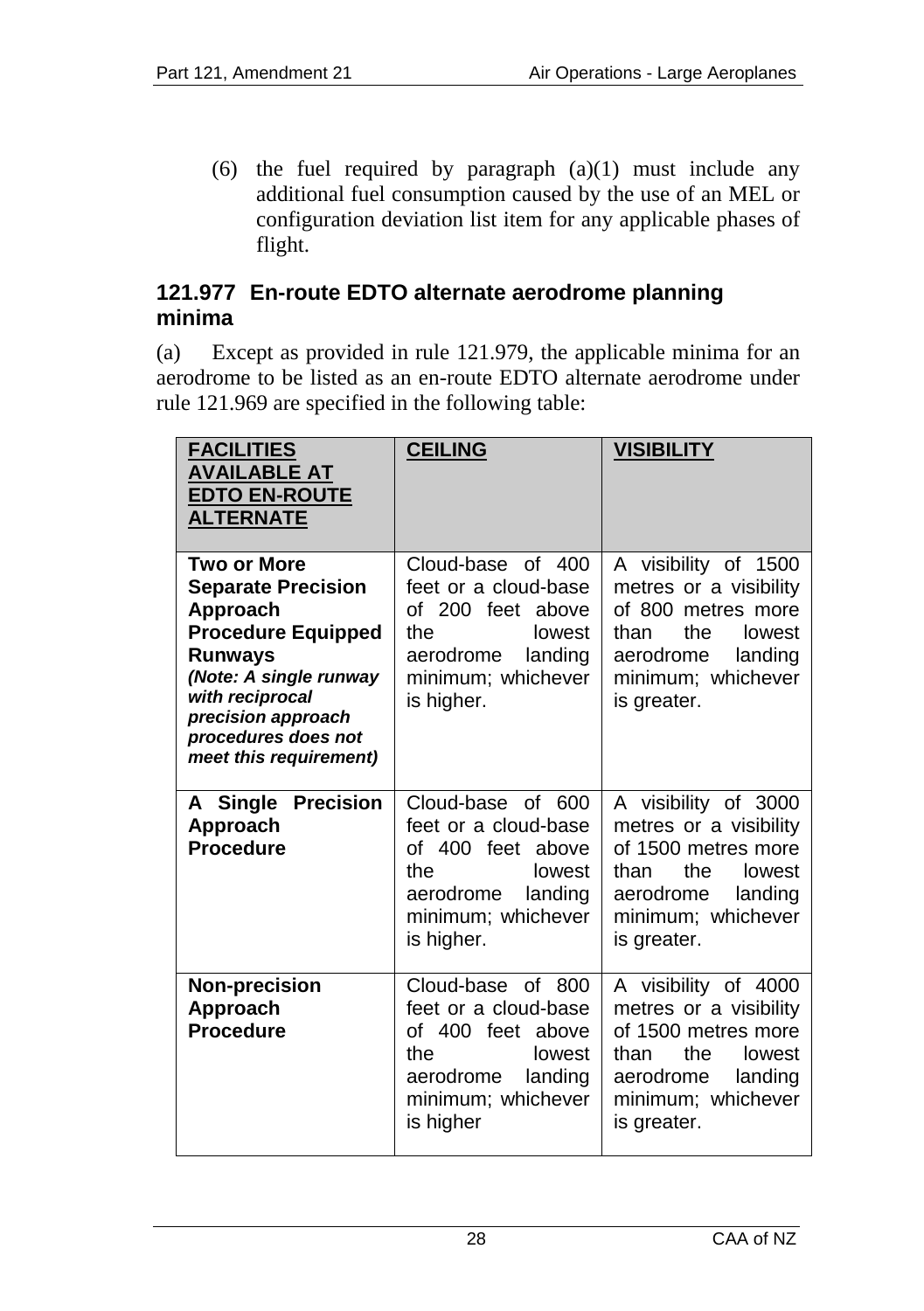#### <span id="page-28-0"></span>**121.979 Lower en-route EDTO alternate aerodrome planning minima**

In-spite of rule 121.977, at an aerodrome where a Category II or Category III precision approach procedure is permitted, planning minima lower than the en-route EDTO alternate aerodrome planning minima stated in rule 121.977 may be used if the precision approach is performed in accordance with the approved precision approach procedure manual required by rule 91.417.

## <span id="page-28-1"></span>**121.981 Transition for existing ETOPS**

For the purpose of this Part, a holder of an air operator certificate who, immediately before 1 November 2010*,* was authorised in the certificate holder's operations specifications to conduct extended-range twinengine operations (ETOPS) using an aeroplane with 2 turbine powered engines is deemed to be authorised in accordance with Subpart N to conduct an EDTO using the same aeroplane airframe/engine combinations and on the same routes and to the same maximum diversion time as was authorised for ETOPS in the certificate holder's operations specifications.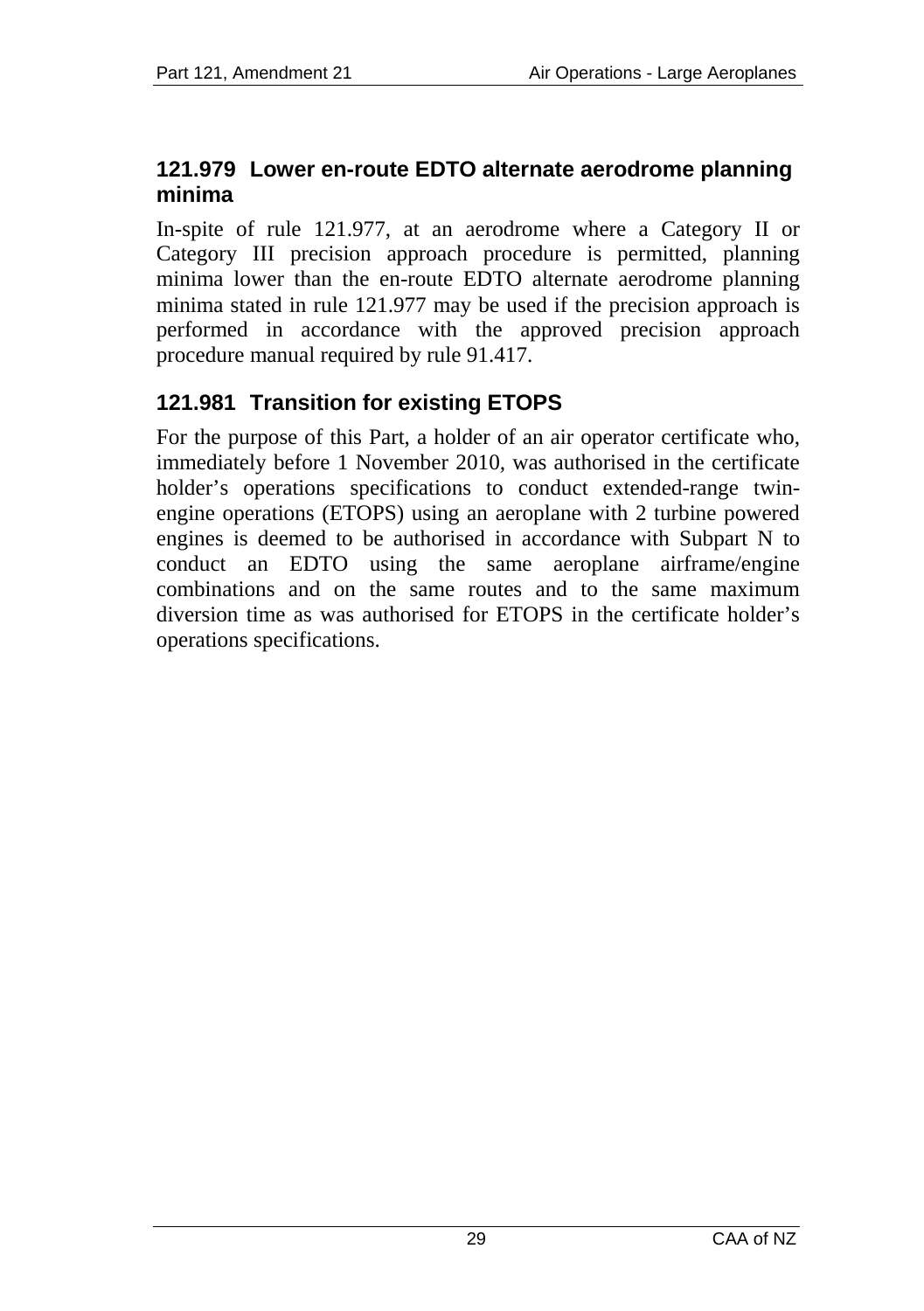# <span id="page-29-0"></span>**Consultation Details**

*(This statement does not form part of the rules contained in Part 121. It provides details of the consultation undertaken in making the rules.)* 

A Notice of Proposed Rulemaking, NPRM 08/01 Extended Diversion Time Operations for large aeroplanes, containing the proposed rules was issued for public consultation under Docket 0/CAR/1354 on 17 January 2008.

A copy of the NPRM was sent to:

- Air New Zealand
- Airwork Ltd
- Jetconnect Ltd
- Pacific Blue
- Zeal 320

The NPRM was also published on the CAA website.

Six submissions were received on the NPRM, all of which were from organisations. Submissions were received from:

- Airbus
- Air Nelson Ltd
- Air New Zealand (incorporating comments from Air New Zealand Technical Operations, Jet Operations and Zeal 320)
- Aviation Industry Association of NZ (Inc)
- Boeing
- Jetconnect Ltd (incorporating comments from Jetconnect Flight Operations, Engineering and Safety System groups)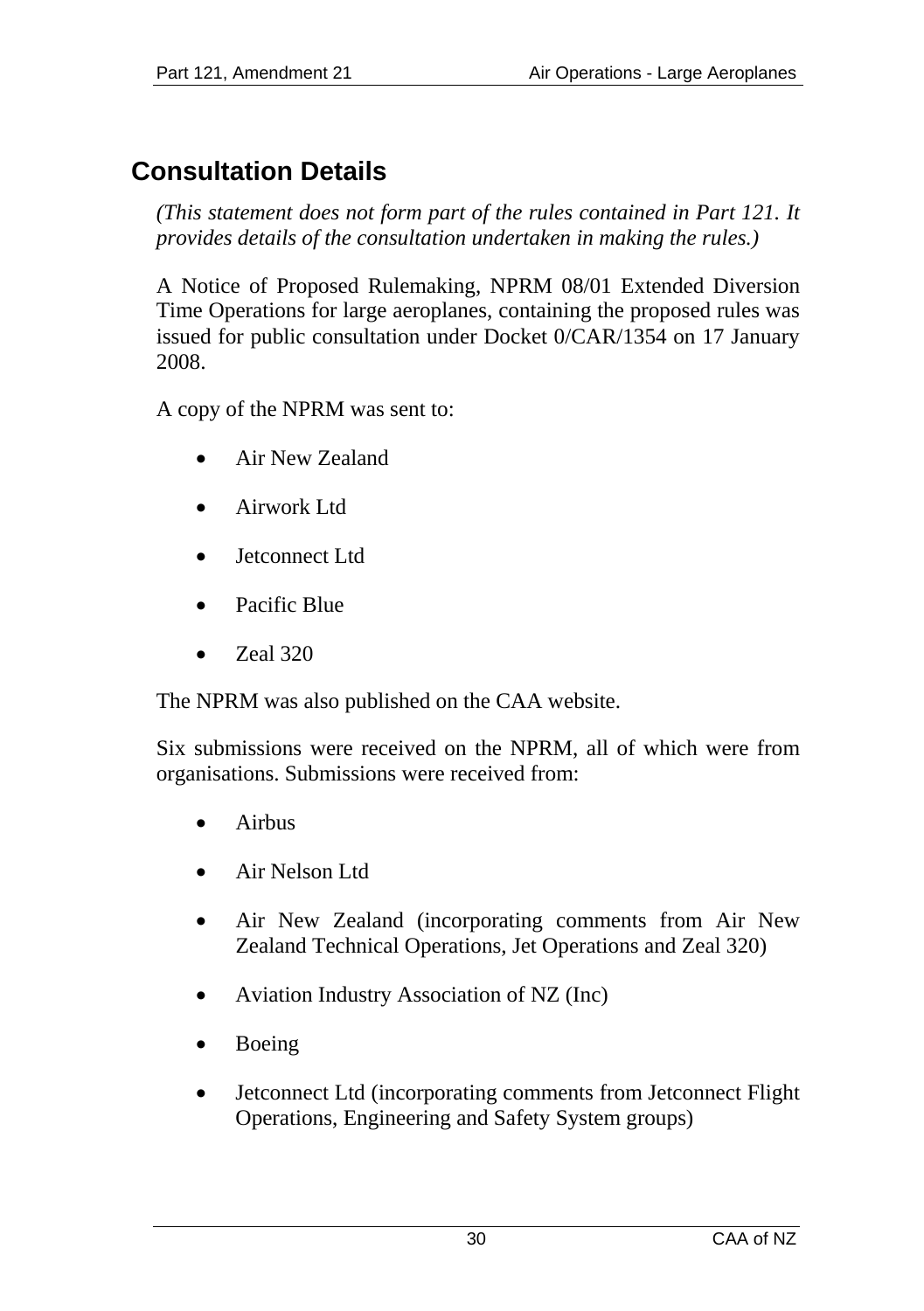All of the submitters considered the proposal to be acceptable but would be improved with the changes they proposed.

# <span id="page-30-0"></span>**Subject area**

## **Advisory circulars**

Two submitters noted that a number of changes in the rules will require supporting information on the acceptable means of compliance in an Advisory Circular. Examples would be guidance for pilot in flight diversion decisions and more detail on what is required for a recovery plan.

## *CAA Response*

*Agree. The CAA will draft an advisory circular which will be distributed for review.* 

## **Appropriate aerodrome**

One submitter observed that the NPRM frequently uses the term *'*appropriate aerodrome*'*. The submitter noted there is no definition of appropriate aerodrome in the existing Part 1 definitions or in the NPRM document, and the dictionary definition of 'appropriate' is *suitable or proper.* The submitter believed that the dictionary definition is too simplistic and fails to define the specific conditions that an aerodrome must meet in order to be considered adequate (suitable or proper) by the regulator.

[Note: see also the submission on the definition of EDTO for further comments on 'appropriate'].

Without a clear definition the submitter believes there is a very real risk of multiple interpretation by individual operators/crew and regulatory personnel. For example, some operators may interpret it to mean the meteorological conditions required are those applicable to alternates as stated in rule 91.405(b) whilst others may interpret it to mean the conditions stated in rule  $121.157(a)(1)$ . For the purpose of rule  $121.165$ Route distance limitations the submitter believed the meteorological requirements should be the conditions stated in rule  $121.157(a)(1)$ without the **or** at the end of the paragraph.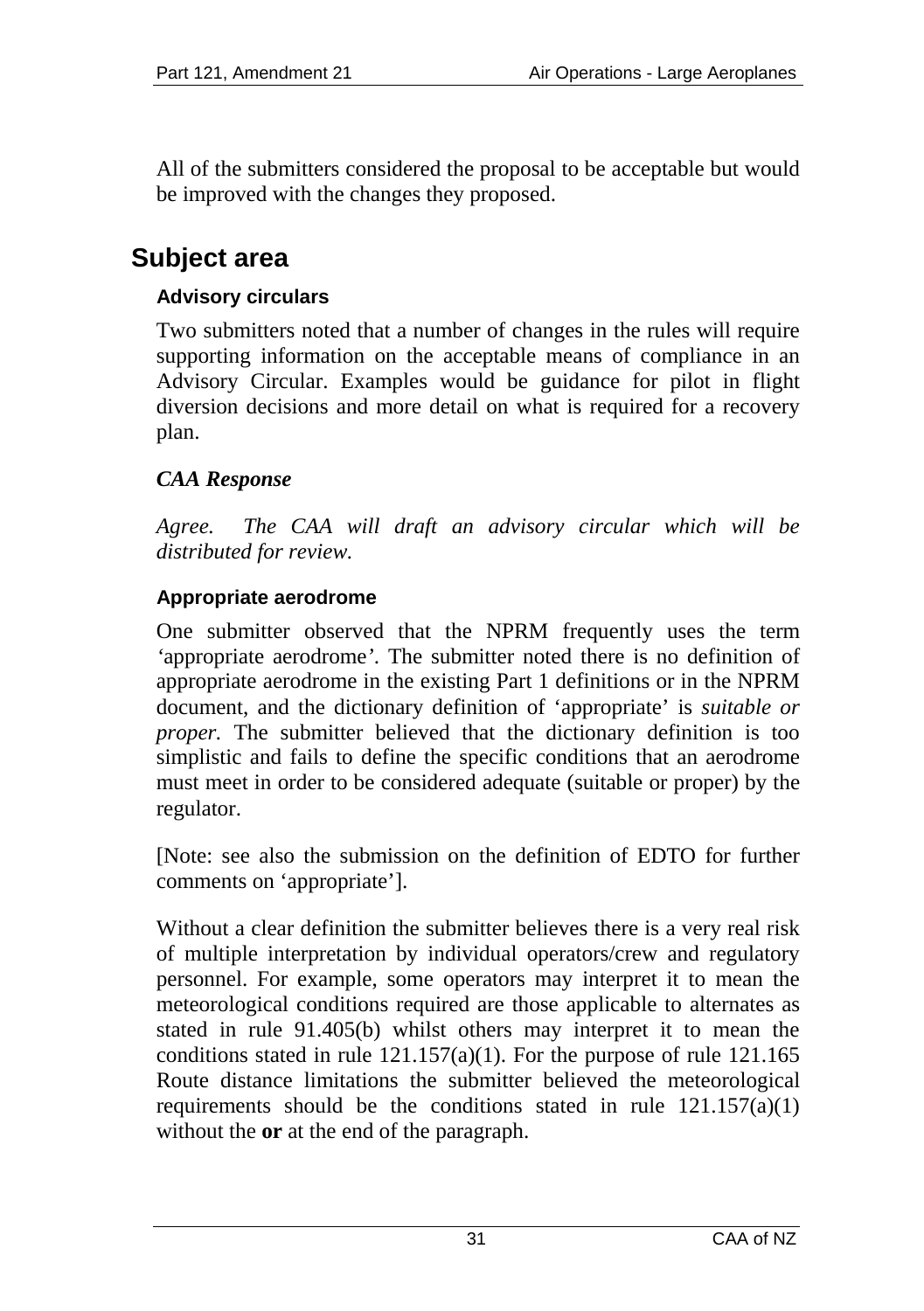The submitter maintained that the certification status required of the aerodrome also needs to be clearly stated, noting that the aerodrome need not be certificated when used to satisfy the requirements of rule 121.165 Route distance limitations, as alternates are not. The submitter recommended including the words 'appropriate aerodrome' after the words alternate aerodrome in 121.71(e) to avoid any confusion.

## *CAA Response*

*The CAA's initial response to these comments was to insert the following definition for appropriate aerodrome:* 

> *Appropriate aerodrome means a departure or destination aerodrome where the applicable requirements of rule 121.71 are met for the particular aeroplane being used.*

*However after further consideration of the FAA and CASA rules for EDTO it was decided to that for commonality in the use of terms, "adequate aerodrome" should be the term used for the normal aerodromes where the applicable requirements of rule 121.71 are met for the particular aircraft being used.* 

*This means that what was defined as an "adequate aerodrome" in the NPRM is now defined as an "EDTO alternate aerodrome" and the definition in the NPRM for "EDTO alternate aerodrome" is deleted. The operating rules now refer to an EDTO en-route alternate aerodrome that is listed in the dispatch release for a particular EDTO flight.* 

*The submitter's suggestion to refer to "appropriate aerodrome" in rule 121.71(e) is not accepted because it is only alternate aerodromes used for domestic operations that do not need to be certificated and domestic operations do not involve EDTO.* 

#### **Compliance costs**

One submitter proposed deleting the following wording in the compliance costs section:

An air operator certificate holder applying for an EDTO authorisation would have to meet the additional requirements for maintenance, have recovery plans for the EDTO alternate aerodromes they wish to use...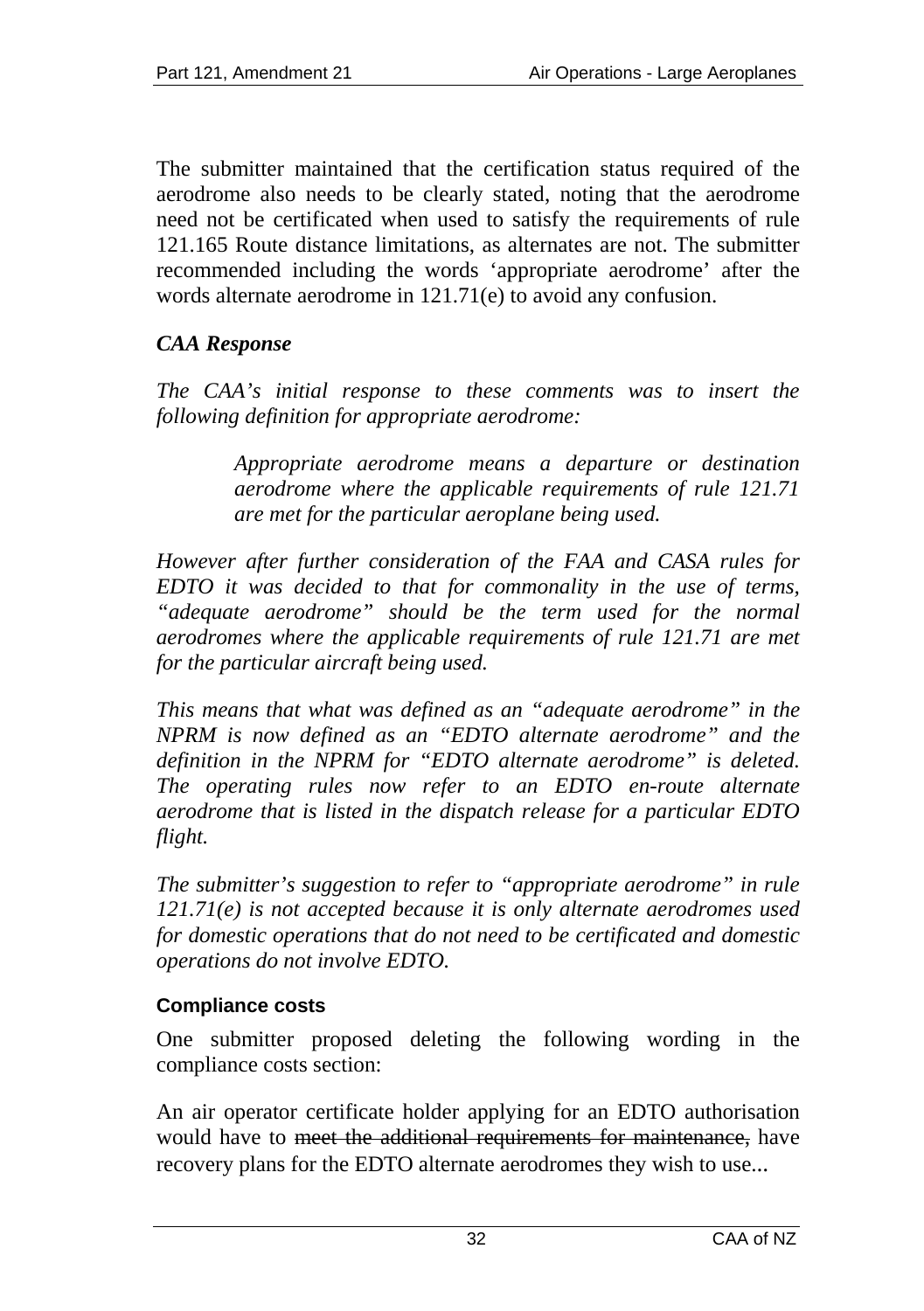as the subject of this paragraph is 'aeroplanes with more than 2 turbine power engines', however EDTO maintenance requirements under rule 121.407 only apply to 2-engine aeroplanes.

## *CAA Response*

*The NPRM has been published so we cannot change any wording in the preamble section. However the sentence that the submitter is referring to should have been printed as a separate paragraph to separate it from the first sentence that is dealing with aeroplanes with more than 2 turbine engines.* 

One submitter requested the following wording be included in the compliance costs section:

'However, this notice of proposed rulemaking proposes that the EDTO authorisation and operating requirements do not apply to operators of aeroplanes with more than 2 turbine powered engines for a period of 8 years. *Further, EDTO Type Design approval for the airframe and engine combination is not required for airplanes with more than two turbine engines manufactured prior to a period of 8 years following publication of this rule.'* 

The submitter noted that the grandfathering of existing airplanes with more than 2 engines (with regard to EDTO Type Design) is consistent with international standards and best practises.

## *CAA Response*

*Agree. Rule 121.165(g) provides an 8 year transition period before aeroplanes with more than 2 turbine engines operating more than 180 minutes from an adequate aerodrome are required to be operated under an EDTO approval. An additional paragraph (b) inserted in 121.967 provides an exception for the older aeroplanes with more than 2 turbine engines to have State of Design certification for the engine/airframe combination for EDTO approval beyond 180 minutes.* 

#### **Manufacturing/retrofits**

One submitter questioned whether the airplanes manufactured before XXX/2016 will need to incorporate the EDTO specific configuration or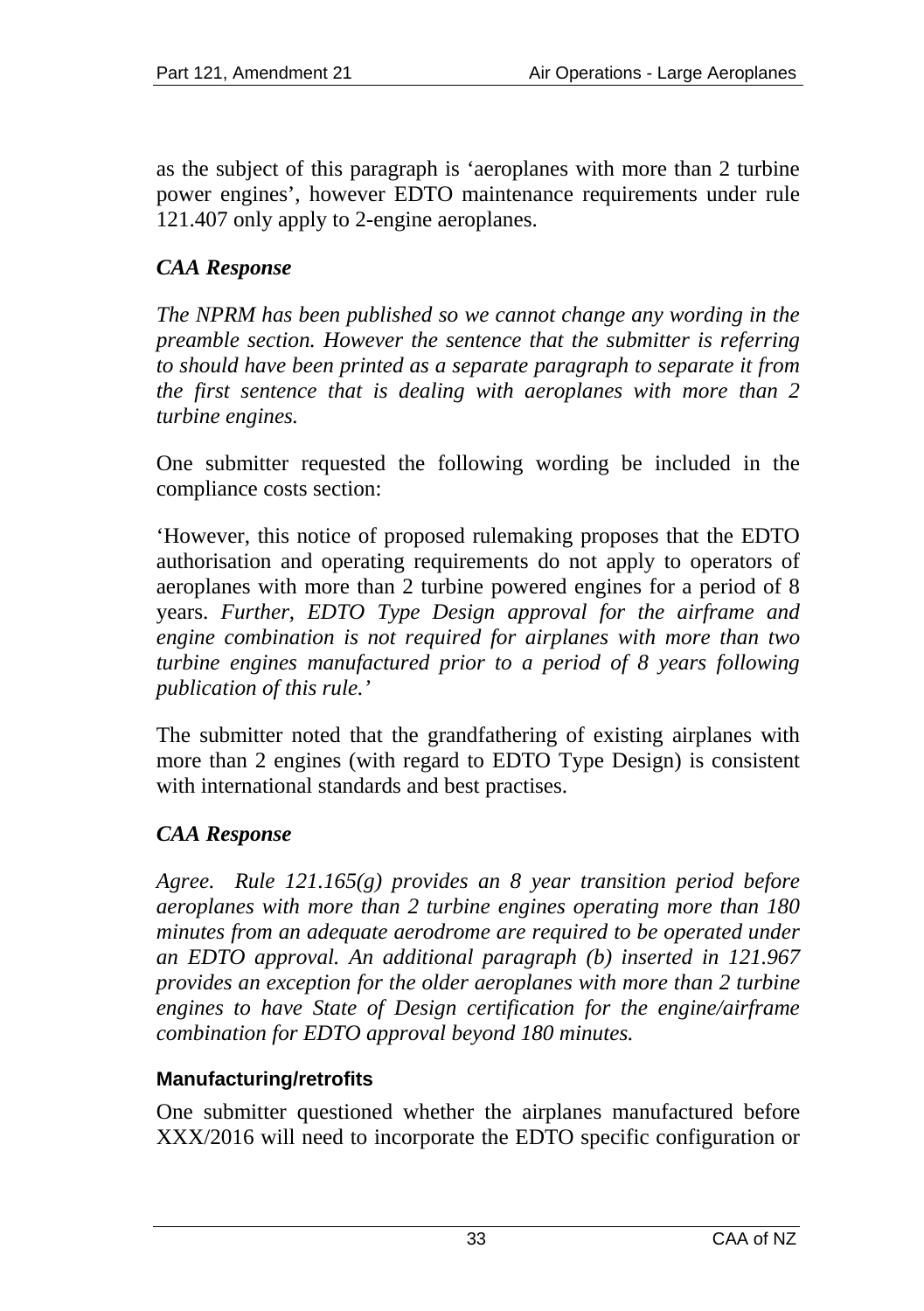maintenance standards identified during the ETOPS/LROPS certification exercise and reported in the CMP.

## *CAA Response*

*All twin-engine aircraft will need to comply with the requirements of the CMP* as required by rule  $121.165(c)(1)$  regardless of the date of *manufacture. For the aircraft with more than two engines manufactured before the 8 year transition date, the additional paragraph (b) in rule 121.967 provides an exception regarding compliance with the CMP but the operator has to provide the Director with evidence that the airframe/engine combination of the aeroplane is suitable for the aeroplane to operate on EDTO to the maximum diversion time proposed by the operator.* 

One submitter questioned whether an EDTO retrofit package will be proposed to the NZ operators for their aircraft manufactured before XXX/2016 if they must be operated on EDTO routes.

The submitter stated that according to the FAA ETOPS principles, there is no retroactive requirement for an ETOPS certification of the airplanes with more than two engines manufactured before Feb 2015. The only retroactive requirement applies to the cargo fire suppression system (6 years grace delay). The submitter recommended that CAA certification expectations for airplane with more than two engines should be confirmed in the final rule.

#### *CAA Response*

*The current CAA rule does not require retroactive ETOPS certification for airplanes with more than two engines. Refer to comments above and the additional paragraph (b) inserted into rule 121.967 to provide an exception for the aeroplanes manufactured before the 8 year transition date.* 

One submitter proposed adding the following wording in the summary of changes:

Aeroplanes that have three or more turbine-powered engines that are not EDTO certificated and are operating beyond 180 minutes from an EDTO adequate aerodrome, will be permitted to conduct the equivalent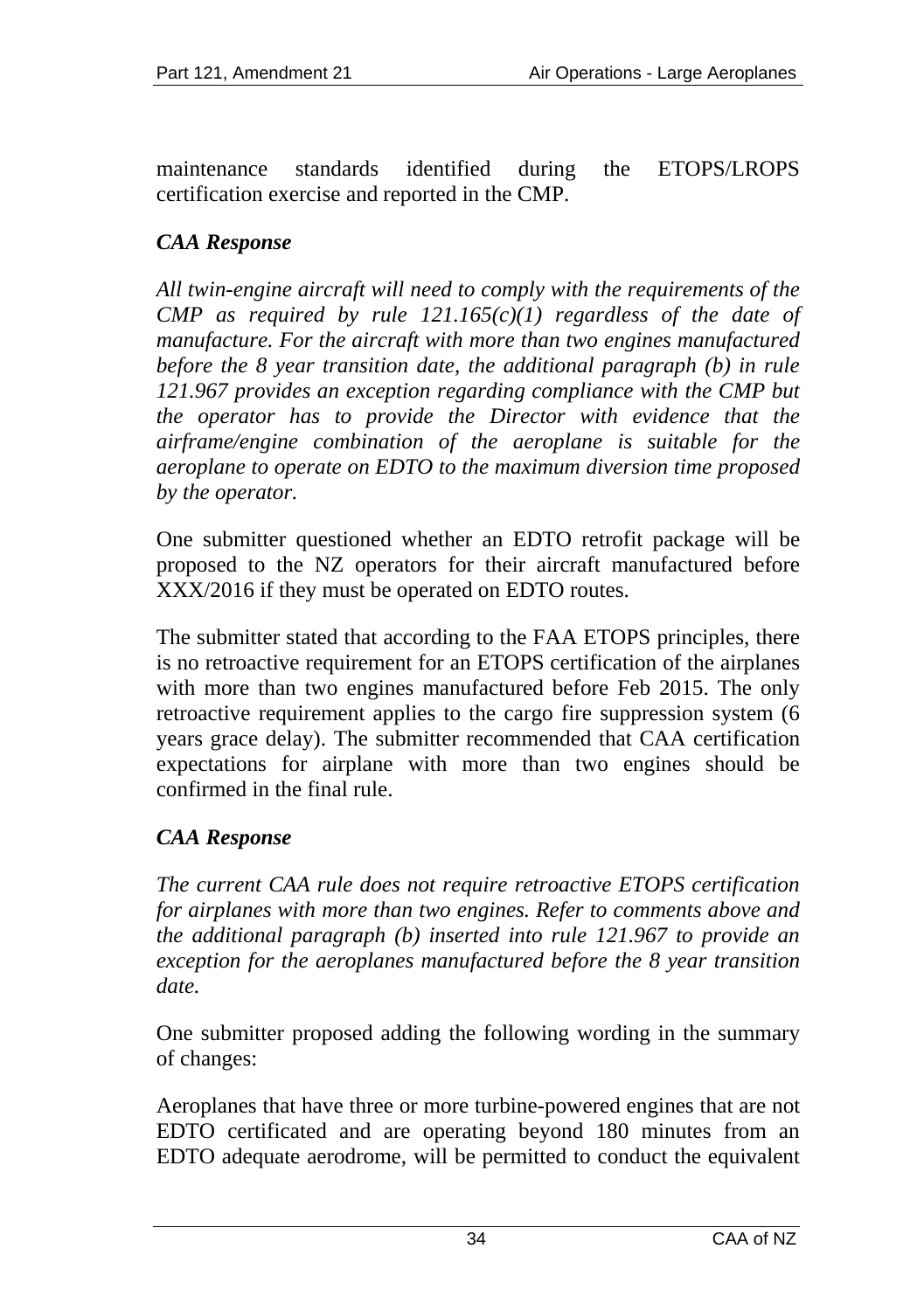EDTO operations for a period not exceeding 8 years following the publication of this rule. *Further, EDTO Type Design approval for the airframe and engine combination is not required for airplanes with more than two turbine engines manufactured prior to a period of 8 years following publication of this rule.*

The submitter noted that the grandfathering of existing airplanes with more than 2 engines (with regard to EDTO Type Design) is consistent with international standards and best practises.

## *CAA Response*

*Agree. Rule 121.165(g) provides an 8 year transition period and rule 121.967(b) provides an exception regarding CMP and airframe/engine certification for those aeroplanes manufactured before the 8 year transition date. However the operator will have to provide the Director with evidence that the airframe and engine combination is suitable for the EDTO maximum diversion time proposed.* 

Under rule 121.407 in this section, one submitter recommended removing the following wording:

This new rule specifies the elements of an EDTO maintenance programme for twin turbine powered aeroplanes, when taking, or intending to take similar maintenance action on multiple identical systems. The submitter stated that rule 121.407 addresses all EDTO maintenance requirements, not just dual maintenance, and that this revised text precludes the misunderstanding that rule 121.407 addresses only dual maintenance issues.

## *CAA Response*

*Agree that the NPRM wording could be a little confusing with the implication that the rule only applies to dual maintenance but as noted by the commenter the rule covers all EDTO maintenance requirements.* 

# <span id="page-34-1"></span><span id="page-34-0"></span>**Rule Reference**

**Part 1 Definitions** 

**Adequate aerodrome**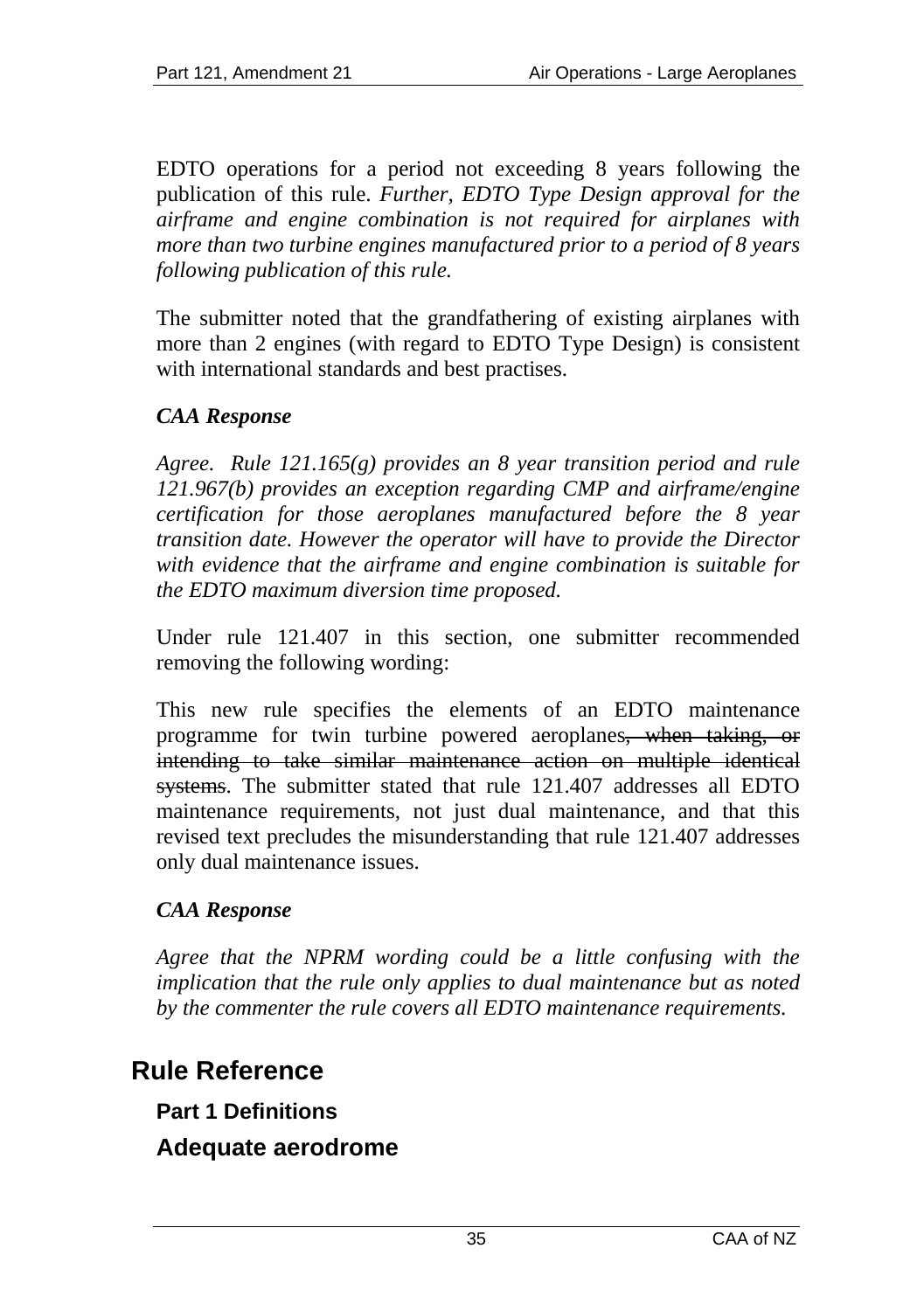Two submitters noted that under the definition of 'adequate aerodrome', an aerodrome control service or aerodrome flight information service needs to be provided from at least 30 minutes *before the estimated time of arrival of the aeroplane,* however the rescue fire fighting service must be available with at least 30 minutes *prior notice*. The submitters recommended that these two requirements be aligned to 'at least 30 minutes *before the estimated time of arrival of the aeroplane'.* This would require an airport to be manned with Tower and Rescue Fire when nominated and the track is within 30 minutes of an en-route airport, but would allow a callout arrangement when the aeroplane track passes the en-route alternate by a distance exceeding one hour at single engine speed.

## *CAA Response*

*Disagree. The aerodrome ATS and the Rescue Fire Service do not need to be available at an adequate aerodrome (now an EDTO alternate aerodrome – refer comment above regarding "appropriate aerodrome") just because the planned flight path may take the aeroplane to within 30 minutes of the aerodrome. An EDTO alternate aerodrome only becomes significant if the aerodrome is listed as an EDTO en-route alternate for a particular planned flight and then only if an in-flight situation necessitates a diversion to the aerodrome.* 

*If the aerodrome needs to be used for a diversion due to an in-flight situation then ATS needs to be available 30 minutes prior to the expected time of use because ATS can provide the pilot with assistance to reach the aerodrome and make a safe landing. However the Rescue Fire Service is only of assistance at the actual time of use and needs to be available at that expected time of use with 30 minutes prior notice.* 

One submitter stated that a cost-benefit is required to confirm that a rescue fire service to category 4 is necessary. The submitter maintained that in principle the requirement should be no more restrictive than the existing rule 121.71(b).

## *CAA Response*

*The wording of rule 121.71(b)(1) states "rescue fire equipment that is appropriate to the aeroplane type and acceptable to the Director". The category of rescue fire service that is required at an aerodrome is*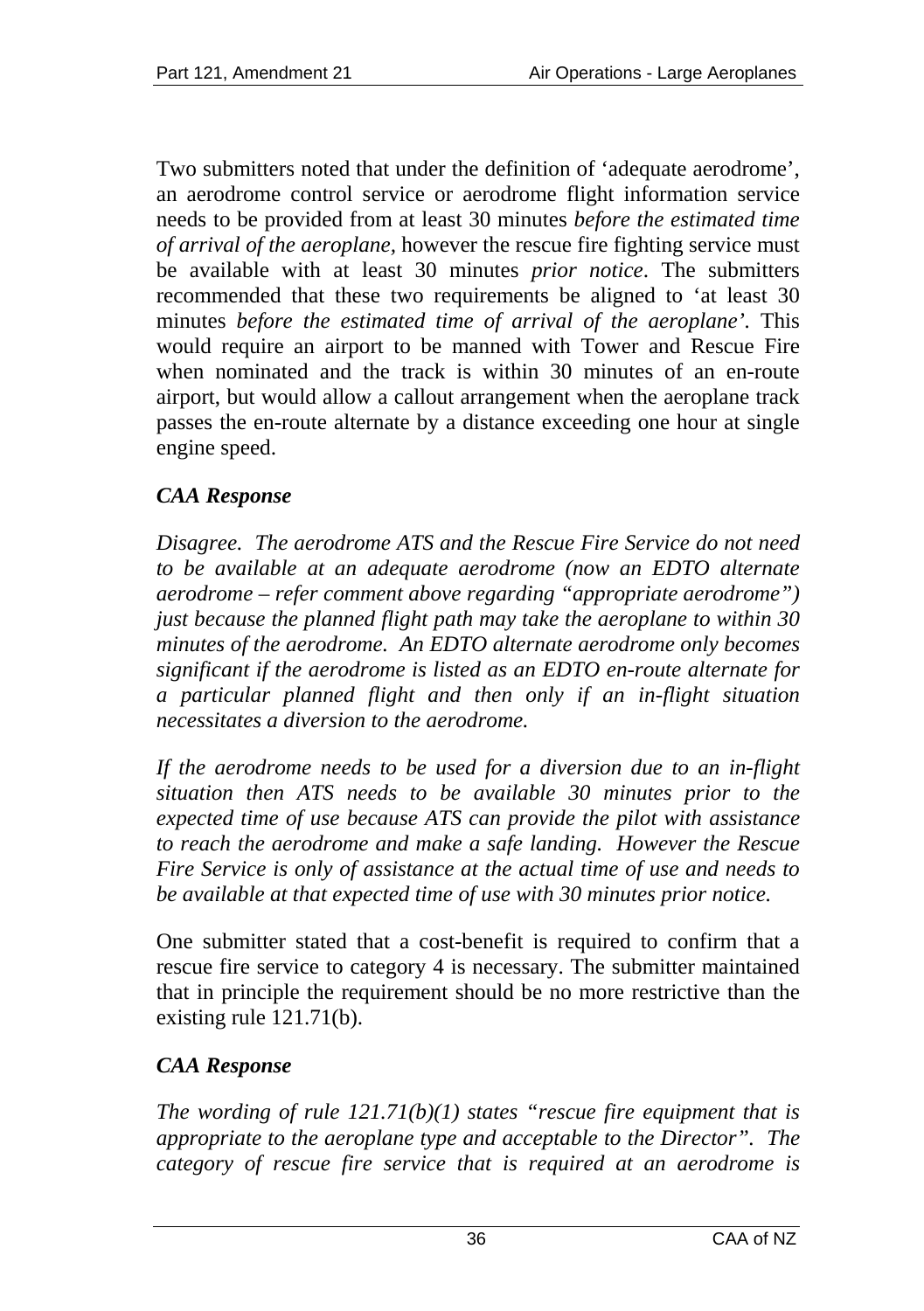*determined by using a formula that is found in ICAO Annex 14 and in CAA Rule Part 139. The formula requires an aerodrome operator to determine the length and width of aeroplanes regularly using the aerodrome. Aeroplane types used on EDTO may not be regular users of the particular aerodrome, and therefore the established rescue fire service may be of a category less than category 4. By specifying that a minimum of category 4 is required we have established the minimum standard of rescue fire service that will be acceptable to the Director for EDTO. A category 4 rescue fire service is also the minimum standard required by CASA and EASA.* 

# **CMP**

One submitter suggested the following changes to the definition of  $CMP$ 

**Configuration, Maintenance and Procedures Standard (CMP)** means: documents approved by the certification authority for the aeroplane that specify minimum requirements for an aeroplane's suitability to operate on extended diversion time operations including—

(1) *airframe and engine configuration requirements*, airframe and engine combinations *approved for EDTO,* special inspection requirements, hardware life limits, and master minimum equipment list constraints:

This is because the CMP provides the aircraft and engines configuration requirements (through S/B or aircraft modification numbers) as well as the list of airframe and engine combination approved for EDTO.

# *CAA Response*

*Agree with the intent of the submission. In order to make the definition similar to those used by the FAA, EASA and CASA, the definition will refer to an airplane-engine combination:* 

*Configuration, Maintenance and Procedures Standard (CMP) means: a document approved by the certification authority for the aeroplane specifying the minimum requirements for the aeroplane configuration, including any special inspections, hardware life limits, flight crew procedures, master minimum equipment list constraints, and*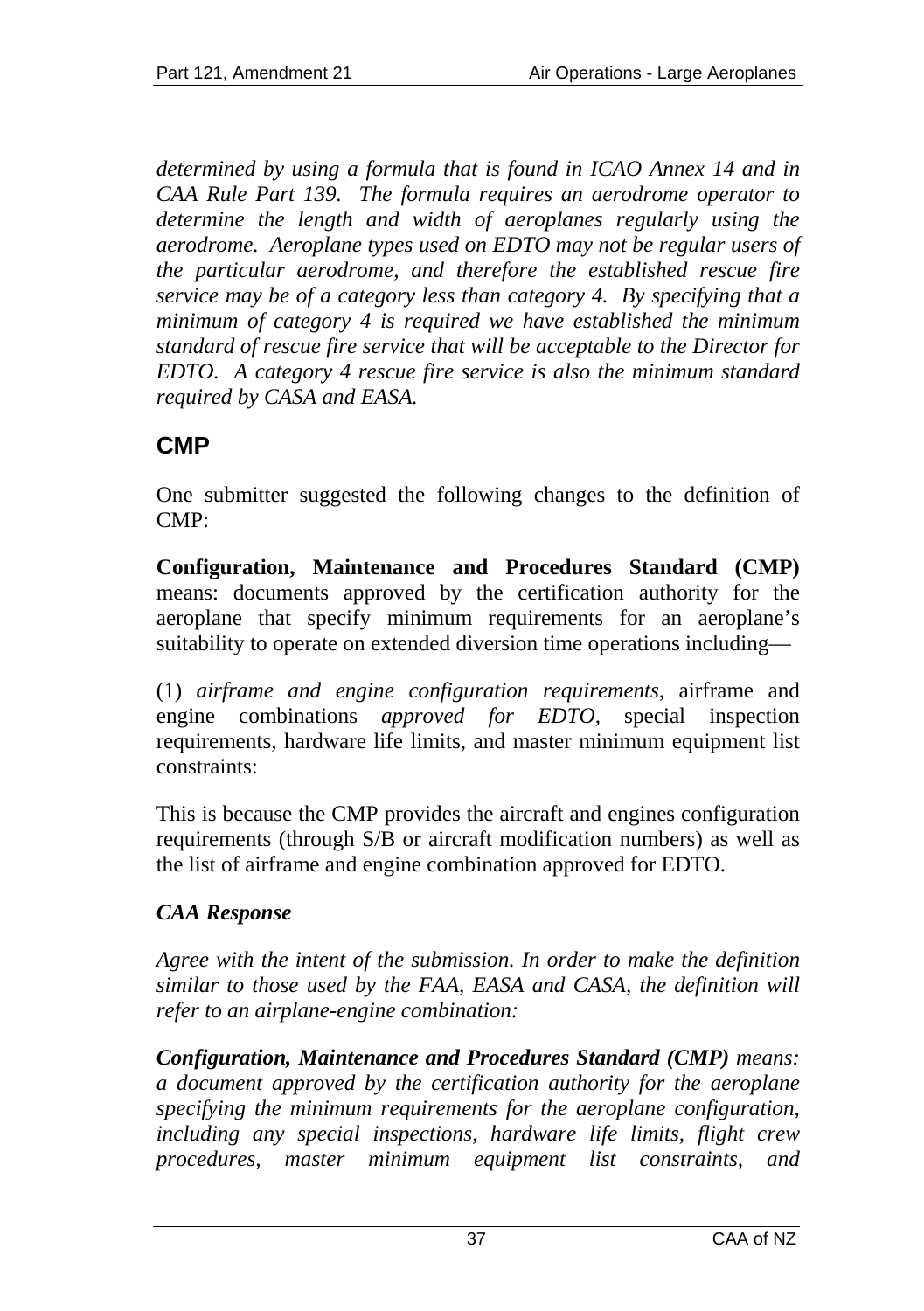*maintenance practices necessary to establish the suitability of the aeroplane's airframe/engine combination for EDTO.* 

One submitter suggested amending the following wording in the definition of CMP:

**Configuration, Maintenance and Procedures Standard (CMP)** means: documents approved by the certification authority for the aeroplane that specify minimum requirements for an aeroplane's suitability to operate on extended diversion time operations including—

(1) airframe and engine combinations, special inspection requirements, *and* hardware life limits<del>, and master minimum equipment list</del> constraints:

The submitter considered that it is more appropriate for a Flight Operations Evaluation Board or similar body to define the appropriate minimum equipment for EDTO and include those restrictions in the master minimum equipment list.

# *CAA Response*

*Disagree. The MEL does contain 'restrictions' for extended range operations. However, the basis for those restrictions can be from a requirement in the CMP. The MEL is also included in the FAA and CASA definitions for the CMP.* 

# **Extended Diversion Time Operations**

One submitter proposed changing the wording from 'appropriate aerodrome' to 'adequate aerodrome' as 'appropriate' is not defined in New Zealand regulations and it could be interpreted to be something other than an adequate aerodrome.

# *CAA Response*

*The term "adequate aerodrome" is now used in the definition for EDTO but not for the reasons suggested by the submitter. Refer to the comment above regarding "appropriate aerodrome" and the new definitions for "adequate aerodrome" and "EDTO alternate aerodrome". An appropriate aerodrome (now adequate aerodrome) is*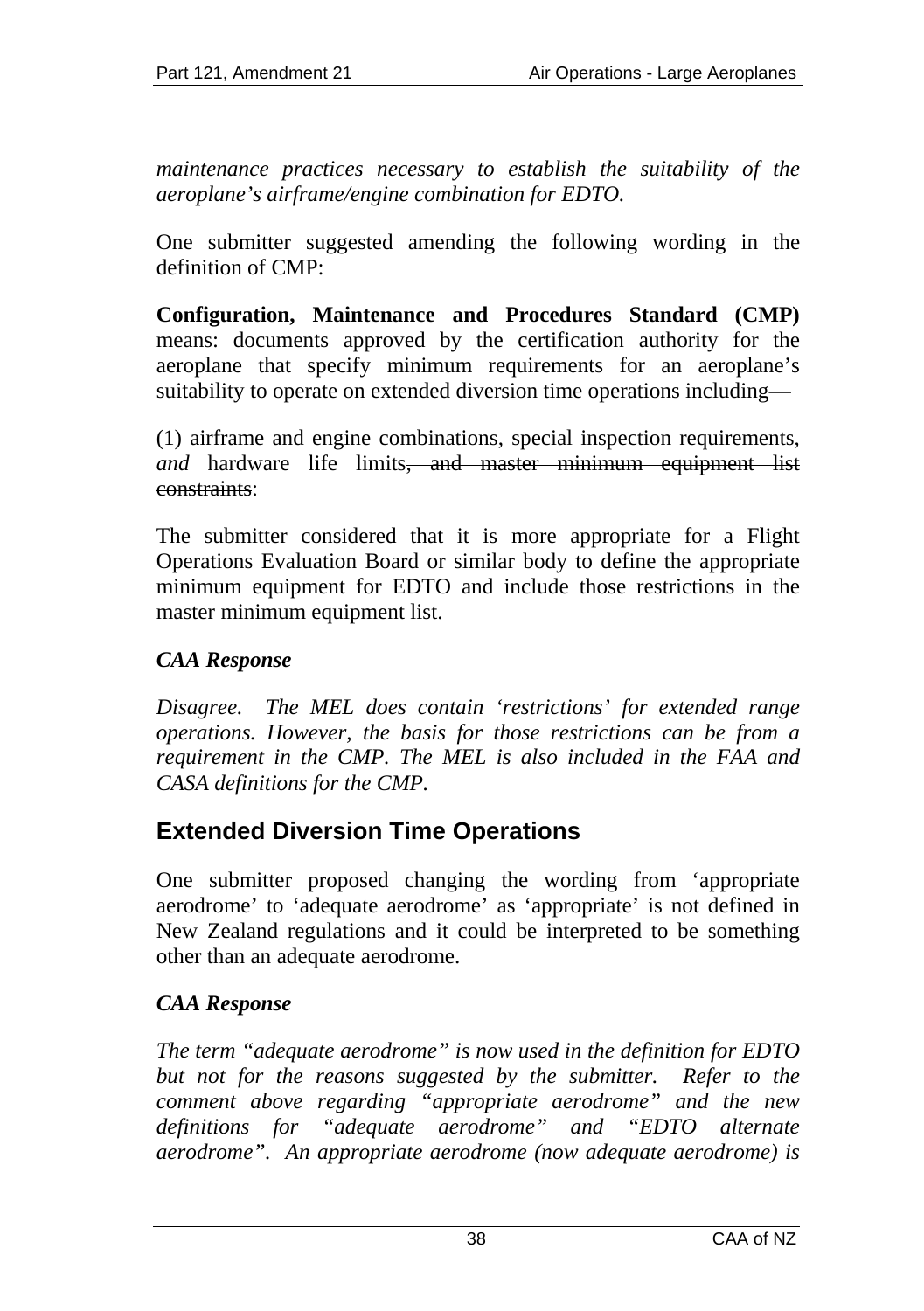*the standard departure and destination aerodromes required for a standard operation. If the planned flight path will take the aeroplane further than the threshold time from an adequate aerodrome (90 minutes for a turbine twin and 180 minutes for a turbine tri and quad) then the flight becomes an extended diversion time operation. Once a flight becomes an EDTO then there must be EDTO alternate aerodromes (as now defined) along the route that can be selected as EDTO en-route alternate aerodromes for the flight.* 

# **In-flight shutdown (IFSD)**

One submitter proposed changing the wording of this definition to:

In-flight shutdown means when an engine ceases to function normally in flight or and is shutdown, whether self induced, crew initiated or caused by some other external influence including but not limited to flameout, internal failure, foreign object ingestion, icing, or the inability to obtain or control thrust necessary for normal operations, but excludes the airborne cessation of the functioning of an engine when immediately followed by an automatic engine relight:

The submitter explained that the events when the engines "cease to function normally" are all considered by the aircraft manufacturers as part of the continued airworthiness activities. These can also be considered as EDTO incidents as per rule 12.3 of the NPRM. But such events only enter in the calculation of the IFSD rate if they actually conduct to an engine shutdown. It is also for consistency with the EASA or FAA IFSD definition for ETOPS: IFSD are only counted when the engine is actually shutdown.

# *CAA Response*

*Agree. The CAA will standardise the IFSD definition with that used by the FAA and EASA in order to align with internationally accepted reporting standards. This will ensure that the IFSD data used in the operator EDTO quarterly reports etc is comparable with the international EDTO statistics reported by the aircraft manufacturers.* 

*The FAA IFSD definition is expanded in FAA AC 120-42B, Appendix 1 and specifically 'excludes the airborne cessation of the functioning of an engine when immediately followed by an automatic engine relight and*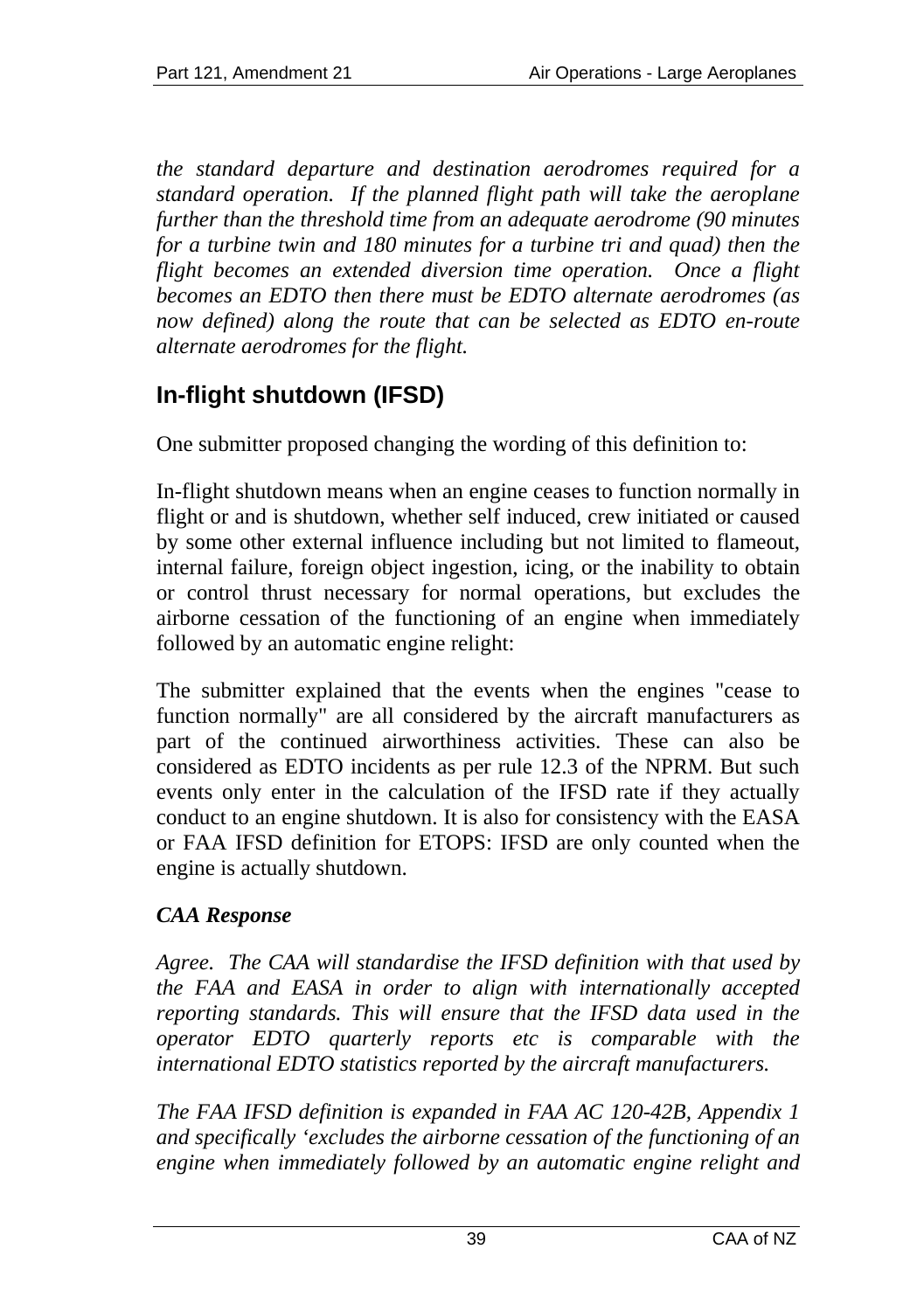*when an engine does not achieve desired thrust or power but is not shut down'.* 

*Similarly, the EASA IFSD definition requires that the engine is shut down: 'In-flight Shutdown (IFSD) - When an engine ceases to function in flight and is shutdown, whether self-induced, crew initiated or caused by some other external influence (i.e., In Flight Shutdown (IFSD) for all causes; for example: due to flameout, internal failure, crew-initiated shutoff, foreign object ingestion, icing, inability to obtain and/or control desired thrust).'* 

*The amendment to the IFSD definition proposed by the submitter is incorporated in the rules. However, the information required in the EDTO quarterly report under Rule 121.417 will be amended to specifically require the reporting of events where engines are unable to deliver commanded thrust etc. The following items are added to Rule 121.417:* 

*In-flight shut down rates and events;* 

*Inability to control the engine or obtain desired power;* 

*Precautionary thrust reductions (except for normal troubleshooting as allowed in the aircraft flight manual);* 

*Degraded propulsion in-flight start capability;* 

Another submitter requested the following change to this definition:

**In-flight shutdown** means when an engine ceases to function normally in flight or *and* is shutdown, whether self induced...:

The submitter commented that if every instance of an engine ceasing to *function normally* were to be considered an engine in-flight shutdown, then many or even most flights would incur IFSDs (e.g. increased vibration, or oil temperature or EGT [exhaust gas temperature], or decreased N2, etc.) The proposed language captures all shutdowns for all causes (except the brief ones that automatically relight).

# *CAA Response*

*See comment above.*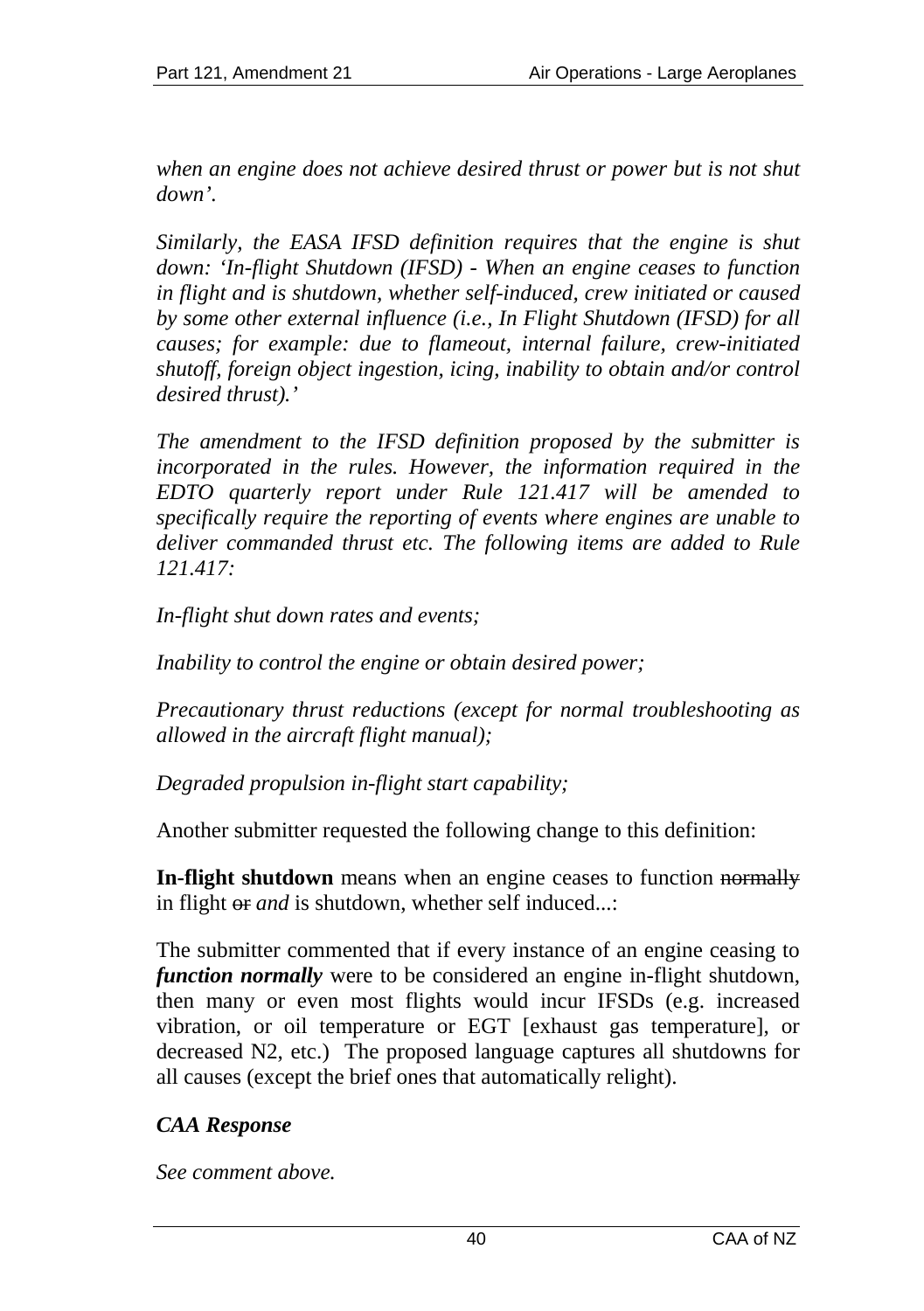# **Time Limited System**

One submitter suggested the following addition to this definition:

**Time limited system** means any system on an aeroplane that can adversely affect the duration of the available flight time of the aeroplane if the system fails or does not function correctly *or whose capacity has a time limit*.

The submitter noted that the most common EDTO time limited system is the cargo fire suppression system. This system has a time limitation because of the capacity of the bottle(s) used: it does not fail or does not stop functioning correctly after a certain duration.

# *CAA Response*

*Agree. Another time limited system could include the oxygen system which would not be covered by the current definition. Time limited systems are intended to include systems that, through capacity or design, impose a time limitation on the operation. The CASA definition of a time limited system is one 'on whose availability the duration of the flight depends and whose capacity has a time limit' (refer CAO 82.0, Appendix 4, Paragraph 1). The definition will be amended (see below).* 

One submitter proposed the following amendments to this definition:

**Time limited system** means any *EDTO significant* system on an aeroplane *whose capacity has a time limit* that can adversely affect the duration of the available flight time of the aeroplane if the system fails or does not function correctly:

The submitter posed that the definition, as originally written, was essentially that of an EDTO significant system, not a time limited system. Further, the revised wording is more appropriate and consistent with the examples of time limited systems provided in rules  $121.971(3)$ & (4).

# *CAA Response*

*Agree. Any EDTO significant system that imposes a time limit on the aeroplane's operation is considered a time limited system whether it is*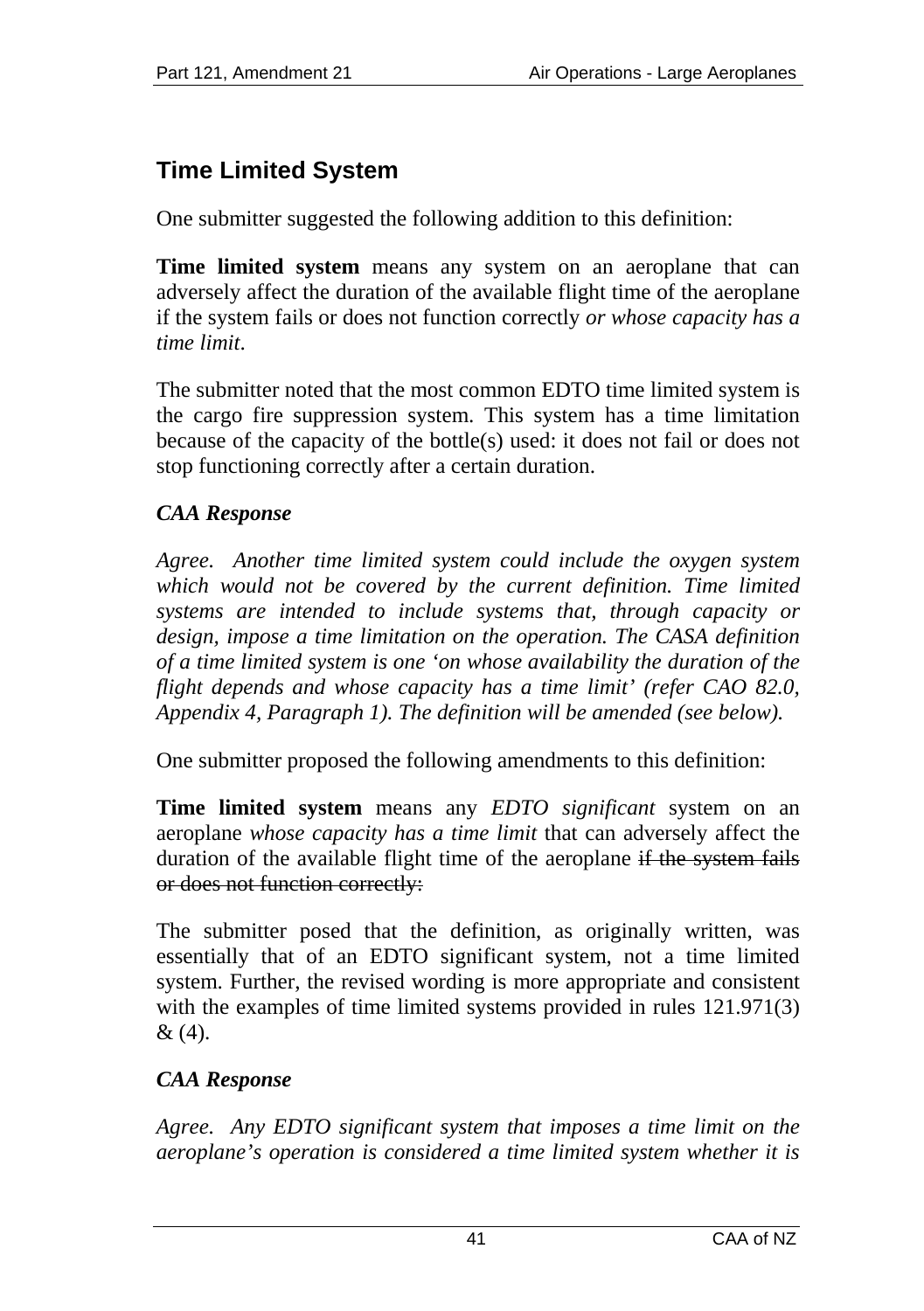*functioning correctly or not. The definition is amended as outlined above.* 

# **Part 12 Accidents, Incidents and Statistics Rule 12.55 Notification of Incident**

Three submitters noted that rule 12.55 requires notification of all incidents to be 'as soon as practicable' yet the new rule 12.55(e) makes an exception for EDTO whereby notification of an EDTO incident must be within 72 hours of the incident occurring. The submitters could not see the rationale for the difference in reporting requirements and believed that rule 12.55(e) should be deleted as rules 12.55(b) and (c) adequately cover the reporting requirements for EDTO.

# *CAA Response*

*Disagree. In relation to EDTO operations it was considered that information relating to incidents be available to CAA within a specified period. The 72 hour requirement aligns with that of Australia. Note that the NTSB in the USA require notification of incidents "immediately or by the most expeditious means available". Therefore 72 hours is considered not to be unreasonable.* 

#### **Rule 12.55 Appendix A(i)(12)**

Two submitters commented that the number of persons on board an aeroplane involved in an EDTO incident should not be a reporting requirement unless it is relevant to the incident itself.

# *CAA Response*

*Disagree. It is a standard requirement for a person reporting an aircraft incident to include the number of persons on board. Refer Part 12 Appendix A paragraph (d).* 

# **Part 121 Air Operations — Large Aeroplanes**

# **Rule 121.165(g)**

One submitter suggested adding the following wording to paragraph (g):

(g) Paragraph (f) does not apply to a holder of an air operator certificate until [8 years after this rule comes into force]. *Further, EDTO Type Design approval for the airframe and engine combination is not*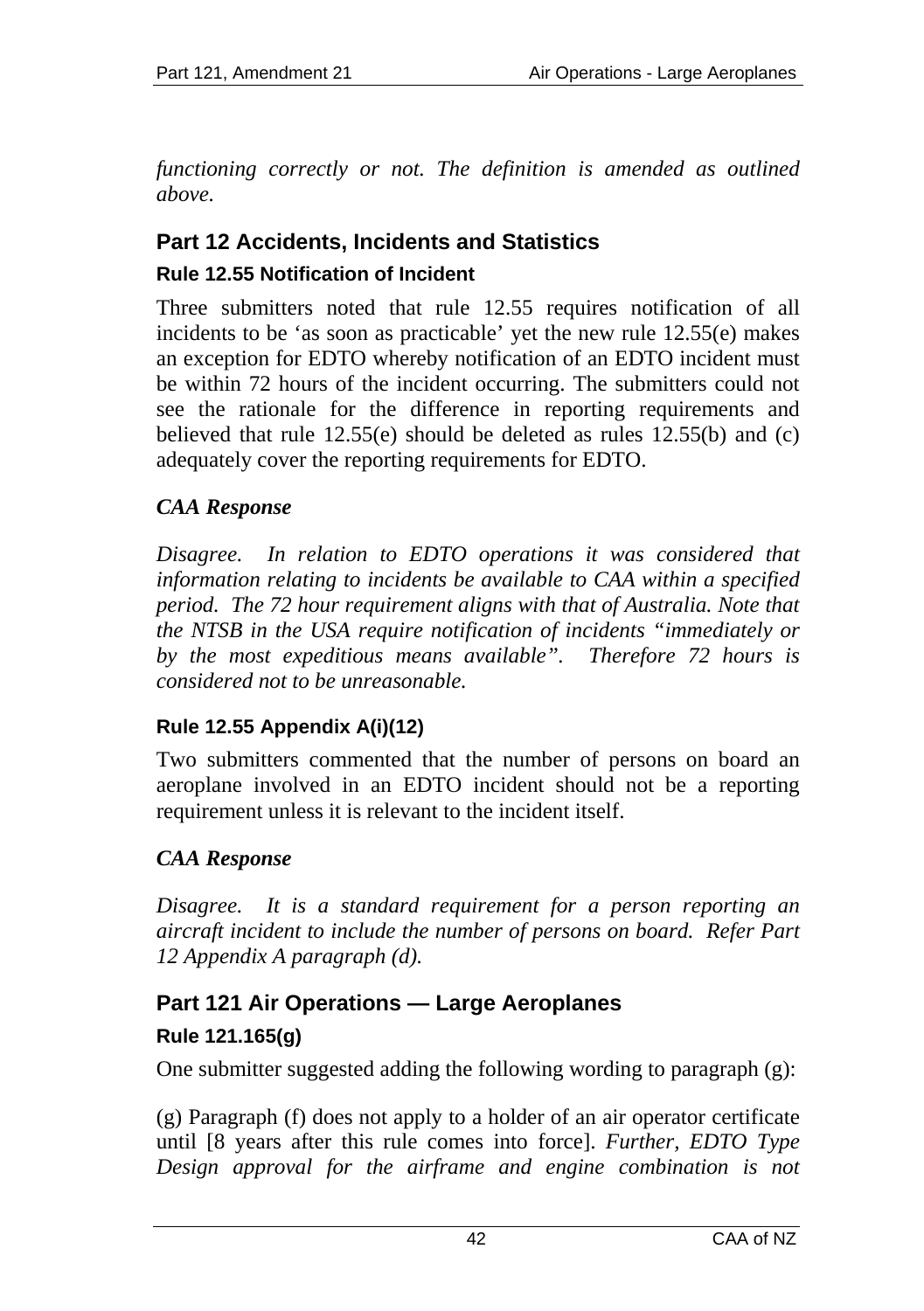*required for airplanes with more than two turbine engines manufactured prior to a period of 8 years following publication of this rule.*

The submitter noted that the grandfathering of existing airplanes with more than 2 engines (with regard to EDTO Type Design) is consistent with international standards and best practices.

# *CAA Response*

*As noted in the NPRM the proposed rule is intended to allow the continued use of aeroplanes with 3 and 4 turbine powered engines that do not have, and are not currently required to have, a certification by the State of Design regarding the permitted maximum diversion time for the airframe and engine combination for a period not exceeding 8 years following the publication of this rule.* 

*This provision is similar to that provided in the CASA EDTO legislation. CASA CAO 82.0, Table A, Paragraph 5 provides that the amendments to CAO 82.0 (which includes the provisions of CAO 82.0, Appendix 4, Paragraph 7) do not apply to passenger-carrying aeroplanes until 1 July 2015. After this point, aeroplanes with more than two turbine engines will be required to be type design approved for at least the EDTO time requested as required by CAO 82.0, Appendix 4, Paragraphs 7(2)(a) and 4(2)(a). Beyond 1 July 2015, the CASA EDTO requirements for aeroplanes with more than two engines do not require a CMP standards document for the proposed airframe-engine combination.* 

*FAR §121.162(d) provides that for an airplane with more than 2 engines manufactured on or after February 17, 2015, that model airplaneengine combination complies with the CMP document issued in accordance with §25.3(c). The FAA therefore requires EDTO type design approval for three and for engine turbine powered aircraft manufactured after 17 February 2015 but provides a grandfather clause for aircraft manufactured before that date.* 

*Rule 121.967 is amended to provide an exception in paragraph (b) for operators of aeroplanes with more than two turbine engines manufactured before [8 years after the rule comes into force] to provide details of the CMP. This will have the effect of not requiring EDTO type design approval although the operator will still have to provide*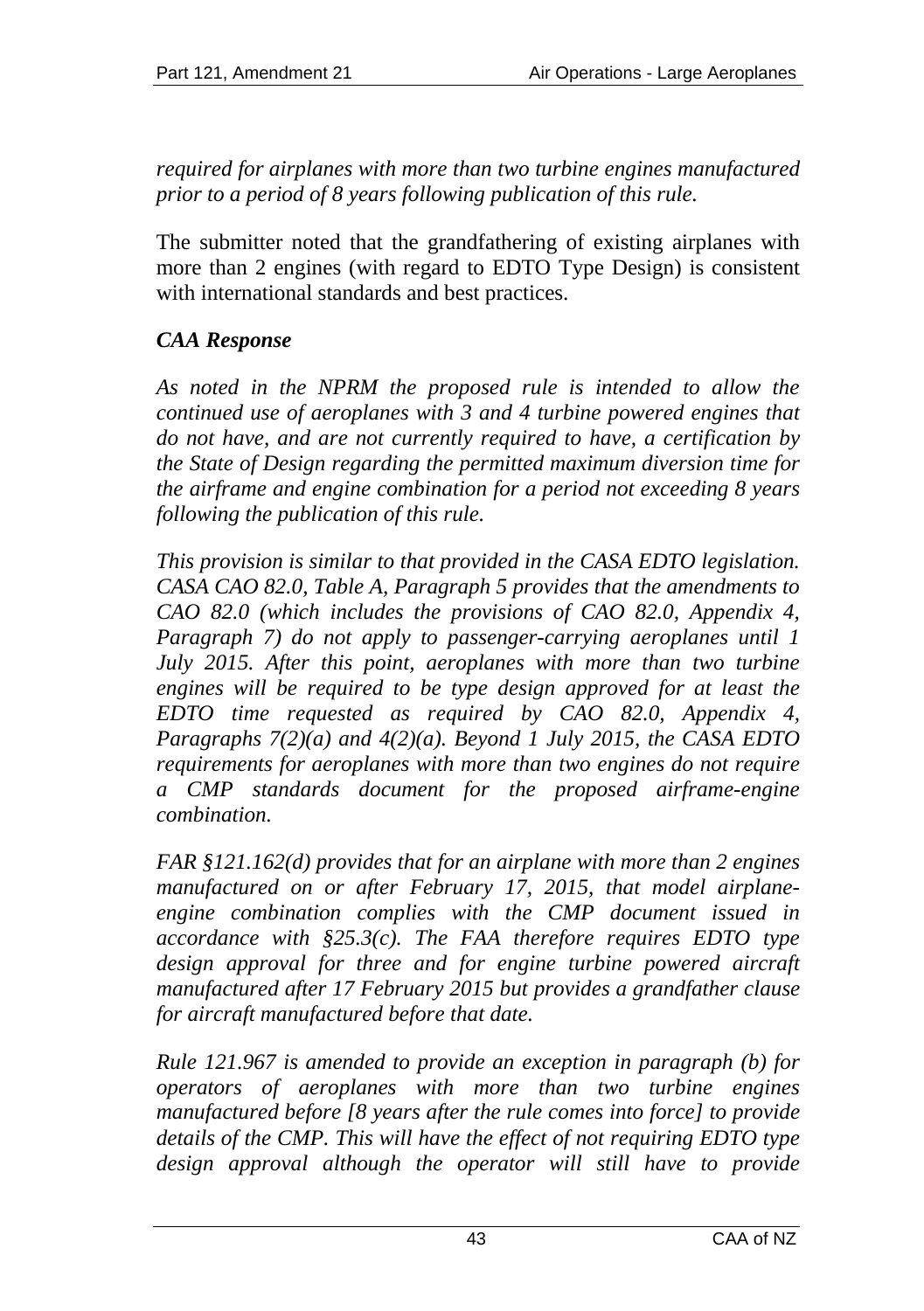*evidence under Rule 121.953(b)(2) that the particular airframe-engine combination is suitable for EDTO operations.* 

# **Rule 121.173(7)**

One submitter considered that the specification or standard for antiexposure suits should be detailed by reference in the rule or an acceptable means of compliance added to an Advisory Circular (AC).

# *CAA Response*

*Disagree. The standard of the anti-exposure suit will be considered by the CAA during the approval process. Any suit must be suitable for its intended purpose. Specifying a particular type of suit in a rule would limit choice should technological advances in design become available. The desired attributes of acceptable anti-exposure suits will be included in the advisory circular.* 

One submitter proposed adding the following wording to this requirement:

(7) procedures for ensuring the carriage of at least 2 cold weather anti-exposure suits in any aeroplane operating in a polar area. *The Director may waive this requirement if the season of the year makes the equipment unnecessary.* 

The submitter stated that the requirement for anti-exposure suits is primarily applicable to North Polar operations and should not be required therefore on Northern Hemisphere summer operations. In the South Polar area, the only available alternate airports are north of 55 degrees south latitude and do not typically experience weather conditions necessitating protection from extreme cold conditions.

# *CAA Response*

*Agree. The rule is amended to provide an exception for when the Director considers that, due to seasonal weather conditions, antiexposure suits are not required.* 

#### **Rule 121.407**

Two submitters noted that the current AC 121-1 Appendix A 2.15 has a requirement for ETOPS training and 2 yearly refresher training before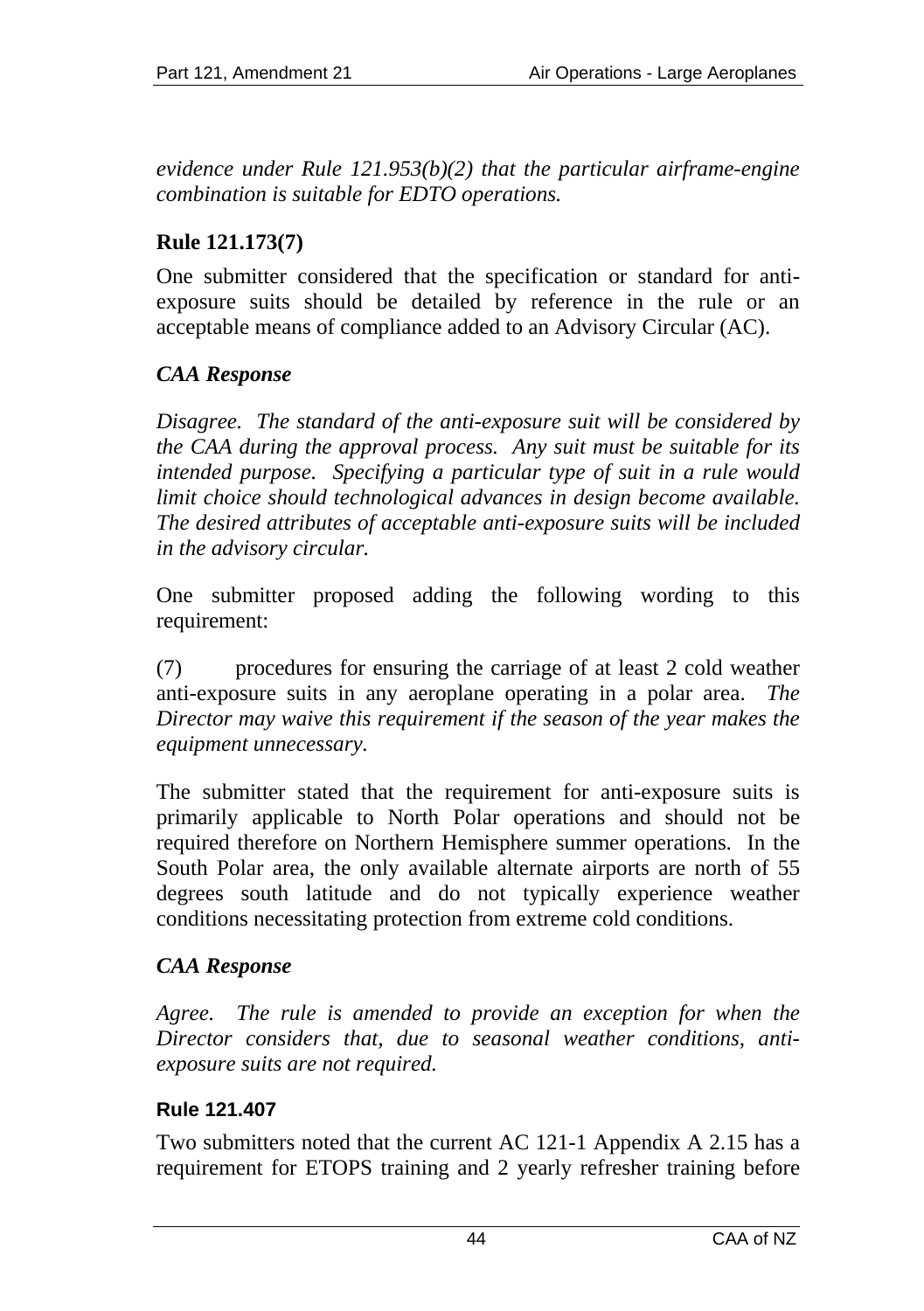authorisation. The submitters commented that while the training requirements could stay in an AC, the need for maintenance training focussing on the special nature of EDTO may need to be added to the rule.

# *CAA Response*

*Agree. However, as all maintenance for EDTO aircraft operated under Part 121 is required, in accordance with Rule 121.403(b)(2), to be carried out by a Part 145 certificated organisation or another organisation subject to a Technical Arrangement, this requirement is included in an amendment to Part 145.* 

# **Rule 121.407(a)(2)**

One submitter explained that the pre-departure check required by this rule is performed by a training flight crew member in some cases. The submitter recommended that this process be clarified as an 'acceptable means of compliance' in a supporting AC.

# *CAA Response*

*Part 43 Appendix A.1(10) provides that flight crew can carry out 'the performance of routine maintenance that is intended by the aircraft manufacturer to be performed by a pilot provided no special tooling or equipment is required' provided that the person is appropriately trained and holds an appropriate authorisation, issued by the holder of the maintenance organisation certificate, to perform the maintenance on the aircraft type.* 

*Under the present maintenance rules, flight crew can only carry out an EDTO dispatch if duly authorised by the Part 145 certificated maintenance organisation and it is intended by the aircraft manufacturer that the pre-departure check can be carried out by flight crew. No change to these requirements, which are already briefly covered in AC 43-1, is proposed*.

# **Rule 121.407(a)(2)(ii)**

Two submitters gave details of their oil consumption monitoring programme and sought clarification that using such a programme and checking oil quantity gauges prior to each flight would be an 'acceptable means of compliance' in a supporting AC.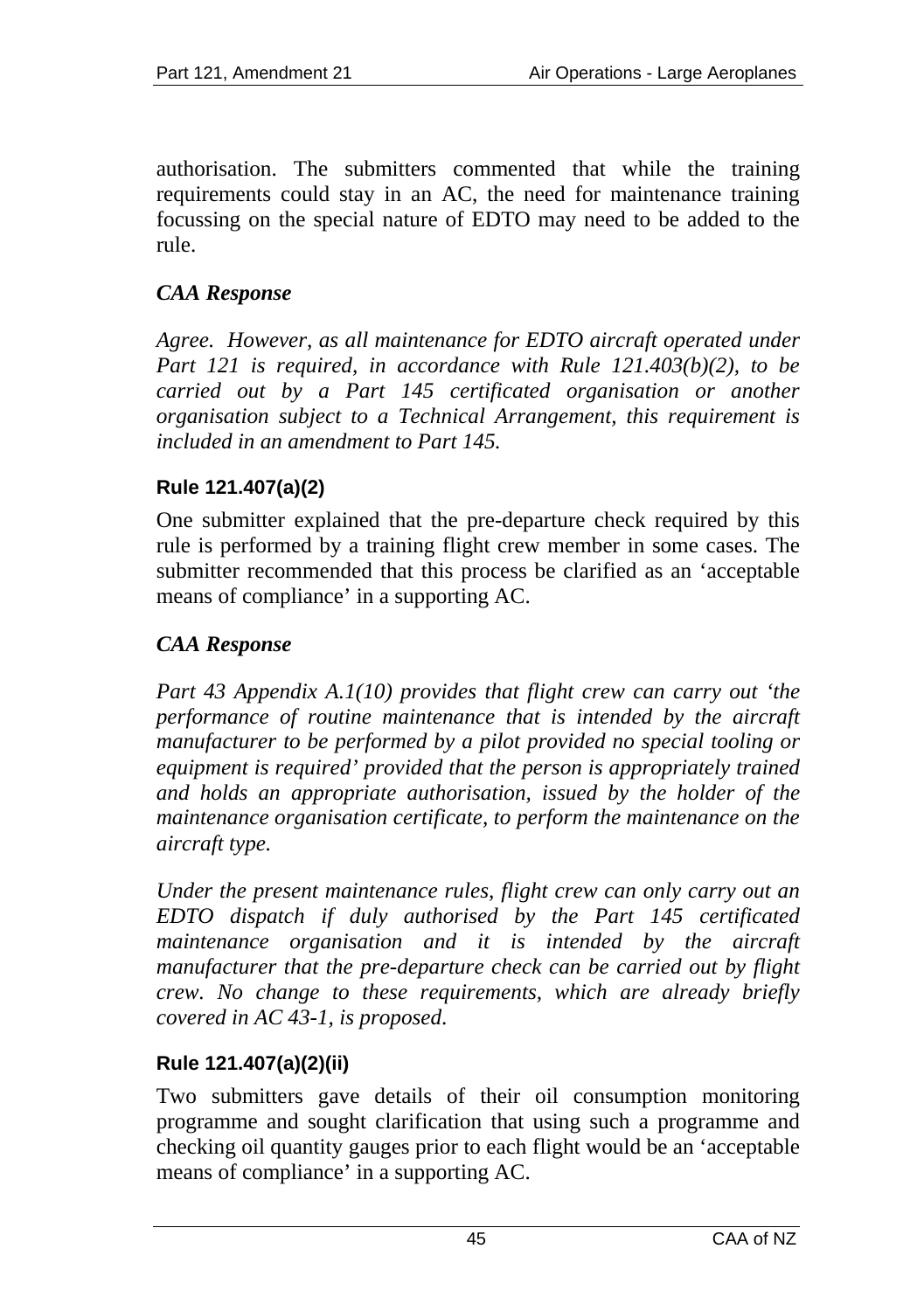# *CAA Response*

*Agree. This proposal is accepted provided that the engines utilize 'realtime' gauging systems. Clarification will be provided in the advisory circular.* 

### **Rule 121.407(a)(2)(iii)**

For consistency with the other sub-paragraphs, one submitter proposed changing this rule to:

iii) determine oil levels and oil consumption rates for each engine and APU *(if an APU is required for EDTO).* 

Similarly, another submitter suggested this wording for the same reason:

iii) determine oil levels and oil consumption rates for each engine*,* and *for the* APU *if it is required for EDTO.* 

# *CAA Response*

*Agree. The rule is amended accordingly.* 

# **Rule 121.407(a)(3)**

One submitter stated that their organisation has a single Maintenance Programme that does not identify separately the EDTO tasks from the non-EDTO tasks. The submitter sought clarification that this programme remains an 'acceptable means of compliance'.

# *CAA Response*

*EDTO tasks need to be specifically identified in the maintenance programme. This is essential to clearly identify to maintenance personnel which tasks require EDTO authorizations, dual maintenance procedures etc.* 

#### **Rule 121.407(a) - additional**

One submitter recommended adding the following sub-paragraphs to 121.407(a):

(10) EDTO Maintenance Document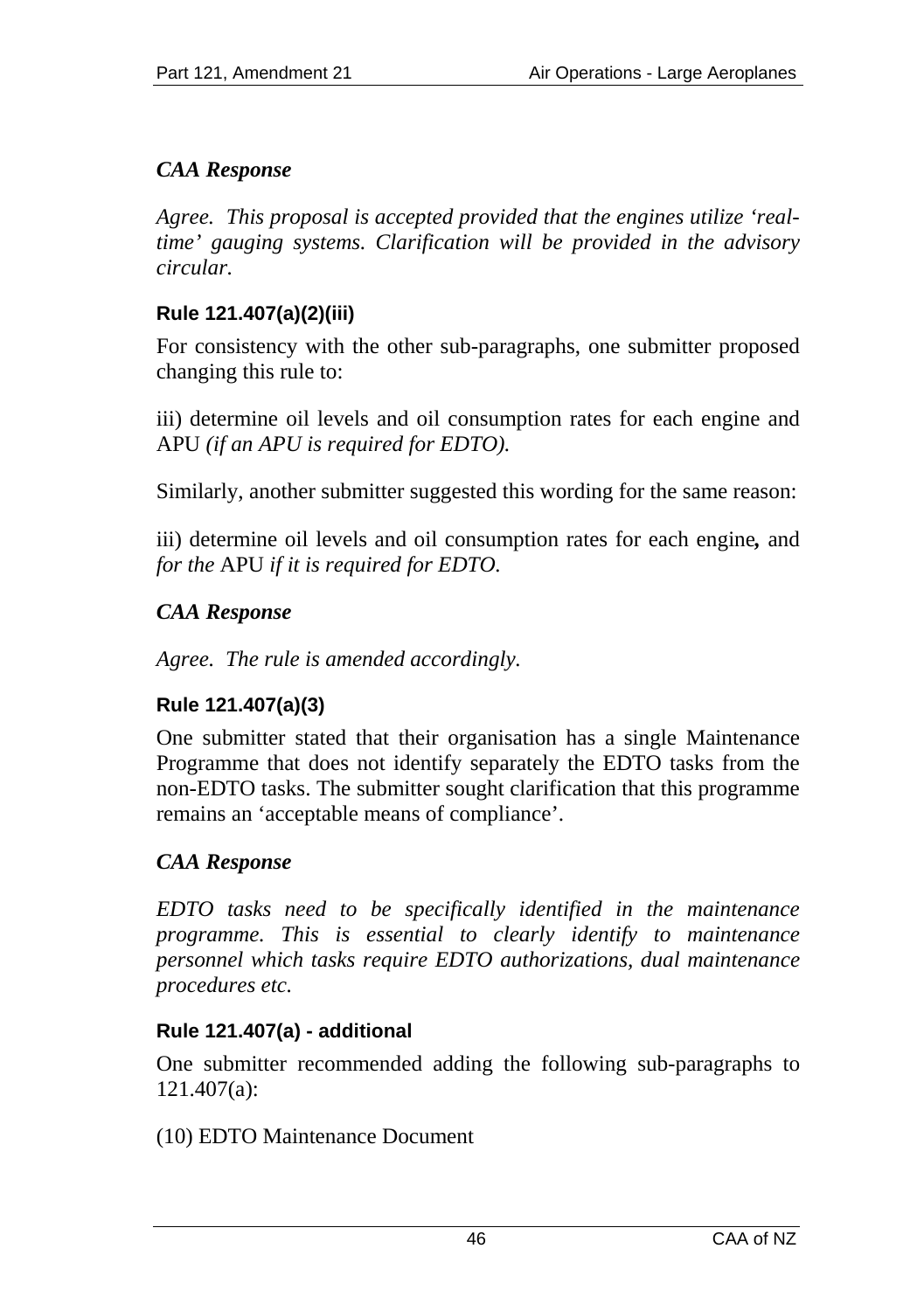- (11) Verification Program
- (12) Task Identification
- (13) Centralized Maintenance Control
- (14) Parts Control
- (15) Reliability Program
- (16) Propulsion System Monitoring
- (17) Procedural Changes

The submitter noted that these additional EDTO maintenance elements would align with other EDTO/ETOPS regulations. Alternatively, the submitter suggested that these additional EDTO maintenance elements could be described in advisory material.

#### *CAA Response*

*A number of these items are already covered in other rules as they are not EDTO-specific requirements, e.g. procedural changes. Other tasks are already included in the proposed rule e.g. propulsion system monitoring is the same as 'an engine condition monitoring programme' as required in Rule 121.407(a)(6) or elsewhere in general maintenance requirements.* 

*Not included in the proposed rule and included in the CASA equivalent, is a requirement for and EDTO parts control programme (refer CASA CAO 82.0, Appendix5, Paragraph 9(2)(d)) that requires that the holder of an AOC must have a parts control programme that ensures:* 

- *(a) the type certification standard is maintained; and*
- *(b) the proper identification of parts to maintain the EDTO configuration.*

*This requirement is included in the rule. In addition, clarification on what is required in an EDTO maintenance programme will be included in the advisory circular.*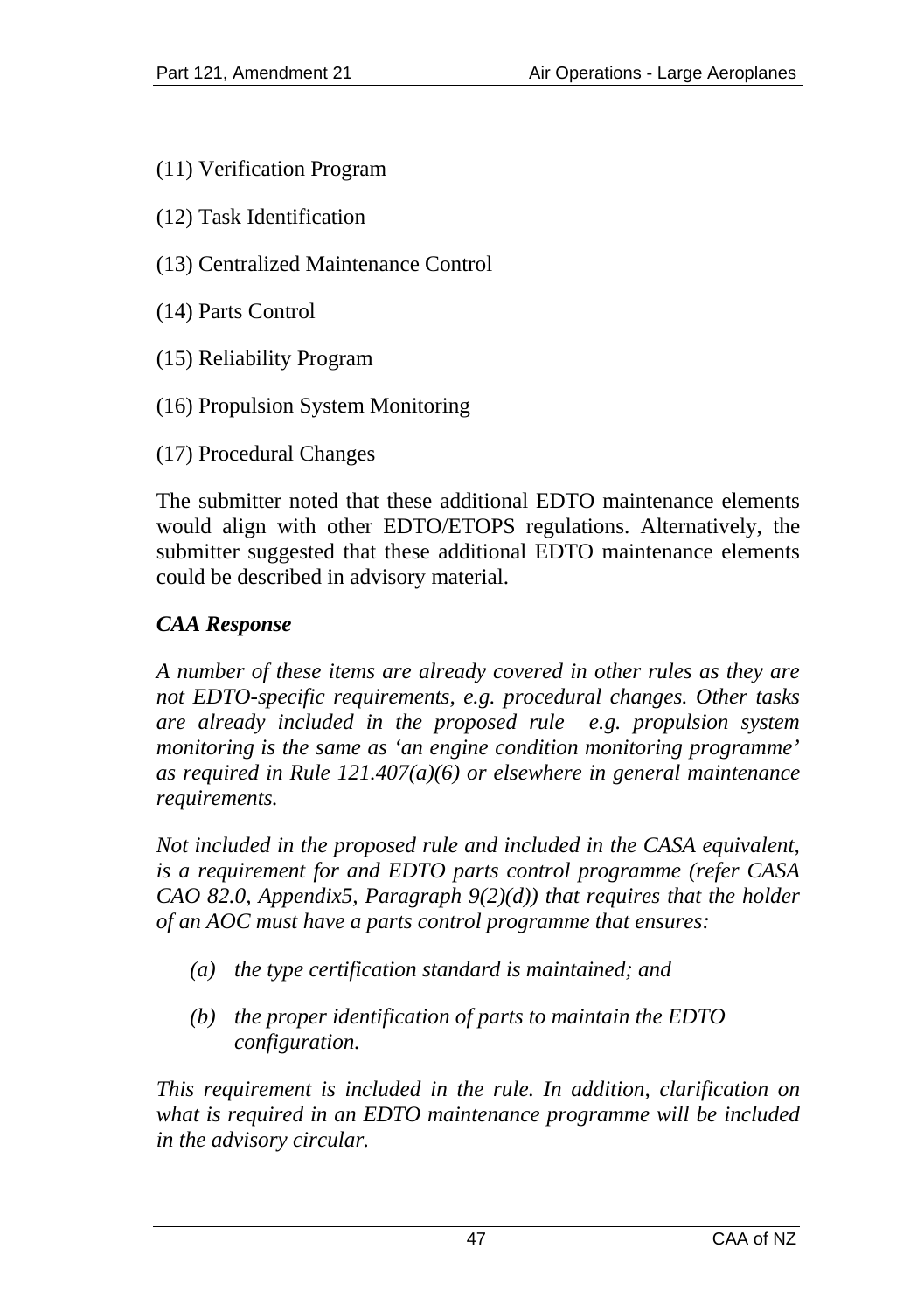### **Rule 121.407(b)**

One submitter maintained that this rule is unduly restrictive in that current practise allows for multiple system maintenance on heavy maintenance checks (e.g. C Check). The submitter noted that this rule also seems to be in conflict with rule 121.407(d) which permits multiple system maintenance provided the appropriate procedures that mitigate the associated risks are used.

# *CAA Response*

*Agree. Rule 121.407(b) is amended to:* 

*The schedule of maintenance activities required under paragraph (a)(3) must not schedule any EDTO multiple identical system maintenance to be performed on an aeroplane during any one period of scheduled maintenance.* 

One submitter suggested adding the word 'identical' into this rule as it was the probably intent of the paragraph:

b) The schedule of maintenance activities required under paragraph (a)(3) must not schedule any EDTO multiple *identical* system maintenance to be performed on an aeroplane during any one period of scheduled maintenance.

# *CAA Response*

*Agree. Refer above.* 

#### **Rules 121.407(b), (c), (d) and (e)**

One submitter stated that these rules appear to be contradictory and are confusing. The submitter maintained that there must be a simpler way of conveying the intent of the rules.

# *CAA Response*

*Disagree. With the amendment to Rule 121.407(b) as outlined above, the contradiction has been removed. Paragraph (b) is referring to the schedule of maintenance activities required in the maintenance programme under paragraph (a)(3) and specifies that the maintenance programme must not schedule any maintenance activity on an EDTO*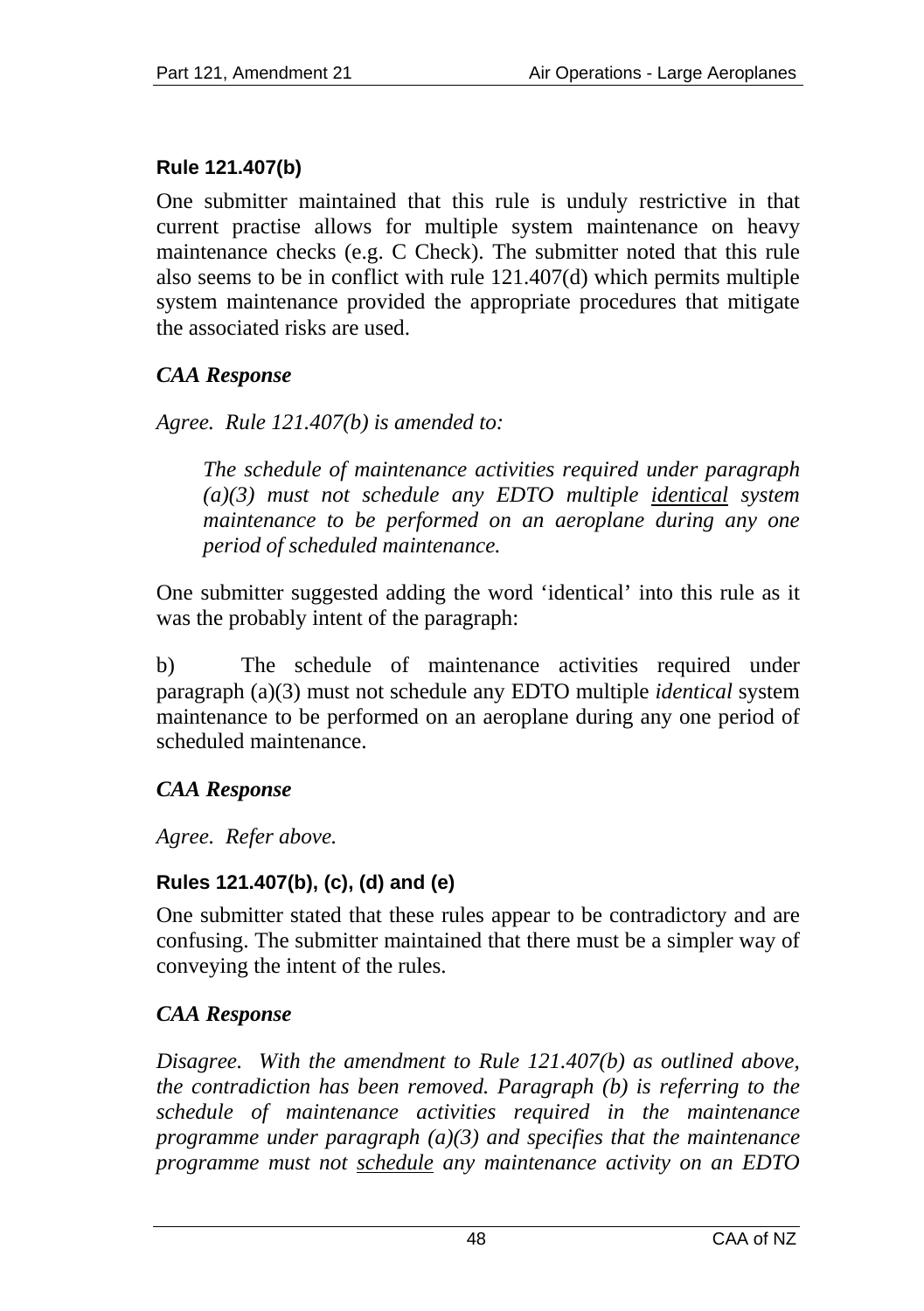*multiple identical system during any one period of maintenance. However paragraphs (d) and (e) recognize that there may be occasions when unscheduled maintenance may be required on an EDTO multiple identical system and in such cases the requirements of paragraph (e) must be applied.* 

### **Rule 121.407(c)**

One submitter proposed the following amendments to this rule:

(c) the procedures required under paragraph (a)(4) must include an EDTO verification flight to be completed after the performance of maintenance on an EDTO significant system *unless the procedure includes an alternative means for verifying that the aeroplane is serviceable for EDTO if the corrective action cannot be adequately verified on the ground.*

The submitter noted that maintenance tasks are created with EDTO considerations, and validated during certification. The submitter believed that ground verification should be the goal and sufficient for verifying corrective action; verification flights should be used only as required.

#### *CAA Response*

*The current wording of Rule 121.407(c) requires procedures for a verification flight only if the procedure does not include alternative means for verifying that the aeroplane is serviceable. The alternative means is most likely to include some form of test procedure that is carried out on the ground – before flight. The rule wording will be changed to reflect that the emphasis is on a ground based check with a verification flight to be carried out if ground based checks cannot verify that the aeroplane is serviceable for EDTO.* 

# **Rule 121.407(d)**

One submitter commented that current practise and approvals permit certain EDTO maintenance at single-manned stations. The submitter sought assurance that this rule is not intended to eliminate the submitter's currently approved procedure for performing non-scheduled maintenance at single-manned stations.

#### *CAA Response*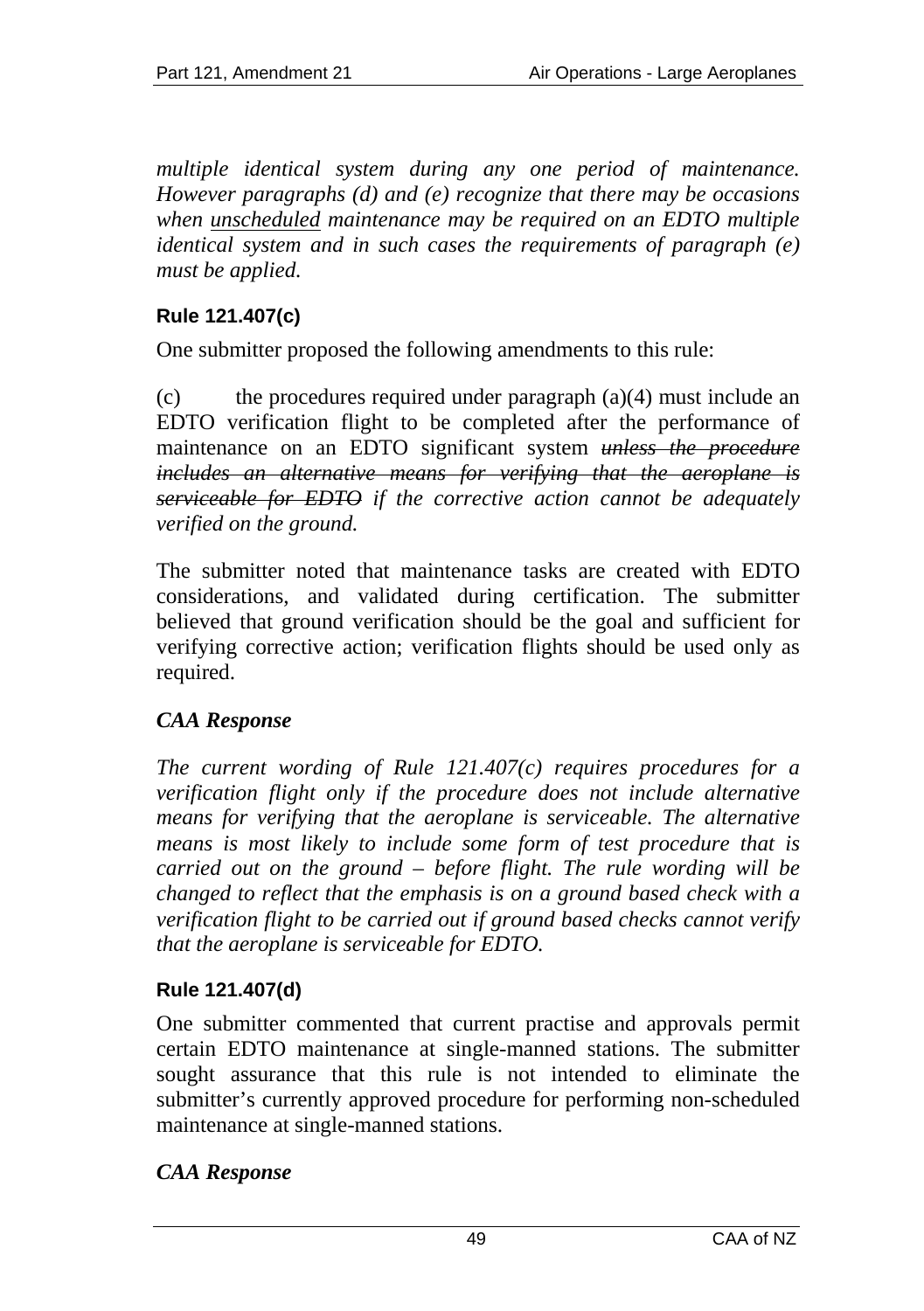*The procedures required under Rule 121.407(a)(5) can include procedures for maintenance at 'single-manned stations'.* 

# **Rule 121.407(e)(1)**

One submitter proposed amending the wording of this rule to:

(e) The procedures required under paragraph (a)(5) for multiple identical system maintenance must include requirements for—

(1) a separate, appropriately authorized person to perform the maintenance action on each of the identical EDTO significant systems; **and** *or*

(2) another appropriately authorised person to—

The submitter proposed the change to allow the operator to either use two separate technicians *or* an inspection type of process where another qualified technician will oversee the work performed. The submitter also noted that this is consistent with other ETOPS regulations.

# *CAA Response*

*Disagree. The current rule reflects the intent of EDTO maintenance requirements for separate persons to perform the maintenance on multiple identical systems and another person to carry out a physical check of the work performed.* 

# **Rule 121.407(e)(2)(i) and (ii)**

One submitter suggested amending the wording of this rule to:

(2) another appropriately authorised person to —

(i) perform an independent physical check of the maintenance performed by the person required under paragraph  $(e)(1)$ ; and

#### (ii) certify the release to service for the maintenance performed; and

The submitter noted that the intent of the rule is to address dual maintenance processes. Release issues are independent of, and not unique to, EDTO multiple identical maintenance concerns addressed in 121.407(e).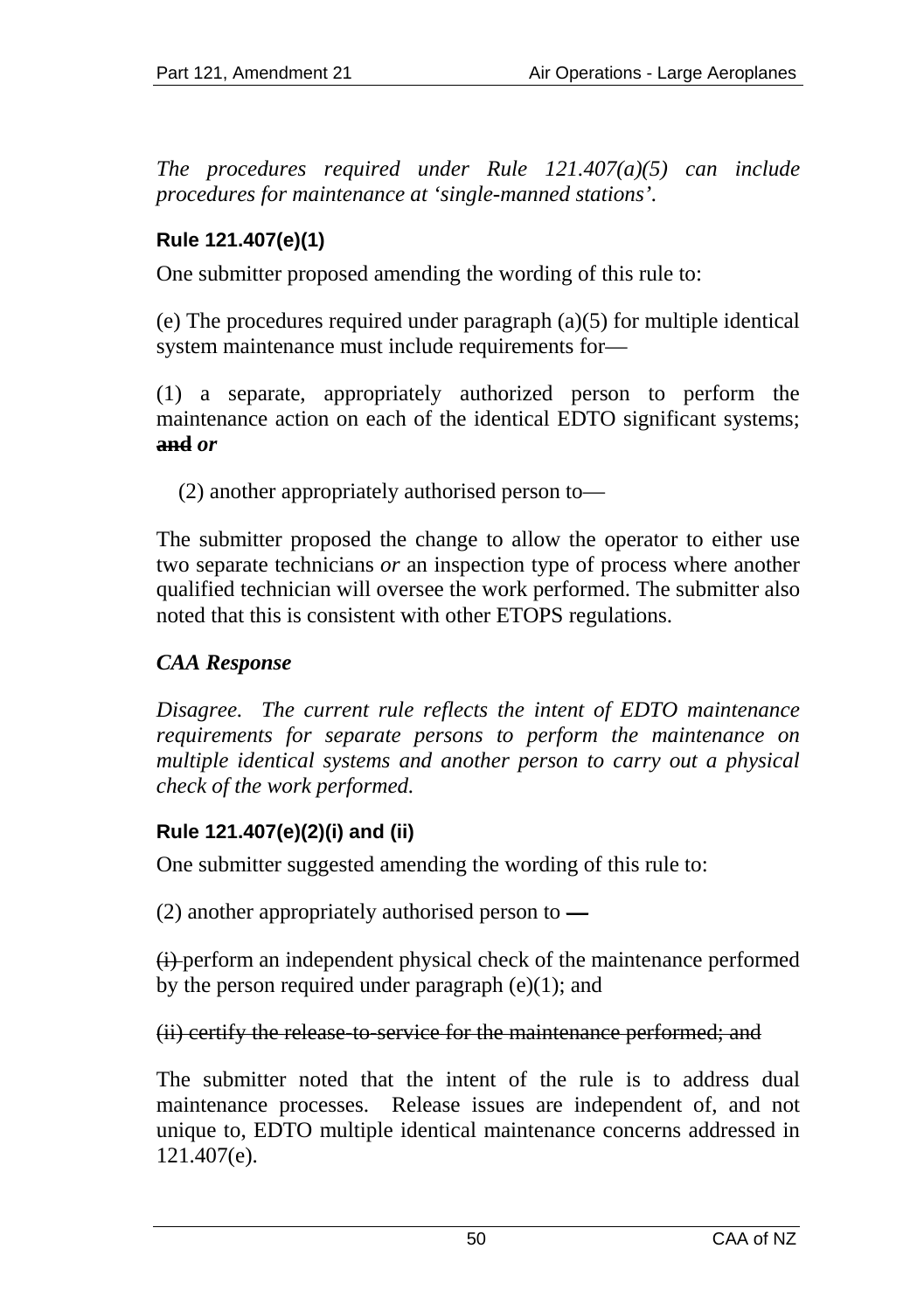# *CAA Response*

*Agree. Rule 121.407(e)(2)(ii) is deleted.* 

#### **Rule 121.407(e)(3)(iii)**

One submitter suggested amending the wording of this rule to:

(e) The procedures required under paragraph (a)(5) for multiple identical system maintenance must include requirements for—

(3) on completion of the maintenance,—

#### (iii) the maintenance to be clearly identified as multiple identical system maintenance in the maintenance logbook.

The submitter commented that any multiple system maintenance procedures, such as identifying the maintenance as multiple identical system maintenance in the logbook following completion of the maintenance, should be identified in an operator's individual EDTO Maintenance Program. Requirements such as these should be consistent with established and approved maintenance procedures.

# *CAA Response*

*Agree. General maintenance logbook entry/certification requirements are covered in Part 43. There is no safety benefit in requiring the maintenance entered in the logbook to be specifically identified as multiple system maintenance.* 

# **Rule 121.417 EDTO quarterly report**

One submitter contended that the requirement to provide a summary report before the  $21<sup>st</sup>$  day of the following quarter is too specific as any small delay would result in a breach of the rule. The submitter recommended that the wording should read '....shall provide a summary report to the Director, of EDTO data, each quarter...' or similar.

# *CAA Response*

*Disagree. A specific time period is required for submission of the quarterly report to ensure that there is sufficient time for the CAA to assess the information prior to the quarterly EDTO meeting. It is noted*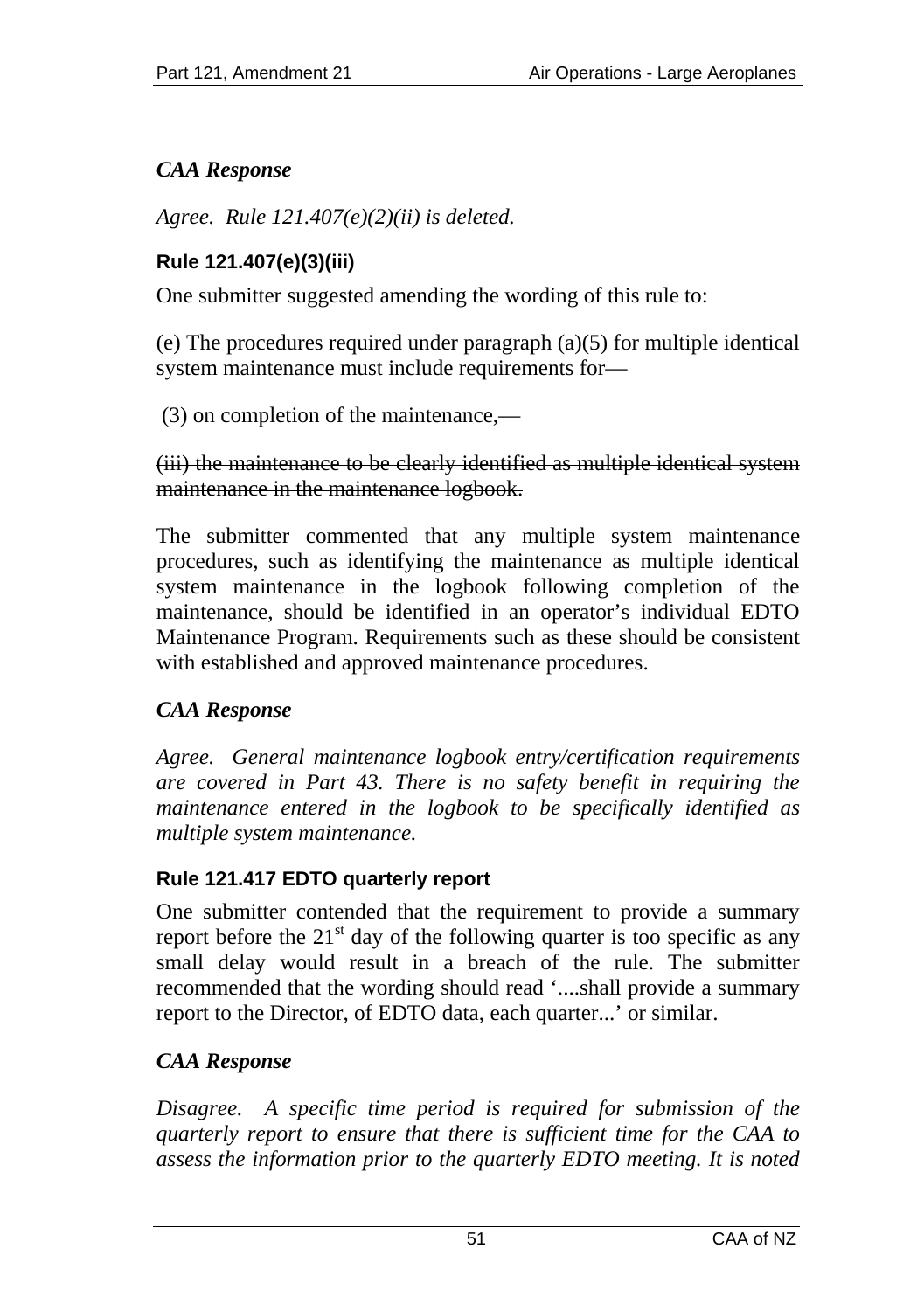*that the CASA equivalent requirement requires the report to be received by CASA not later than 14 days after the end of each 3 month period (refer CASA CAO 82.0, Appendix 5, Paragraph 11(2)).* 

# **Rule 121.417(5)**

Two submitters asserted that this rule needs to clarify whether the IFSD are intended to be quarterly, or a 12 month rolling average.

### *CAA Response*

*The IFSD rate should be reported as a 12 month rolling average. This will be clarified in the advisory circular.* 

# **Rule 121.417(6)**

Two submitters stated that this requirement duplicates Part 12 requirements but the submitters would accept in summary form an overview of reportable defect and event.

### *CAA Response*

*Rule 121.417 requires that the EDTO quarterly report is a summary report provided to the Director. As such, a summary of reportable EDTO defect incidents would be required.* 

One submitter suggested the following change to rule 121.417(6):

A holder of an air operator certificate who is authorised to conduct an EDTO must, before the 21st day of the following quarter, provide a summary report to the Director of the following for the preceding 3 months of EDTO: …

(6) every *EDTO* incident as defined in 12.3. - reportable defect and event:…

The submitter believed that the intent of the rule was not to require the certificate holder to provide a summary of every defect and event that is possible to report (every reportable defect and event). The definition of an *EDTO incident* is broad, well defined in 12.3 and an appropriate indication of events to report.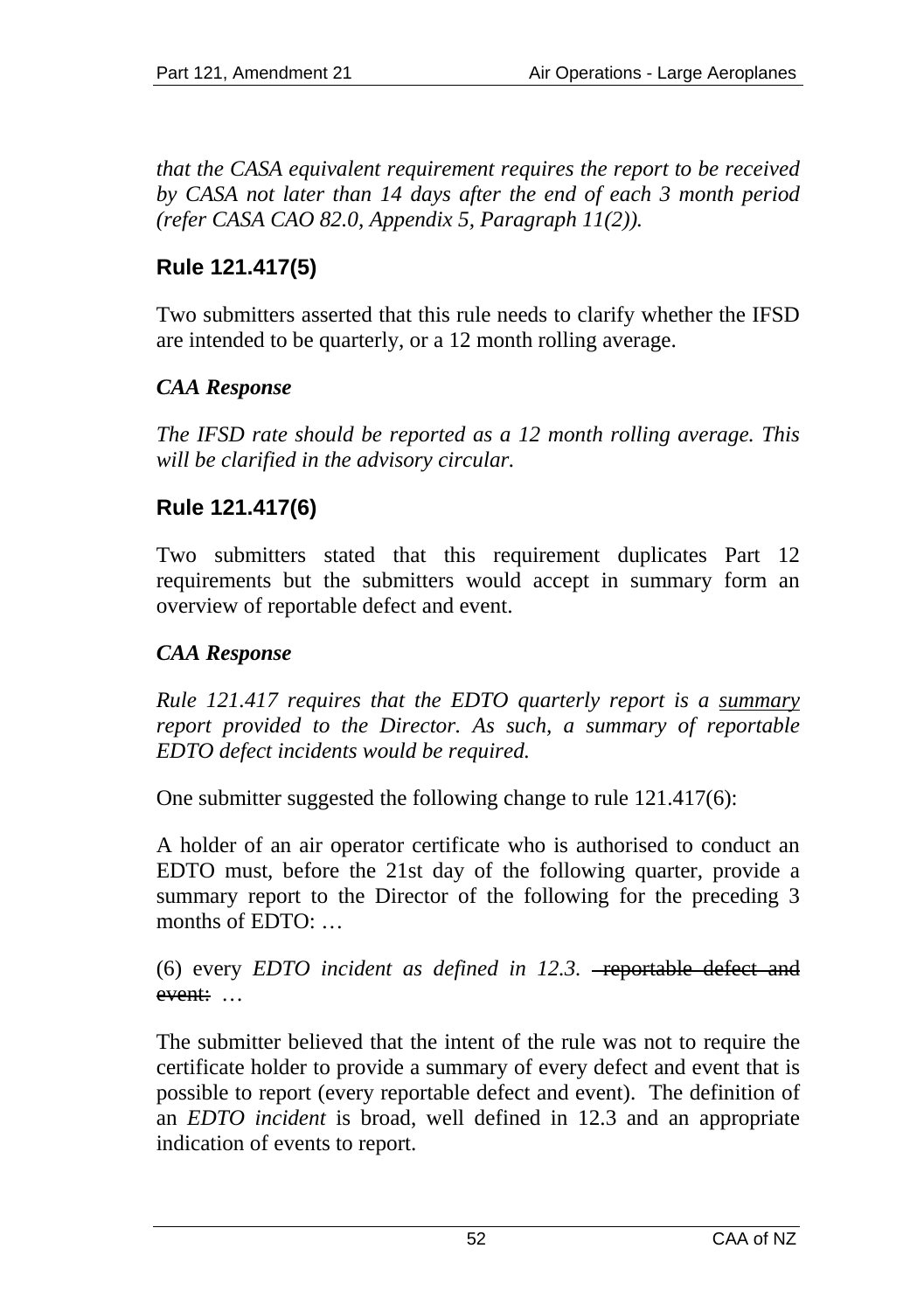# *CAA Response*

*Agree. Rule 121.417(6) is amended to 'every reportable EDTO incident'.* 

# **Rule 121.417(7)**

Two submitters stated that this requirement duplicates existing monthly reliability reporting and considered that a summary with reference to Significant EDTO system defect rates was sufficient. One of the submitters saw this item as being an excessively onerous reporting requirement.

# *CAA Response*

*Agree in part. While some aspects of this reporting requirement may be covered by monthly reliability reports, its inclusion in the EDTO quarterly report provides a means to identify EDTO significant systems that are exceeding the alert levels and to provide advice to the Director on what is being done to identify and address the issues.* 

*Rule 121.417(7) will be amended to limit the extent of such reporting to EDTO significant systems.* 

# **Rule 121.417(8)**

Three submitters asserted that reporting MEL usage of physicians' kits, oxygen bottles, cabin lighting, passenger seats, etc has nothing to do with enhancing EDTO. Two submitters maintained that this would drive unnecessary cost into the operation for no benefit. The submitters recommended that the reporting requirement only include MEL items related to EDTO significant systems.

# *CAA Response*

*Agree. Rule 121.417(8) is amended to require the reporting of the usage of the minimum equipment list for EDTO significant systems.* 

# **Rule 121.417(9)**

Two submitters recommended adding the word 'rotable' to the rule so it states "EDTO significant system ROTABLE components". The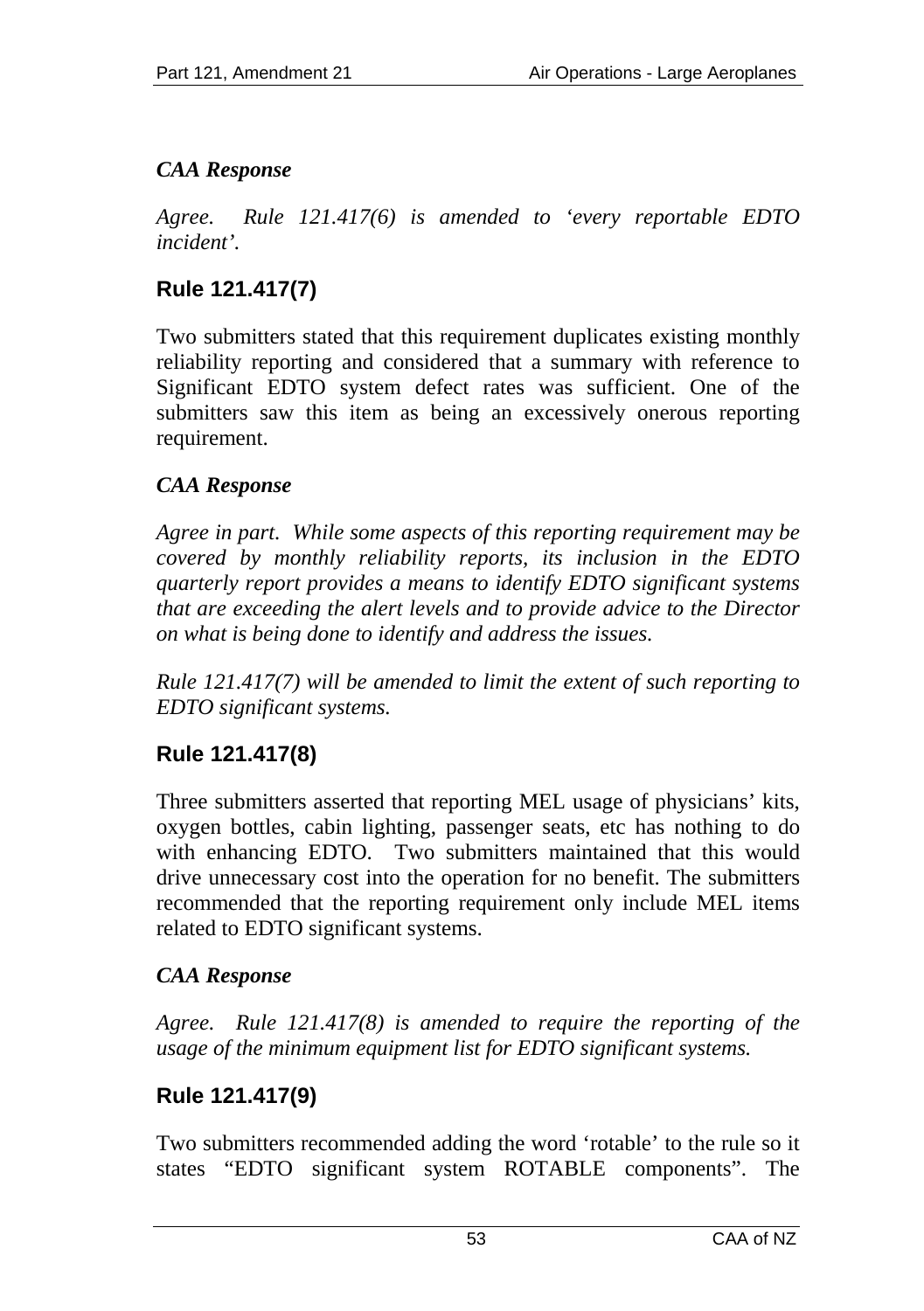submitters considered that without the word 'rotable', it could be interpreted that every piece of consumable hardware would need to be reported.

# *CAA Response*

*Disagree. The EDTO quarterly report should highlight the unscheduled removal of all components in EDTO significant systems. As examples, failed hydraulic lines or chaffed wiring could create reliability issues for EDTO significant systems and as such the operator needs to identify trends, if any, and take appropriate action.* 

#### **Rule 121.953(b)(7) Requirements for EDTO up to 180 minutes maximum diversion time — twin-engine aeroplanes**

Two submitters sought assurance that their existing ETOPS 180 minute and B737-300/400 approved Maintenance Programmes will not need to be re-approved. One further submitter supported the view that current maintenance programmes should not need re-approval as it would contradict the CAA's statement that the costs of implementing this rule will only largely involve the administrative costs associated with changing from the ETOPS regime to EDTO.

# *CAA Response*

*Existing ETOPS approved maintenance programmes for up to 180 minutes ETOPS operations will not need to be re-approved under EDTO requirements. Transition requirements are included in the rules.* 

One submitter sought clarification as to how the organisation will be approved for 120-minutes EDTO and questioned whether that would be by amendment to the company's operations specifications.

# *CAA Response*

*EDTO approval can be granted for any diversion time that fits within each range. Approval will be based on the applicant's "demonstrated need and supporting documentation" and will not routinely be granted for the entire period available if that is unnecessary. For example the first range beyond 90 minutes is up to 180 minutes, but if an operator applies for a route over which 120 minute EDTO approval would suffice, the applicant will be approved for 120 minutes and not the*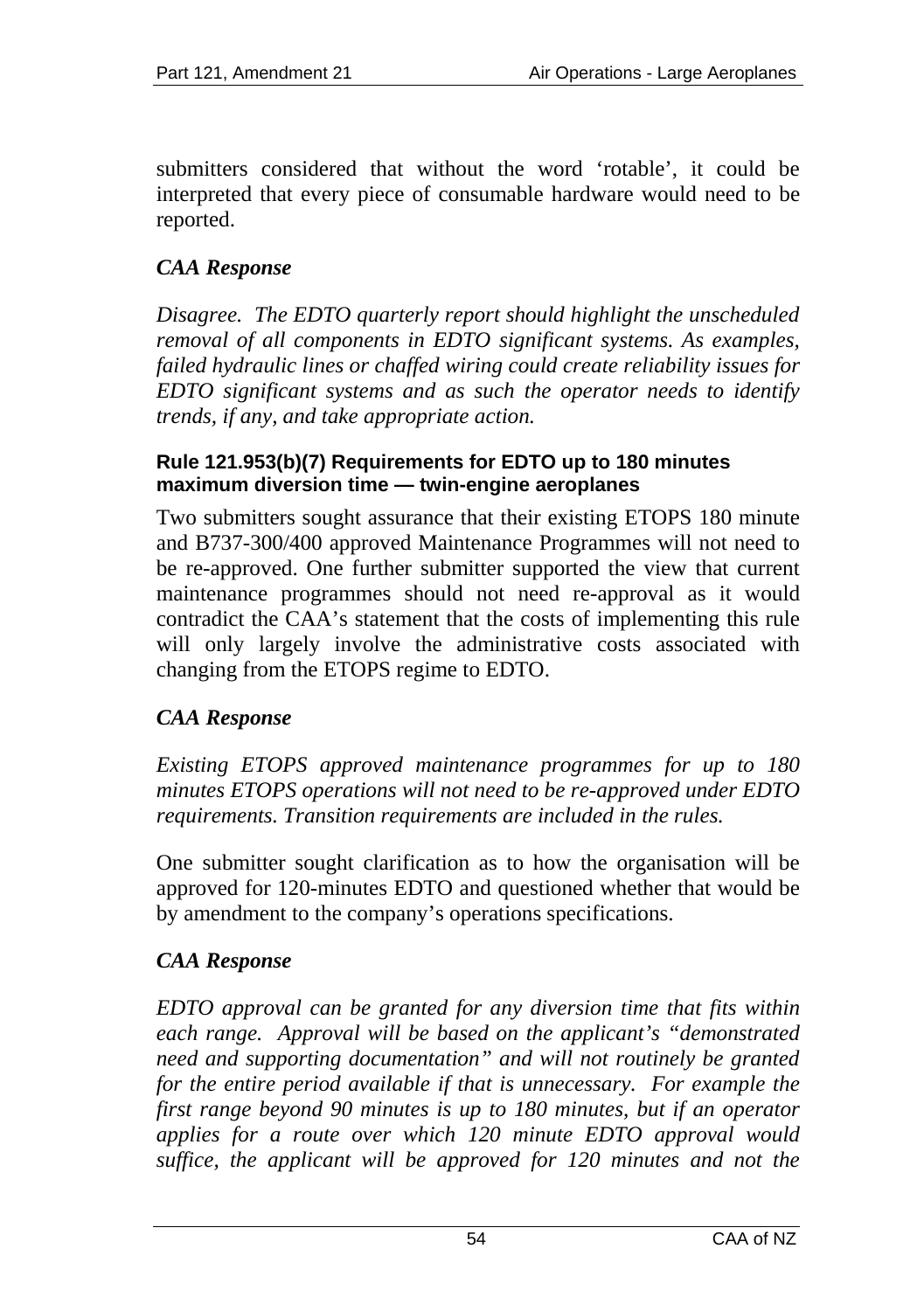*whole 180 minutes that is available in that step. Likewise if a 150 minute approval is required for a particular route then the approval will be for 150 minutes EDTO. The particular EDTO approval will be identified on the operator's Operations Specifications.* 

One submitter sought clarification that the engineering and aircraft capability requirements for the 180-minute threshold will not apply as they are currently approved to operate 120-minute ETOPS.

# *CAA Response*

*If an operator is currently approved for 120 minutes ETOPS operations, this provision will continue under the EDTO rules. The rule requirements are for operations up to 180 minutes maximum diversion time for twin engine turbine powered aeroplanes. As required in Rule 121.953(b)(4) the holder of an AOC must specify 'the maximum diversion time proposed for the EDTO which must not be more than 180 minutes'. This is largely an aircraft/equipment restriction due to the time limited systems. All other flight dispatch and maintenance requirements are the same for all EDTO operations up to 180 minutes maximum diversion time.* 

One submitter wanted confirmation that it will not be necessary to apply for a continuation of their current ETOPS approval.

# *CAA Response*

*A transition rule is included in 121.981 to deem an existing ETOPS approval to be an EDTO approval under the new rules operating the same ETOPS approved aeroplanes on the same ETOPS approved routes. Any change to an existing ETOPS approval will require a new EDTO approval under the new rules.* 

#### **Rule 121.953(b)(11)**

One submitter observed that this rule explains the time-limited system concept for EDTO up to 180 minutes maximum diversion time, yet the information provided in this paragraph is also applicable for EDTO beyond 180 minute operations, which consider different criteria for the time-limited systems as explained in 121.971.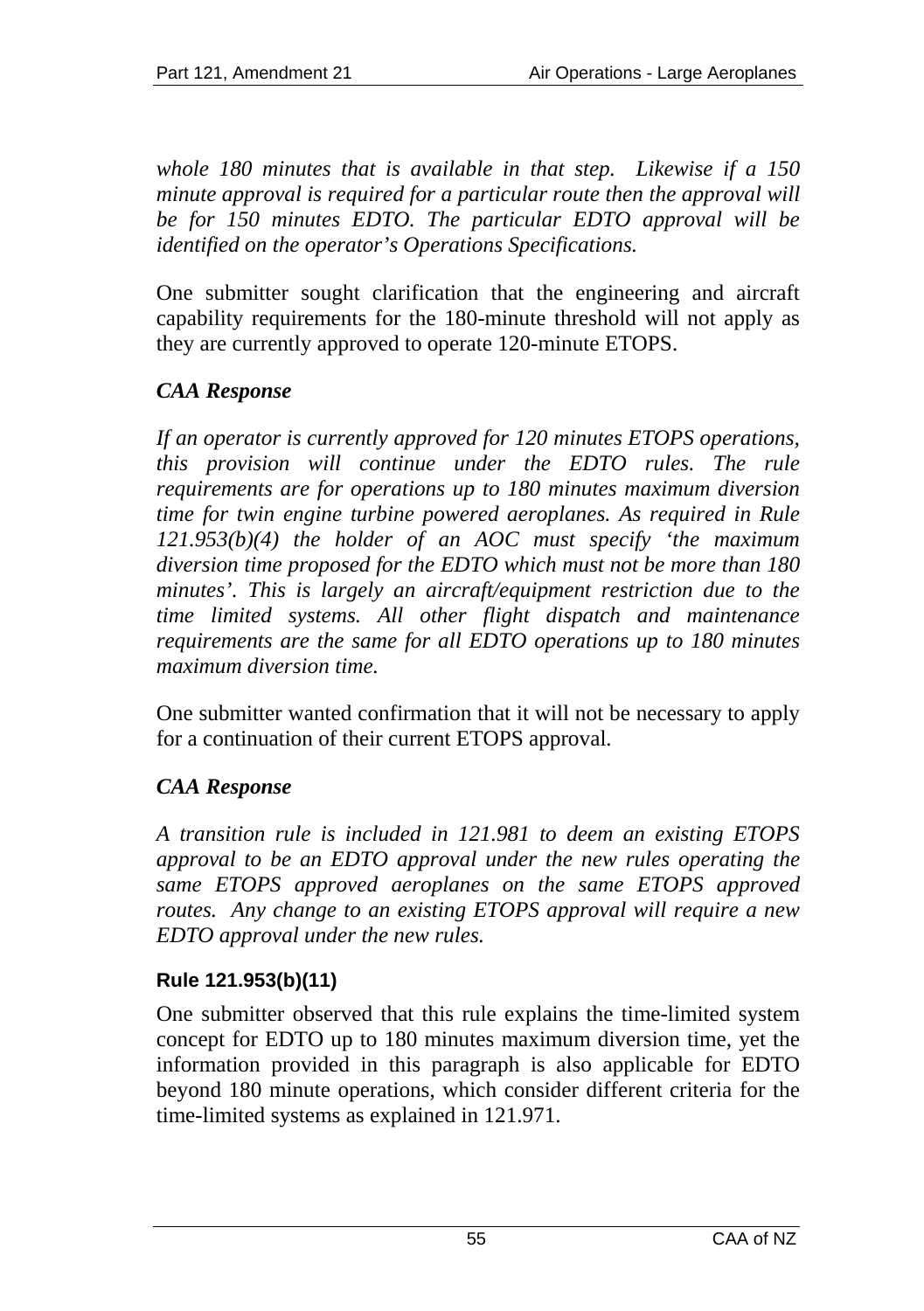The submitter therefore recommended less explicit wording in this bullet and to only refer to the applicable dispatch principles presented in 121.969(a)(3) for EDTO up to 180 min and in 121.971 for EDTO beyond 180 min as follows:

"evidence that time limited system capability for the aeroplane is adequate to allow compliance with the EDTO dispatch criteria plus a 15 minute allowance for holding, approach, and landing is not less than the maximum diversion time proposed under paragraph (4):"

# *CAA Response*

*Disagree. Rule 121.953(b)(11) specifies the requirement for an operator to meet when applying for EDTO approval. The application of the rule in this case would be a relatively simple computation based on the one engine inoperative, ISA and still air requirements specified in the definition for "maximum diversion time". Rules 121.969 and 121.971 on the other hand are rules to be used on dispatch, and in the case of EDTO beyond 180 minutes rule 121.971 requires the forecast atmospheric conditions to be taken into account to ensure that the aeroplane can safely fly to an EDTO alternate aerodrome while enroute.* 

#### **Rule 121.957(b)(1)**

One submitter proposed changing the wording of these rules to:

(b) A holder of an air operator certificate applying for an EDTO authorisation under paragraph (a) must provide the Director with—

(1) the information required under rule 121.953(b) *except 121.953 (b)(11)* but applicable to the maximum diversion time proposed for EDTO which may not be more than 240 minutes; and ...;

The submitter commented that 121.953 (b)(11) should not apply here because time limited systems for twin-engine airplanes operating beyond 180 minutes are governed by rules 121.971(3) and (4).

# *CAA Response*

*Disagree. The rules mentioned by the commenter cover two different scenarios. Rule 121.957 is to be considered by the applicant when*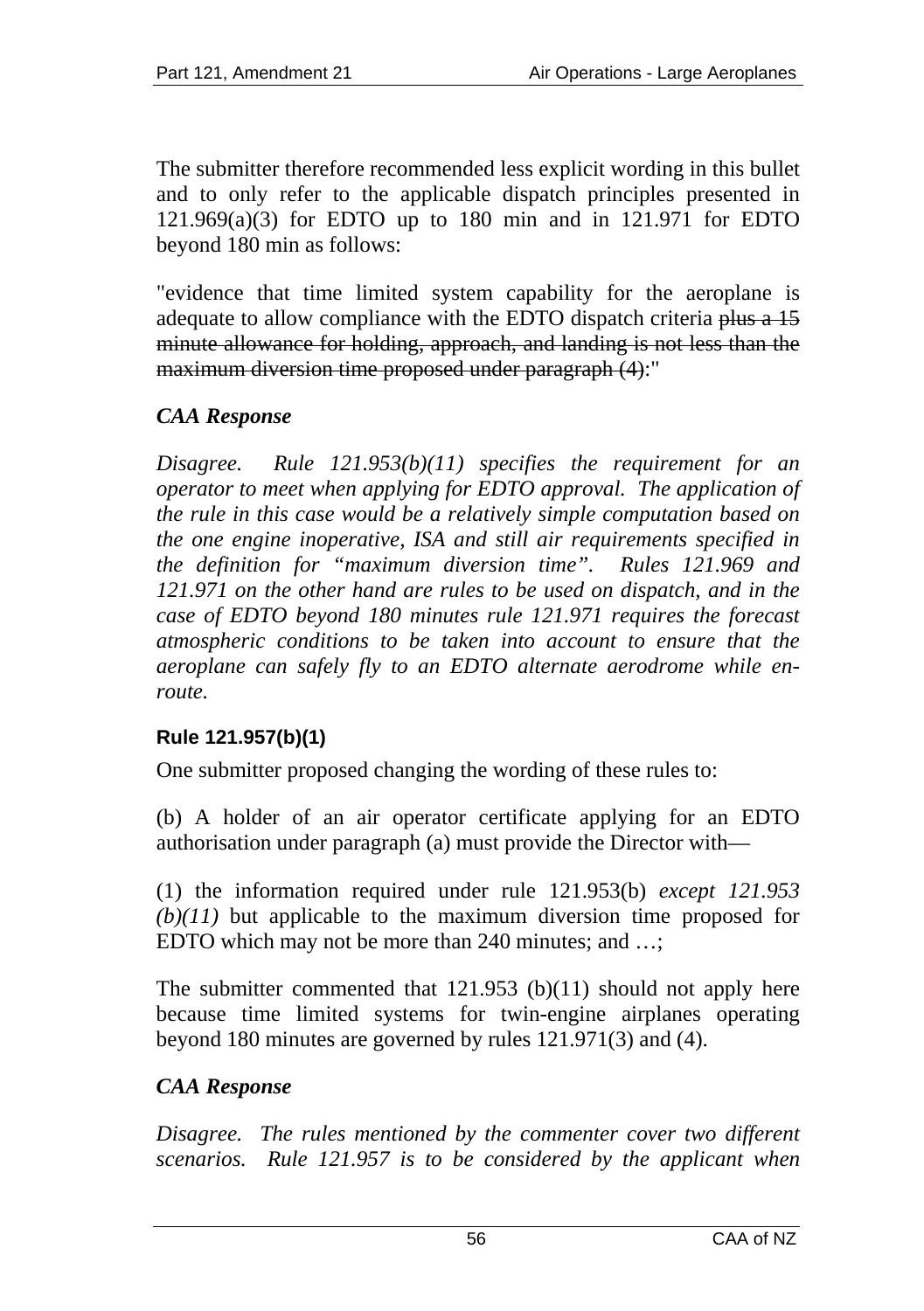*making application for EDTO. Rule 121.971 is an operating rule to be applied at dispatch of an approved EDTO flight. At dispatch the two operational failure scenarios must be considered using forecast wind and temperature to ensure that the diversion flight time to an EDTO alternate aerodrome does not exceed the capability of the most limited time limited system.* 

### **Rule 121.959(2) and 121.963(3)**

One submitter proposed changing the wording of these rules to:

(2) the airframe and engine combination of the aeroplane to be used for the EDTO is approved by the State of Design to operate *on EDTO beyond 180min and has time-limited systems adequately sized* to the maximum diversion time requested by the certificate holder;

The submitter commented that as per the new ETOPS certification concepts developed by EASA and the FAA (e.g. refer to the draft FAA AC 25.1535 §9.i page 14), the aircraft TCDS and Flight Manual will show an "ETOPS beyond 180 min" capability and two time-limited systems values (likely the cargo fire system protection time and the other most limiting time-limited system). As such, for EDTO beyond 180 min operations, the airplane information will not show a maximum EDTO diversion time as commonly used by the operators (i.e. turned into distance in ISA, still air at the OEI approved speed).

# *CAA Response*

*Disagree. The suggested amendment is not necessary as rule 121.953(b)(11), which is a base requirement for any EDTO application, requires evidence that the most time limited system, minus 15 minutes, is not less than the maximum diversion time requested in the application.* 

# **Rule 121.961(a)(2)**

One submitter proposed adding the following wording to the rule:

a) A holder of an air operator certificate may apply to the Director for an EDTO authorisation to operate a twin engine turbine powered aeroplane on EDTO more than 240 minutes maximum diversion time if, immediately before applying, the certificate holder has been— …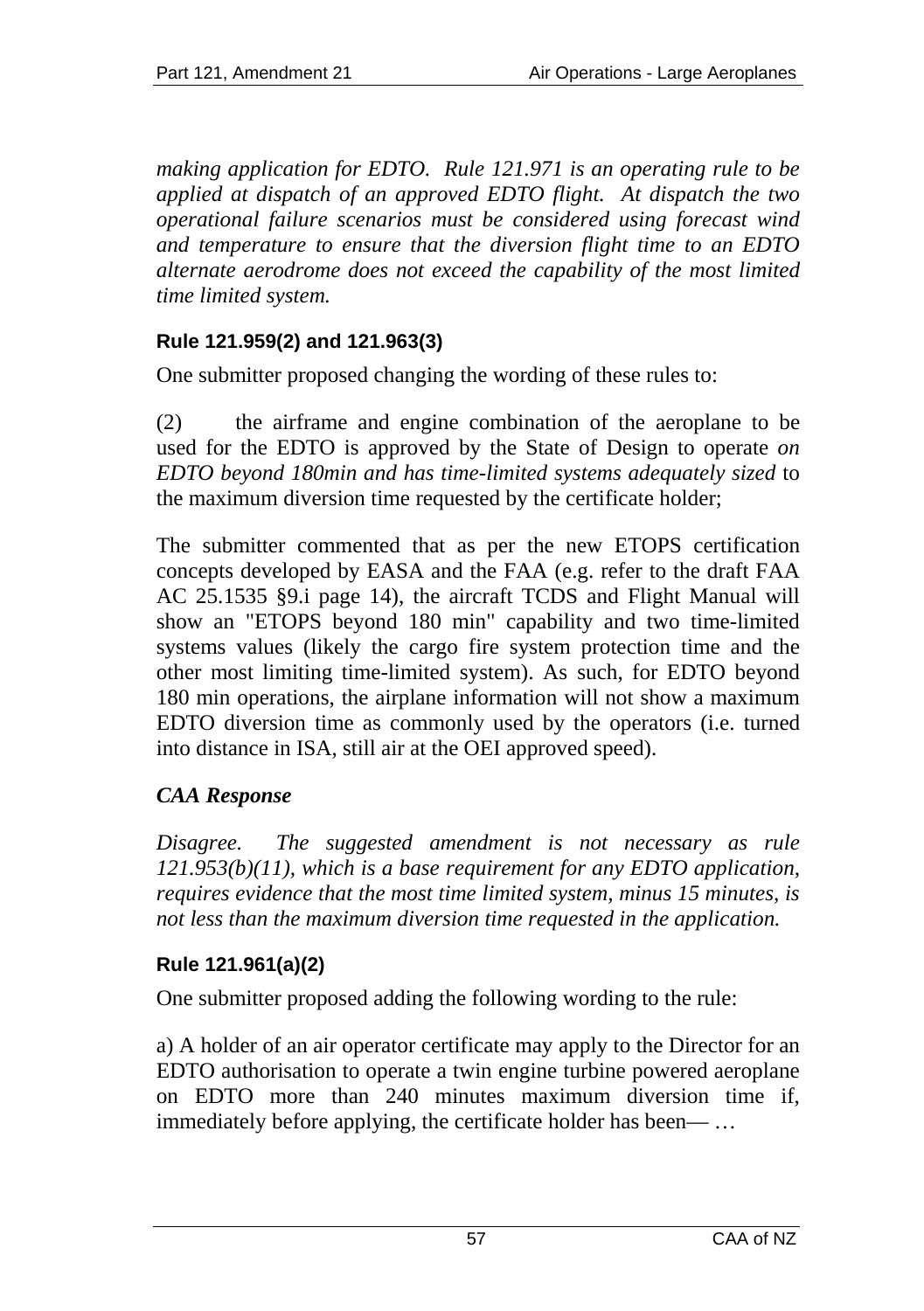(2) conducting EDTO of more than 180 minutes*, with the airframe/engine combination to be used,* in accordance with an EDTO authorisation issued by the Director under rule 121.959 for at least 12 consecutive months.

The submitter noted that, consistent with FAA and CASA regulations, rule 121.961(a)(1) requires 24 months of consecutive EDTO operation. For consistency with these regulations, the submitter requested the additional wording in rule 121.961(a)(2).

# *CAA Response*

*Agree. The rule will be amended to reflect the comment.* 

*(2) conducting EDTO of more than 180 minutes, with the airframe/engine combination to be used, in accordance with an EDTO authorization issued by the Director under rule 121.595 for at least 12 consecutive months.* 

# **Rule 121.965(b)(1) and 121.967(2)**

One submitter requested that the CAA consider modification of rule 121.965(b)(1): "the information required under rule 121.953(b) but applicable to the airframe and engine combination of the aeroplane to be used for the EDTO and to the maximum diversion time proposed."

The submitter gave the same reasons as for rules 121.959(2) and 121.963(3). Three or four-engine aircraft certified for ETOPS/LROPS as per EASA or FAA certification regulation will only provide in the aircraft TCDS and/or Flight Manual this ETOPS/LROPS certification status and the two time-limited systems values. A maximum EDTO diversion time as used by the operators (in ISA, still air at the OEI approved speed) will not be provided.

# *CAA Response*

*Disagree.* The commenter has identified that the manufacturer will *identify the two time limiting system values. As the applicant can only seek approval for EDTO to a diversion time that is not more than the time for the most time limited system minus 15 minutes, it would seem that sufficient information will be available for the operator to determine the effect on the proposed operation.*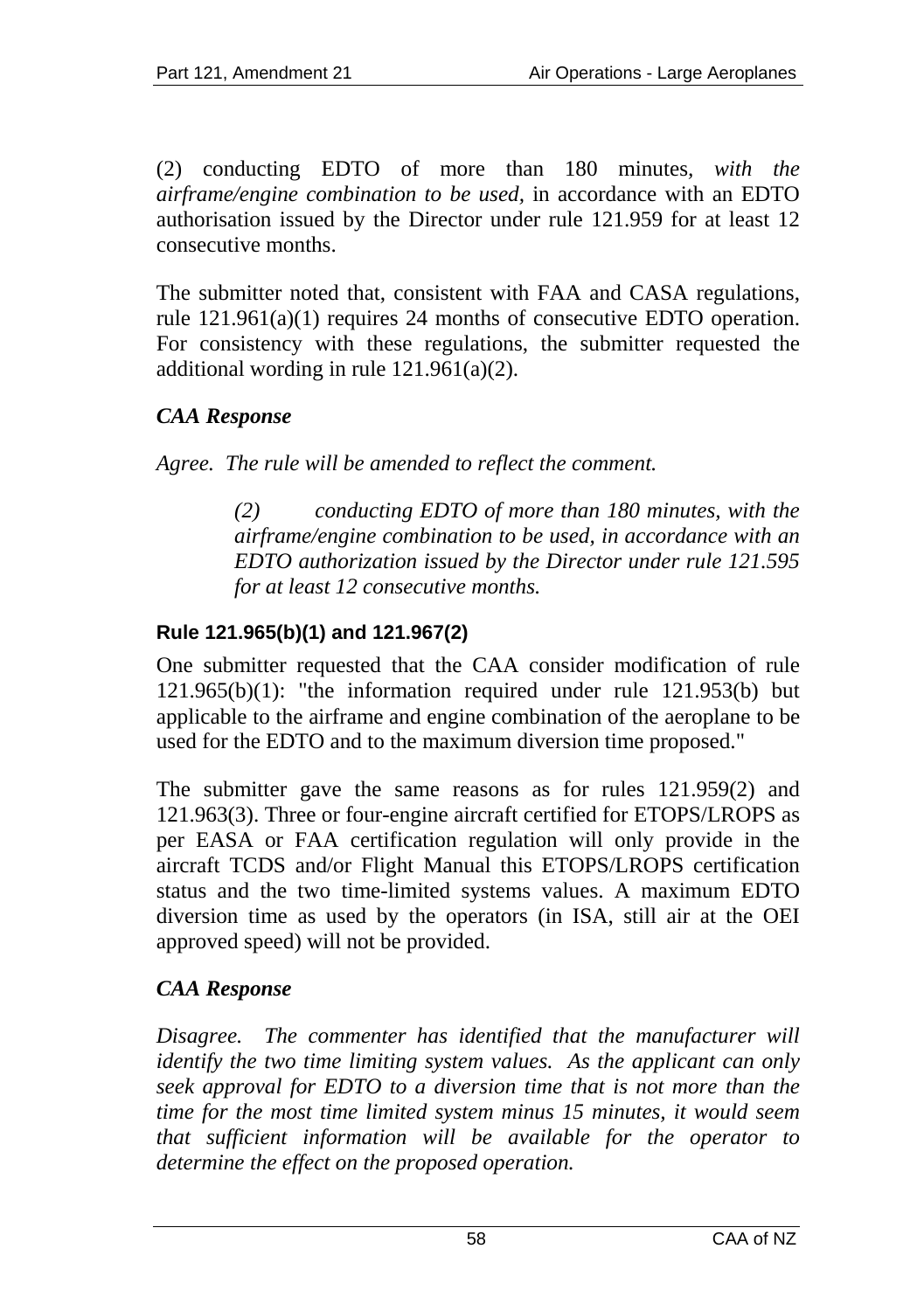One submitter questioned whether airplanes with more than two engines that are manufactured before the term of the 8 years grace period (XXX/2016) and electing to operate on EDTO routes after the grace 8 year delay, will need to have a type design approved for ETOPS/LROPS, as that is not clear in the rule.

### *CAA Response*

*As previously noted, the transition provisions for 3 and 4 engine aeroplanes are amended. A transition provision is inserted in rule 121.967(b) to provide an exception for operators of aeroplanes with more than two turbine engines manufactured before [date 8 years after the rule comes into force] to provide details of the CMP. This will have the effect of not requiring EDTO type design approval although the operator will still have to provide evidence under Rule 121.953(b)(2) that the particular airframe-engine combination is suitable for EDTO operations.* 

One submitter proposed adding the following wording to the rule **121.967(2)**:

The Director may authorise a holder of an air operator certificate to conduct air operations using aeroplanes with more than 2 turbine powered engines on EDTO more than 180 minutes maximum diversion time if the Director is satisfied that:

(2) the airframe and engine combination of the aeroplane to be used for the EDTO is approved by the State of Design to operate to the maximum diversion time requested by the certificate holder. *Further, EDTO Type Design approval for the airframe and engine combination is not required for airplanes with more than two turbine engines manufactured prior to a period of 8 years following publication of this rule.*

The submitter noted that the grandfathering of existing airplanes with more than 2 engines (with regard to EDTO Type Design) is consistent with international standards and best practices.

#### *CAA Response*

*As previously noted, the transition provisions for 3 and 4 engine aeroplanes are amended. A transition provision is inserted in rule*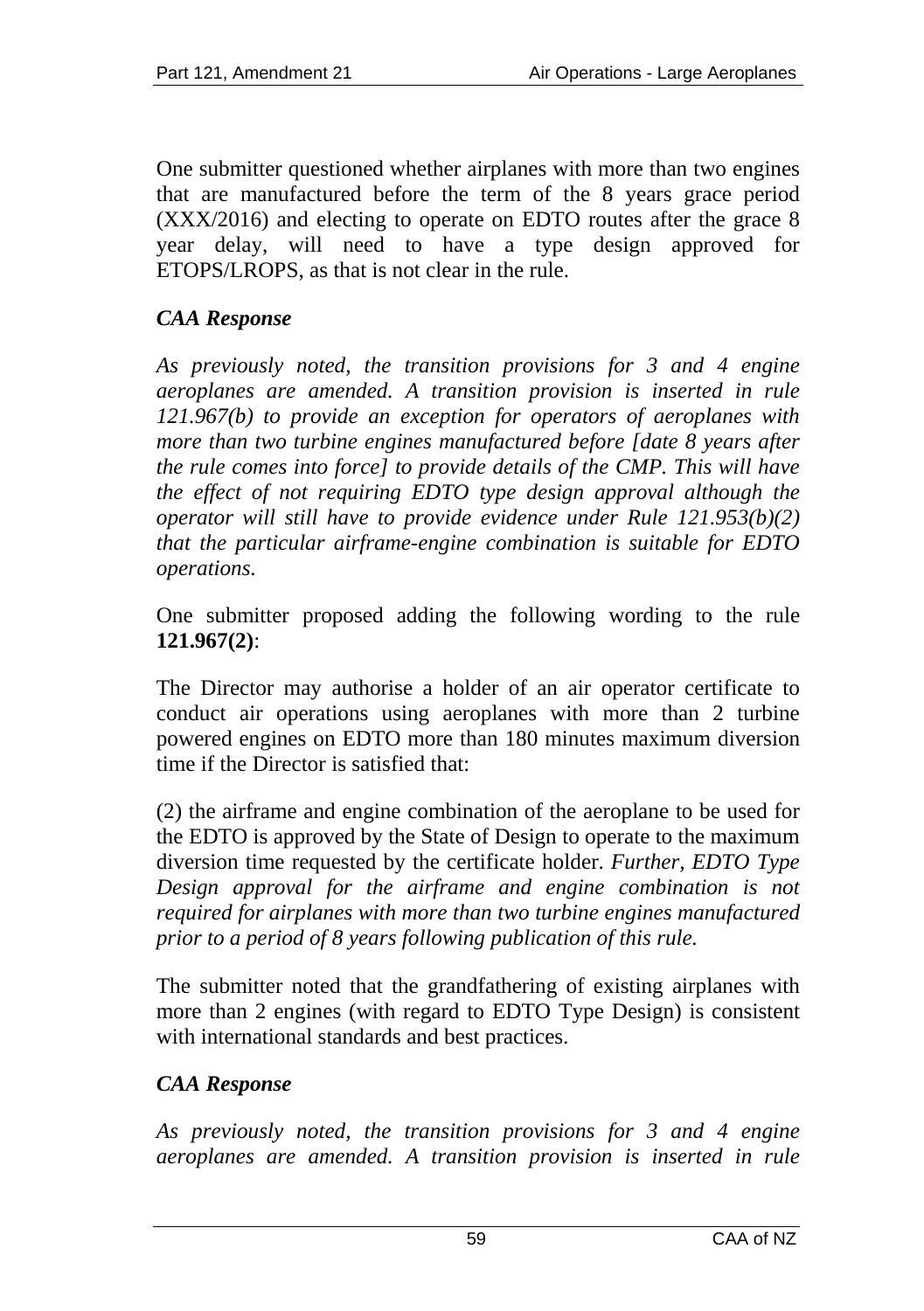*121.971(b) to provide an exception for operators of aeroplanes with more than two turbine engines manufactured before [8 years after the rule comes into force] to provide details of the CMP. This will have the effect of not requiring EDTO type design approval although the operator will still have to provide evidence under Rule 121.953(b)(2) that the particular airframe-engine combination is suitable for EDTO operations.* 

### **Rule 121.969(b)(3)(ii)**

One submitter proposed the following change:

(ii) the crosswind component, including gusts, for the landing runway expected to be used is not more than the maximum permitted crosswind in the aeroplane's flight manual for a one-engine inoperative landing.

The submitter observed that generally commercial airplanes do not have a demonstrated one-engine inoperative crosswind capability listed in its Airplane Flight Manual. It is not considered to be a significant issue in the determination of the airplanes crosswind capability.

# *CAA Response*

*Agree. The rule is amended to reflect the comment.* 

*(ii) the crosswind component, including gusts, for the landing runway expected to be used is not more than the maximum permitted crosswind in the aeroplane flight manual.* 

# **Rule 121.973(a)**

For simplicity and clarity, one submitter requested the following change to the rule:

(a) A holder of an air operator certificate who is authorised in accordance with this subpart to conduct EDTO must ensure that the pilot-in-command of an aeroplane conducting an EDTO under the authority of the certificate is notified of any significant change in the conditions at an *any* EDTO alternate aerodrome designated for the flight *throughout the duration of the EDTO flight*. **—**

# (1) before the aeroplane proceeds beyond the EDTO entry point: and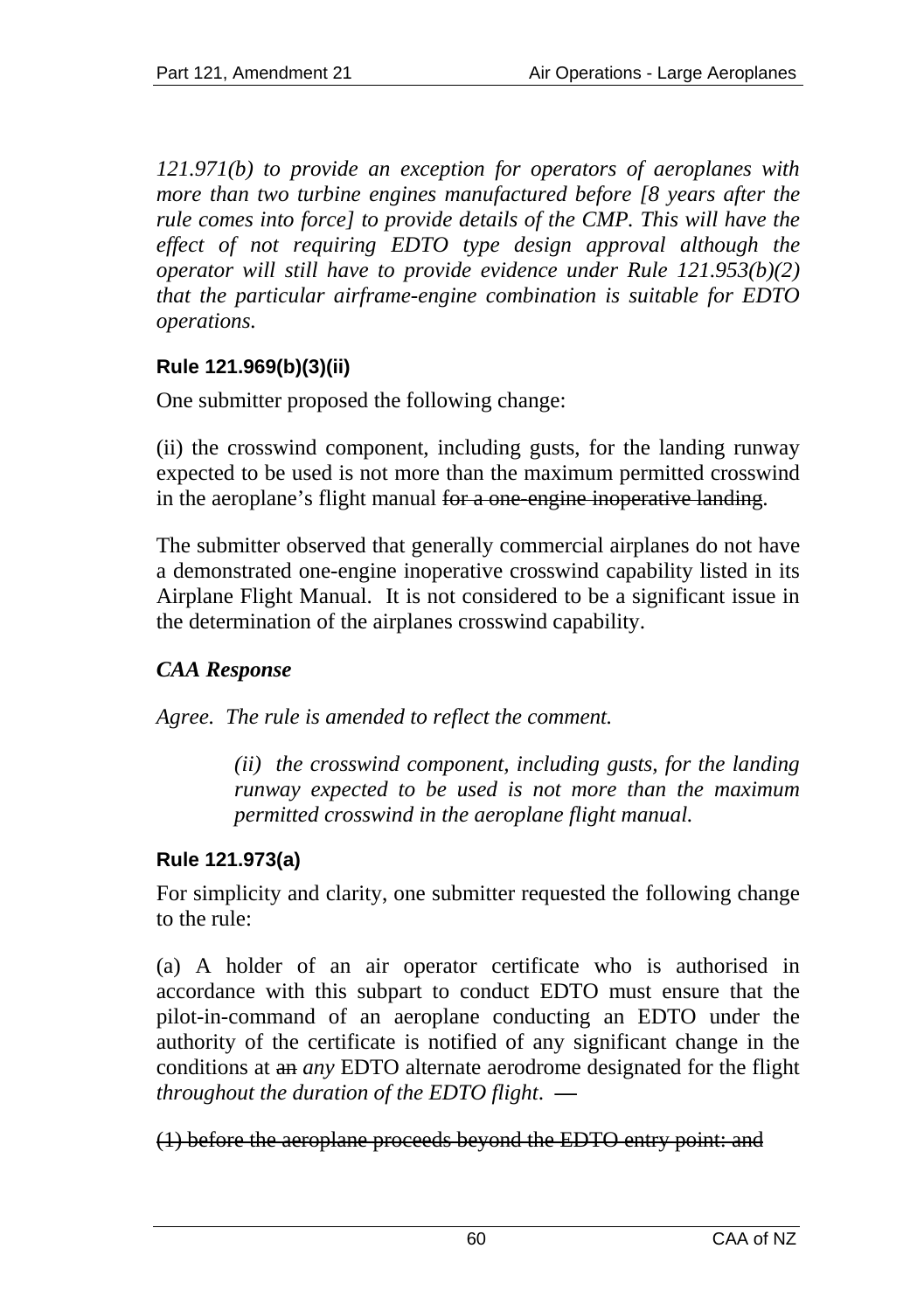(2) after the aeroplane has proceeded beyond the EDTO entry point.

### *CAA Response*

*Disagree. The rule is worded to emphasise the 2 significant stages of an EDTO – before the aeroplane reaches the EDTO entry point, and after the aeroplane has passed the EDTO entry point.* 

# **Rule 121.975**

One submitter proposed adding the following sub-paragraph to rule 121.975:

(7) When an EDTO alternate meets the criteria specified in 121.977, but is forecast to deteriorate intermittently (INTER) or temporarily (TEMPO) below the landing minima, it may be nominated as a required EDTO alternate provided the critical fuel reserves have been calculated to include 30 or 60 minutes holding, as necessary. When a forecast provides for a probability (PROB) of less than 40% for a condition to occur, the condition need not be taken into account.

The submitter believed that this guidance is required by 121.969(d) and noted that the suggested wording was taken from the CASA Final EDTO Advisory Circular CAAP 82-1(0), paragraph A.C1.

# *CAA Response*

*Disagree. It is not considered necessary for the above to be taken into account en-route as the flight fuel should provide for the necessary reserves to hold as suggested if required. The only point along the route where fuel should become a critical factor is when considering an alternate for the destination. Rule 121.75 already provides requirements for alternate planning. It should be noted that a destination alternate aerodrome is not the same as an EDTO en-route alternate aerodrome. The purpose of an EDTO en-route alternate aerodrome is to ensure that an EDTO alternate aerodrome at which the aeroplane may land is available within the aeroplane's time limited system capability should a diversion become necessary along the route.* 

# **Rule 121.975(b)(3)(i)**

For consistency with the CASA EDTO regulation and other ETOPS regulations, one submitter proposed changing the wording of this rule to: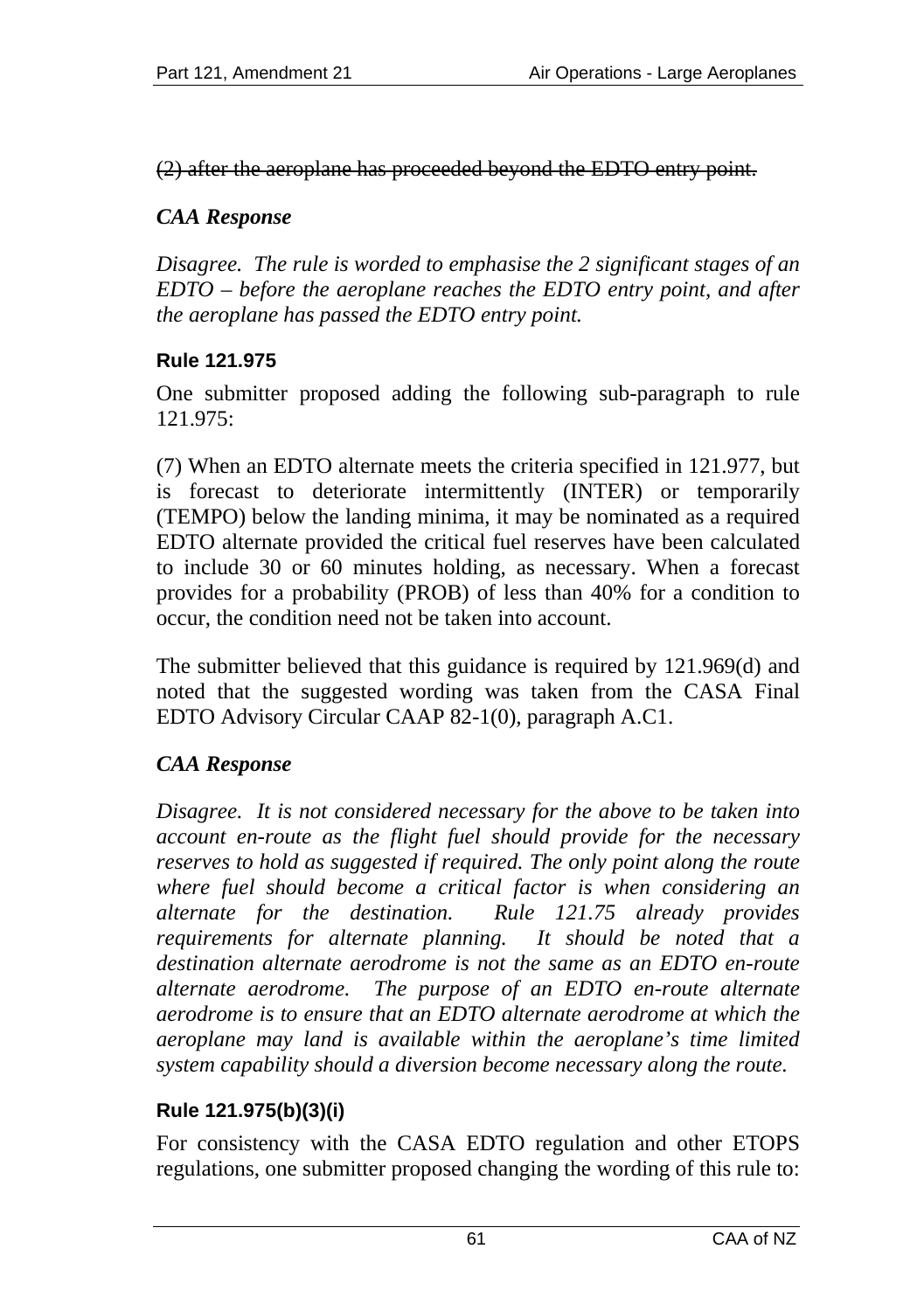(i) the effect of airframe icing during 10% of the time during which icing is forecast (taking into account the fuel that would be used by the use of engine and wing anti-ice during the same period);

# *CAA Response*

*Agree. The rule wording is amended to reflect the submitter's comment.* 

#### **Rules 121.977 and 121.979 Alternate aerodrome planning minima**

Three submitters suggested that for clarity the requirements of rule 121.979 be incorporated into the table of rule 121.977 as follows:

| <b>FACILITIES</b><br><b>AVAILABLE AT</b><br><b>EDTO ALTERNATE</b>                                     | <b>CEILING</b>                                                                                                                    | <b>VISIBILITY</b>                                                                                                                              |
|-------------------------------------------------------------------------------------------------------|-----------------------------------------------------------------------------------------------------------------------------------|------------------------------------------------------------------------------------------------------------------------------------------------|
| A Single Non-<br>precision Approach<br><b>Procedure</b>                                               | Cloud-base of 800<br>feet or a cloud-base<br>of 400 feet above the<br>lowest aerodrome<br>landing minima;<br>whichever is higher  | A visibility of 4000<br>metres or a visibility of<br>1500 metres more than<br>the lowest aerodrome<br>landing minima;<br>whichever is greater. |
| <b>A Single Precision</b><br>Approach<br><b>Procedure</b>                                             | Cloud-base of 600<br>feet or a cloud-base<br>of 400 feet above the<br>lowest aerodrome<br>landing minima;<br>whichever is higher. | A visibility of 3000<br>metres or a visibility of<br>1500 metres more than<br>the lowest aerodrome<br>landing minima;<br>whichever is greater. |
| Two or More<br><b>Separate Straight-in</b><br>Approach<br><b>Procedure</b><br><b>Equipped Runways</b> | Cloud-base of 400<br>feet or a cloud-base<br>of 200 feet above the<br>lowest aerodrome<br>landing minima;<br>whichever is higher. | A visibility of 1500<br>metres or a visibility of<br>800 metres more than<br>the lowest aerodrome<br>landing minima;<br>whichever is greater.  |
| One or More<br><b>Category II</b><br><b>Precision Approach</b><br>Procedure(s)                        | Cloud-base of 300<br>feet.                                                                                                        | 1200m visibility or RVR<br>$1200m$ .                                                                                                           |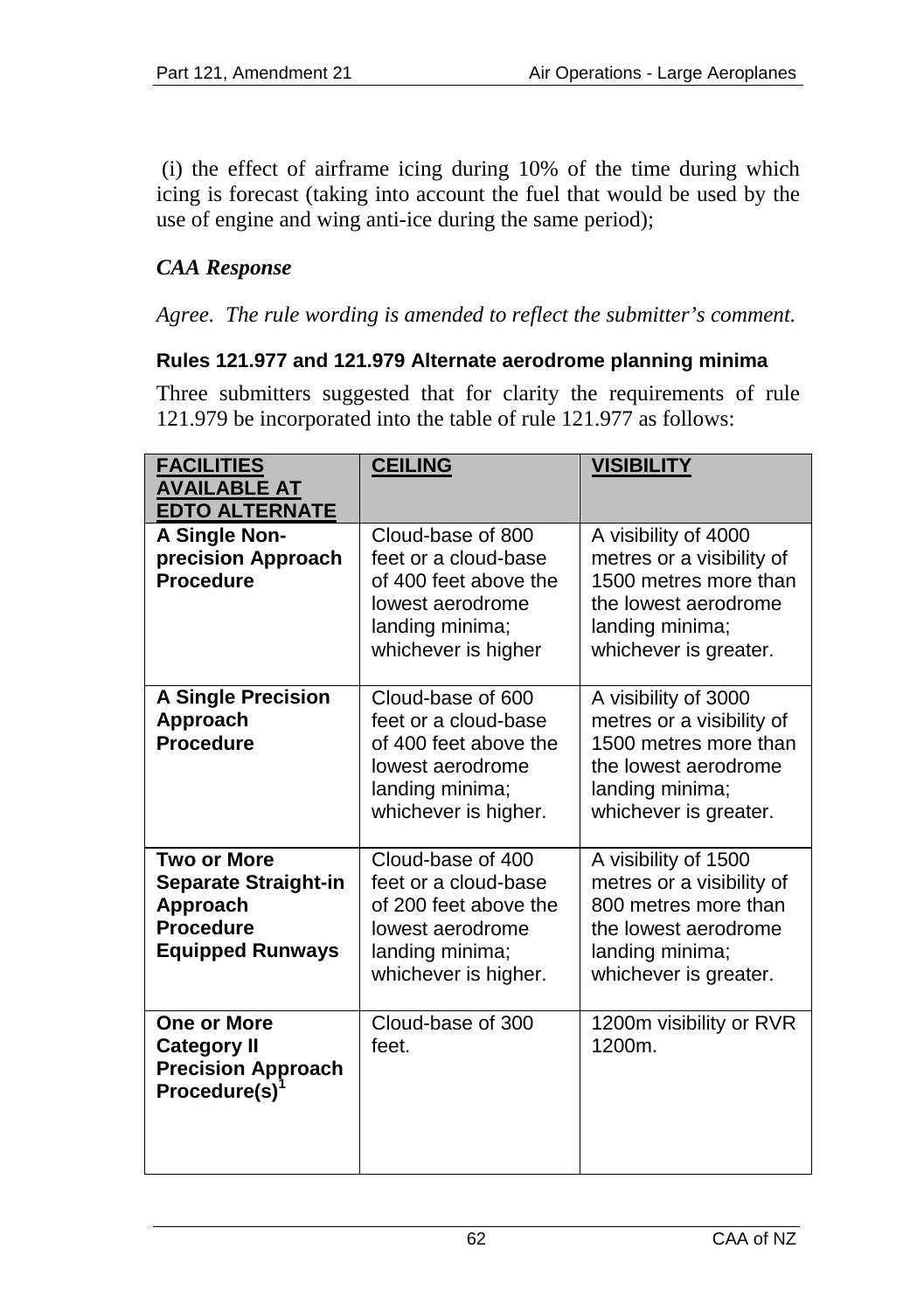| <b>One or More</b><br><b>Category III</b><br><b>Precision Approach</b><br>$Procedure(s)^1$ | Cloud-base of 200<br>feet. | 800m visibility or RVR<br>550m. |
|--------------------------------------------------------------------------------------------|----------------------------|---------------------------------|

 $1$ <sup>1</sup> The minima may be used if the precision approach is performed in accordance with the approved precision approach procedure manual required by rule 91.417.

### *CAA Response*

*Disagree. If the above table was to be adopted as suggested by the submitter, the New Zealand requirements would differ from those of CASA. The CAA does not see any benefit in making such a change and therefore the table as originally proposed will be retained to maintain the commonality between the New Zealand and Australian rules. However, and amendment will be inserted to ensure that a reciprocal runway is not considered to be a separate second runway.* 

| <b>FACILITIES</b><br><b>AVAILABLE AT</b><br><b>EDTO ALTERNATE</b>                                                                                                                     | <b>CEILING</b>                                                                                                                    | <b>VISIBILITY</b>                                                                                                                              |
|---------------------------------------------------------------------------------------------------------------------------------------------------------------------------------------|-----------------------------------------------------------------------------------------------------------------------------------|------------------------------------------------------------------------------------------------------------------------------------------------|
| Two or More<br><b>Separate Precision</b><br>Approach<br><b>Procedure</b><br><b>Equipped Runways</b><br>Note: One runway<br>and its reciprocal<br>does not satisfy this<br>requirement | Cloud-base of 400<br>feet or a cloud-base of<br>200 feet above the<br>lowest aerodrome<br>landing minima;<br>whichever is higher. | A visibility of 1500<br>metres or a visibility of<br>800 metres more than<br>the lowest aerodrome<br>landing minima;<br>whichever is greater.  |
| <b>A Single Precision</b><br>Approach<br><b>Procedure</b>                                                                                                                             | Cloud-base of 600<br>feet or a cloud-base of<br>400 feet above the<br>lowest aerodrome<br>landing minima;<br>whichever is higher. | A visibility of 3000<br>metres or a visibility of<br>1500 metres more than<br>the lowest aerodrome<br>landing minima;<br>whichever is greater. |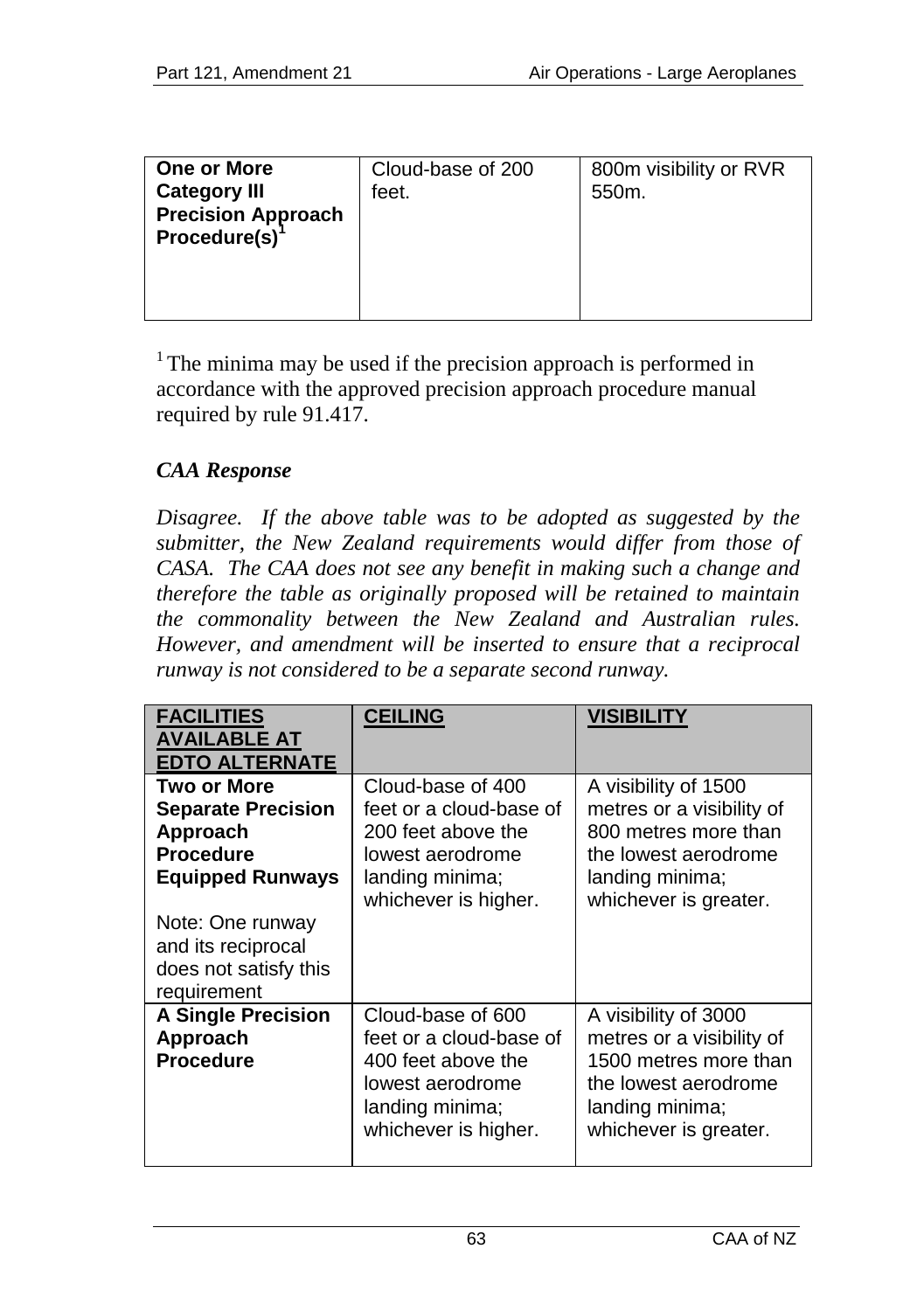|--|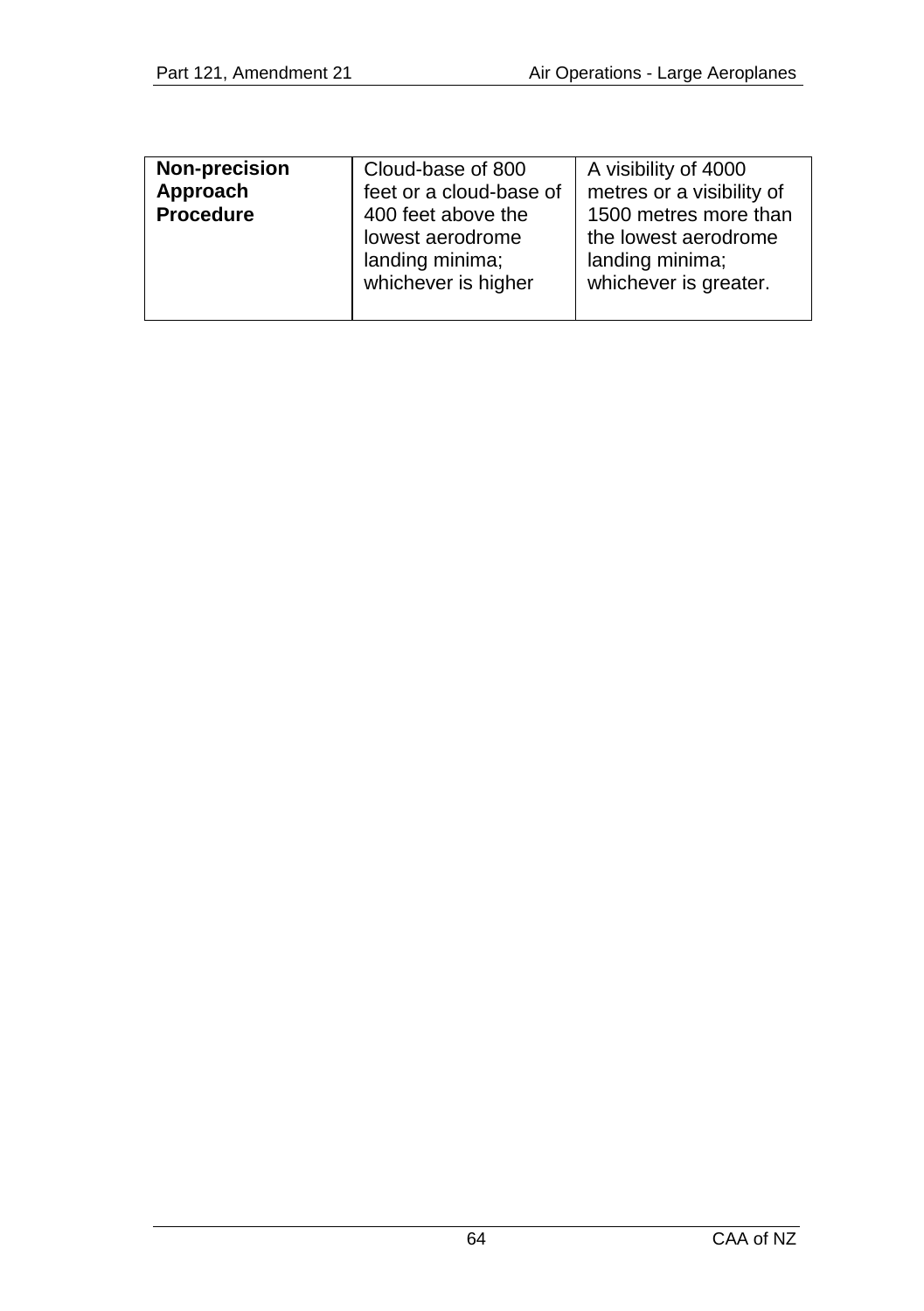# **Additional consultation details on NPRM Supplement General**

Notice of Proposed Rule Making (NPRM) 08-01 Supplement was issued for public consultation on 4 February 2010, with a submission close-off of 1 March 2010. The purpose of NPRM 08-01 Supplement was to amend the threshold time for extended diversion time operations (EDTO) for twin turbine-engine aeroplanes operating on extended range operations. The amendment was required to:.

- reinstate the existing 60 minute threshold time for EDTO instead of the 90 minutes that was originally proposed for the new rules on EDTO
- amend some of the proposed maintenance programme requirements regarding the scheduling of maintenance activities on multiple identical systems for specified approved aeroplane types.

A copy of the NPRM was sent to all of the holders of an airline air operator certificate operating under Part 121 who were likely to be affected by the proposed rule changes.

The NPRM was also published on the CAA website.

# **Summary of Submissions**

A total of 6 submissions were received from:

- NZALPA
- Air New Zealand
- Pacific Blue
- Jetconnect
- Airwork Flight Operations
- Boeing

# **Subject Area**

NZALPA agreed with the NPRM Supplement and the change back to 60 minutes EDTO threshold time for twin turbine-engine aeroplanes.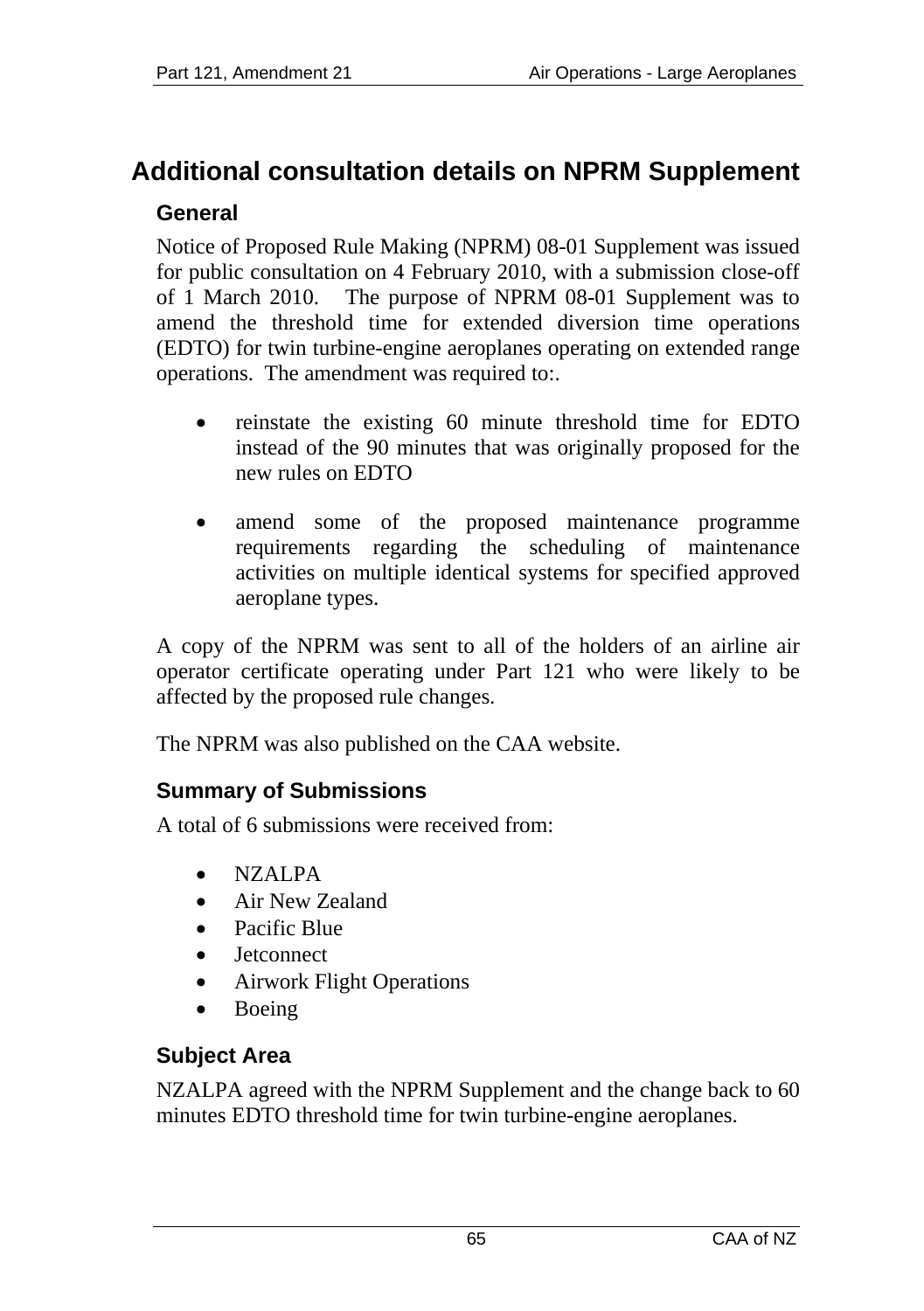# **Rule Reference**

The submissions were received on the following rule proposals:

# **Rule 121.407(a)((2)(i)**

 *"verify the serviceable condition of every EDTO significant system before dispatch on EDTO"*

Air New Zealand, Pacific Blue, and Jetconnect consider that rule could be read to require functional or operational check of every EDTO significant system before every EDTO flight.

ANZ and Jetconnect suggest words be added to clarify that this could be done by a review of the aircraft technical log.

Pacific Blue suggest words be changed to "verify the serviceable status of every EDTO significant system" which would allow a review of the maintenance logbook to verify the serviceable status.

# *CAA Response*

*The CAA accepts the submitters views that reference to "serviceable condition of every EDTO significant system" could imply more than what is intended for a pre-departure ramp check. The rule will be amended to require a verification of the serviceable "status" of every EDTO significant system. (Refer to next comment for amended rule*  wording). However the rule will not include a reference to the Technical *Log or the maintenance logbook. The rule needs to specify a requirement to be met and the Advisory Circular will include guidance on how to meet the requirement such as a check of the Technical Log or maintenance documents*.

# **Rule 121.407(a)(2)(ii)**

*"verify the overall serviceable status of the aeroplane by an interior and exterior check and a review of the maintenance logbook before dispatch on EDTO"* 

Air New Zealand and Jetconnect are unclear what an "interior and exterior check" might be. Submitters suggest that there is already a requirement for a General Visual Inspection of the interior and exterior condition before every flight.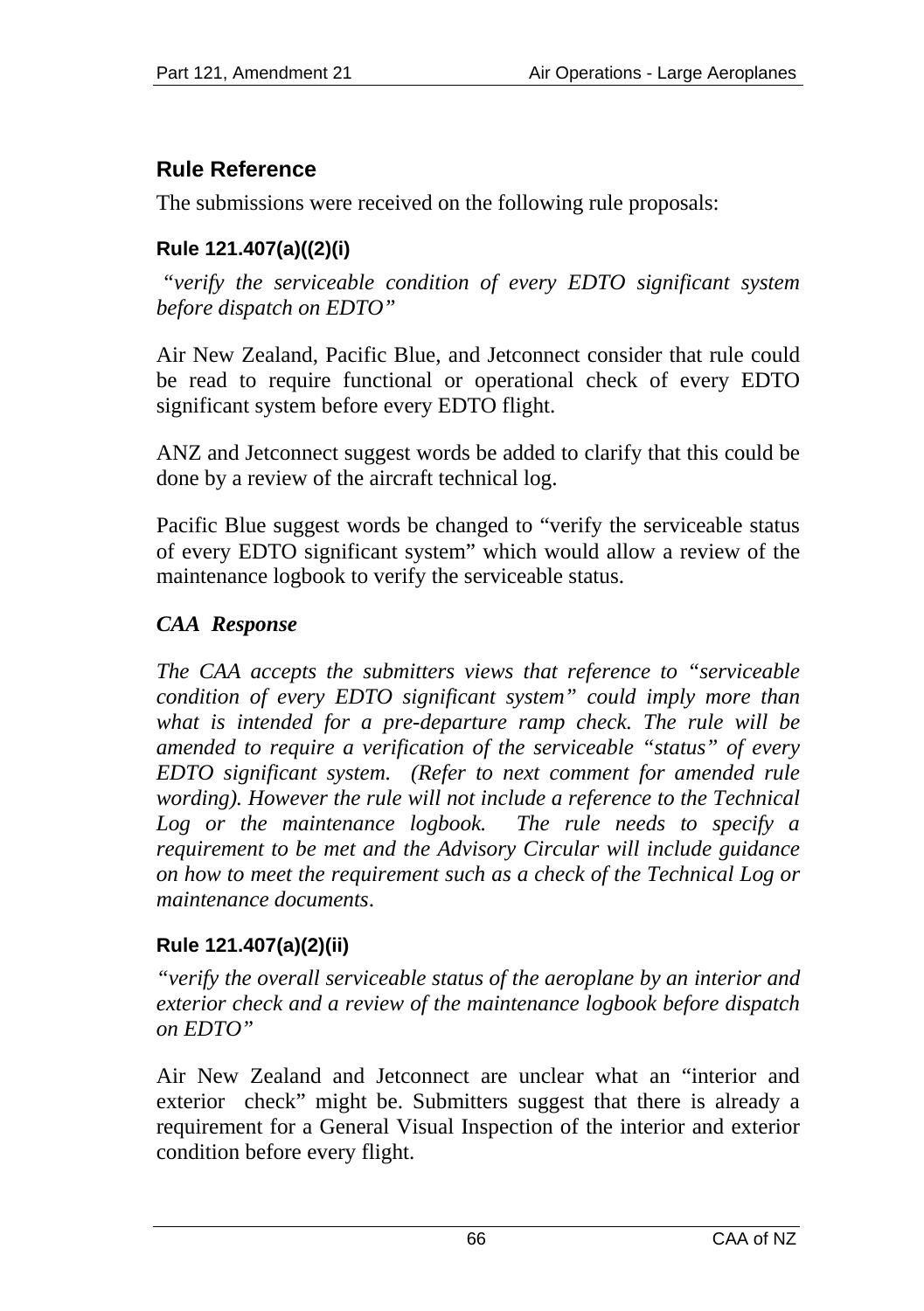ANZ suggests that rule should read "carry out a General Visual Inspection of the interior and exterior condition".

Jetconnect suggest that rule should read – "verify the overall serviceable status of the aeroplane by a review of the Technical Log".

# *CAA Response*

*The CAA accepts the submitters comments regarding the interior and exterior checks that these are standard practice anyway for any aircraft dispatch. The requirement to review the maintenance logbook is also probably not a reasonable requirement because the maintenance logbook is unlikely to be available at the ramp for a pre departure check. The document that is available is the Technical Log. However as stated above the rules should not specify how a rule outcome requirement needs to be met unless such detail is absolutely necessary. In this case the means of determining the serviceable status of the aeroplane should be provided as guidance information in the AC. The CAA also reconsidered the need for this rule and concluded that the requirement to verify the overall serviceable status of the aeroplane could be combined into rule 121.407(a)(2)(i).* 

*Rule 121.407(a)(2(i) will be amended to read* 

"verify the overall serviceable status of the aeroplane including every EDTO significant system."

#### **Rule 121.407(a)(2)(iii)**

*"determine oil levels and oil consumption rates for each engine, and APU if the APU is required for EDTO"* 

Pacific Blue does not accept the requirement to determine oil consumption rates before each EDTO dispatch. Submitter suggests that reference to "oil consumption rates" should be removed and wording amended to read - "(iii) determine oil levels for each engine, and APU (if the APU is required for EDTO and does not have automatic oil level monitoring). If engine or APU oil uplift is abnormal, check oil consumption rates."

Jetconnect suggests that the rule implies that engine oil consumption rates are determined as part of the pre-departure check. Submitter says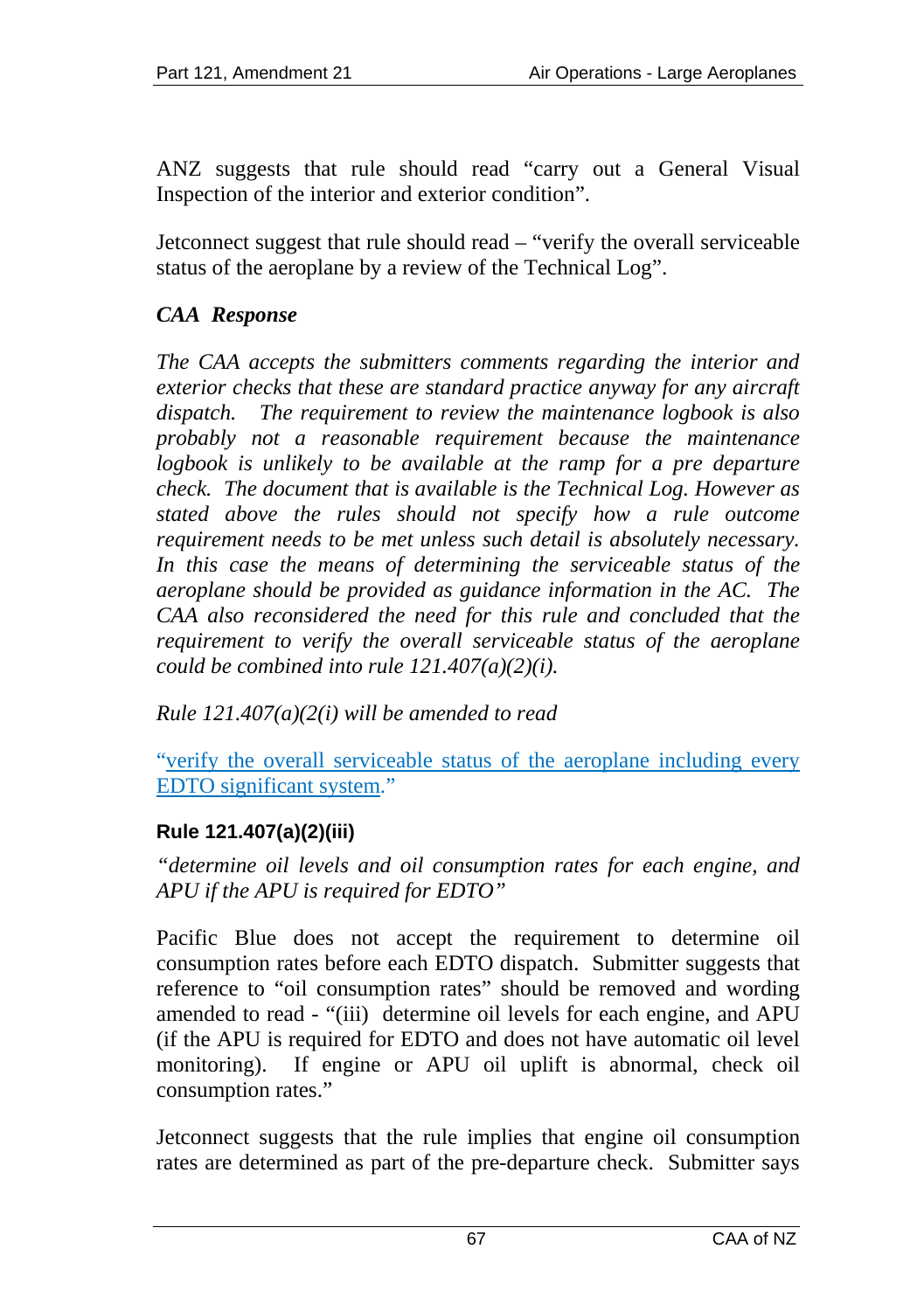that most operators check oil consumption rates as a stand-alone process away from the ramp. The submitter considers that some tasks, such as determining oil consumption rates, should not be forced into the predeparture check and instead should be built into the operator's maintenance programme. Submitter suggests that requirement to "determine oil consumption rates" be deleted from this pre-departure check and instead the requirement in  $121.407(a)(7)$  regarding engine oil consumption programme (and APU if needed) be enhanced with additional words that would require the oil consumption monitoring programme to include any oil added during the pre-departure service check and to provide an alert to the operator prior to an EDTO flight if the oil consumption monitoring programme revealed an adverse trend. Submitter also suggested that 121.407(a)(7) include an additional para to require APU oil level to be determined before every flight if the APU is required for EDTO.

# *CAA Response*

*The CAA agrees with the submitters comments that the determination of oil consumption rates is not a function to be carried out on a predeparture ramp check. The primary focus here is to check that the oil levels are within the acceptable limits. The rule will be amended to*: "verify that oil levels for each engine, and APU if the APU is required for EDTO, are within the acceptable limits."

*The CAA also considers that to ensure that the need to determine the engine oil consumption rates is not omitted, rule 121.407(a)(7) will be amended to read:* "an engine oil consumption monitoring programme for each engine, and APU if the APU is required for EDTO, that includes an alert function if any individual uplift of oil for an engine or the APU exceeds the manufacturers recommendations."

*The submitter's suggestion that rule 121.407(a)(7) needs to include an additional paragraph regarding checking oil levels before flight is not required as this requirement to determine APU oil level is already included in paragraph (a)(2)(iii).* 

#### **Rule 121.407(b)**

*"schedule of maintenance activities under para (a)(3) must not schedule any EDTO multiple identical system maintenance to be performed on an aeroplane during any period of scheduled maintenance"*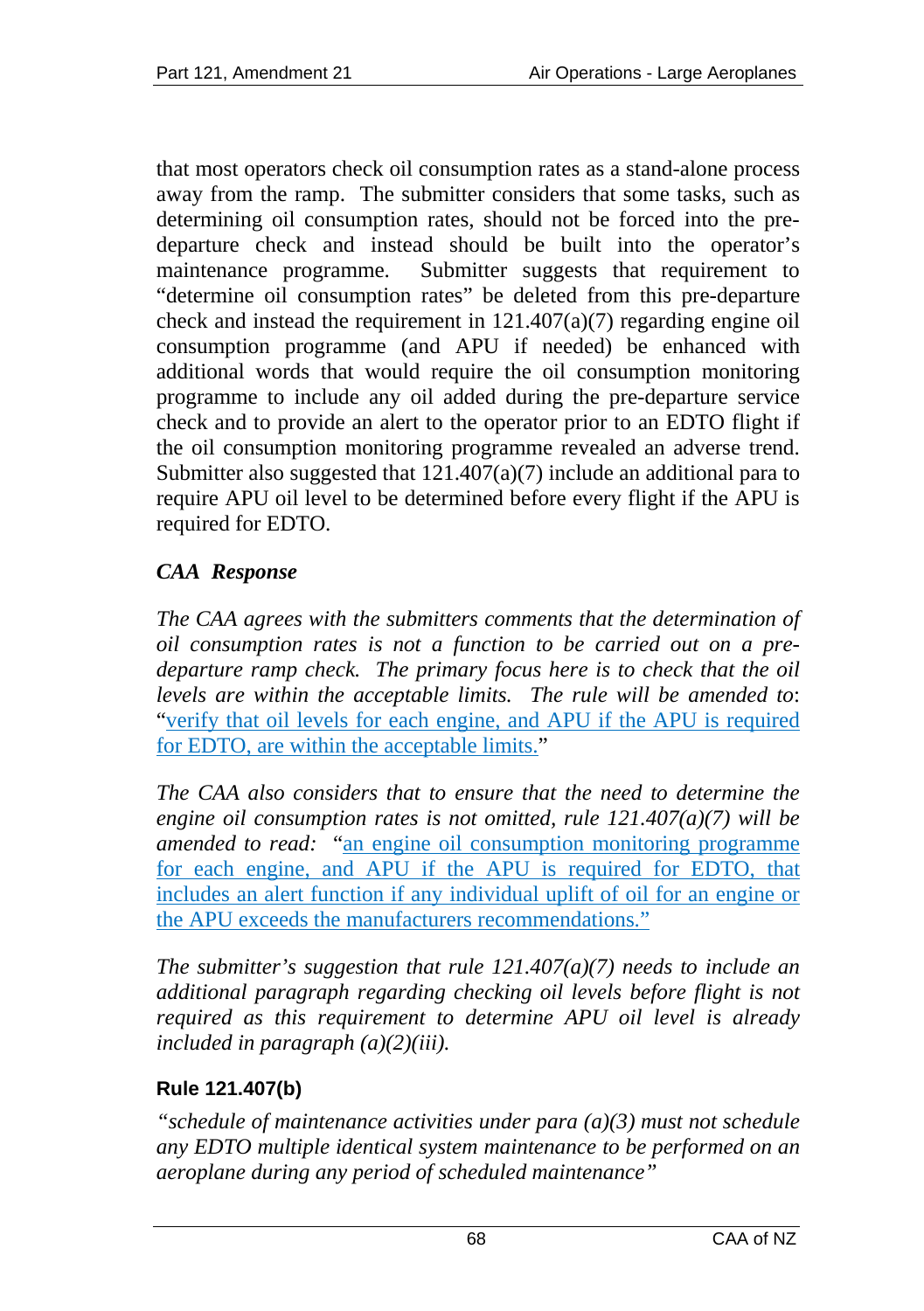Pacific Blue considers that the rule is too restrictive. Submitter does not agree with the 2 year transition period provided in 121.407(f) for B737 and considers that the rule should instead provide an ability to carry out multiple identical systems maintenance (where operationally difficult to avoid) with the appropriate additional levels of safety. Submitter suggests that the word "**must**" in the rule should be changed to read "**should**".

Boeing considers that it is not always possible to avoid performing dual maintenance activities during a heavy maintenance visit. Submitter says operators need to have a programme in place that protects for dual maintenance errors. Such a programme would use separate technicians or inspector oversight and include a proper verification process to ensure successful corrective action before dispatch. The submitter suggests rule be amended to read – "(b) The schedule of maintenance activities required under paragraph (a)(3) must **avoid scheduling wherever possible** any EDTO multiple identical system maintenance to be performed during any period of scheduled maintenance."

# *CAA Response*

*The CAA has had further discussions with one of the operators regarding the maintenance requirements for EDTO aeroplanes and has also considered the equivalent provisions in the Australian and USA*  rules. The CAA acknowledges that there can be instances when the *scheduling of multiple identical system maintenance cannot be avoided because it is part of the manufacturer's maintenance schedule particularly for heavy maintenance.* 

*The rule will be amended to provide an exception for when multiple identical system maintenance cannot be avoided and for the EDTO predeparture service checks.* 

# **Rule 121.407(e)(1) & (2)**

*"Procedures for multiple identical system maintenance must include– (1) a separate, appropriately authorised person to perform the maintenance action on each of the identical EDTO significant systems; and* 

*(2) another appropriately authorised person to perform an independent physical check of the maintenance performed by the person required under para (e)(1)"*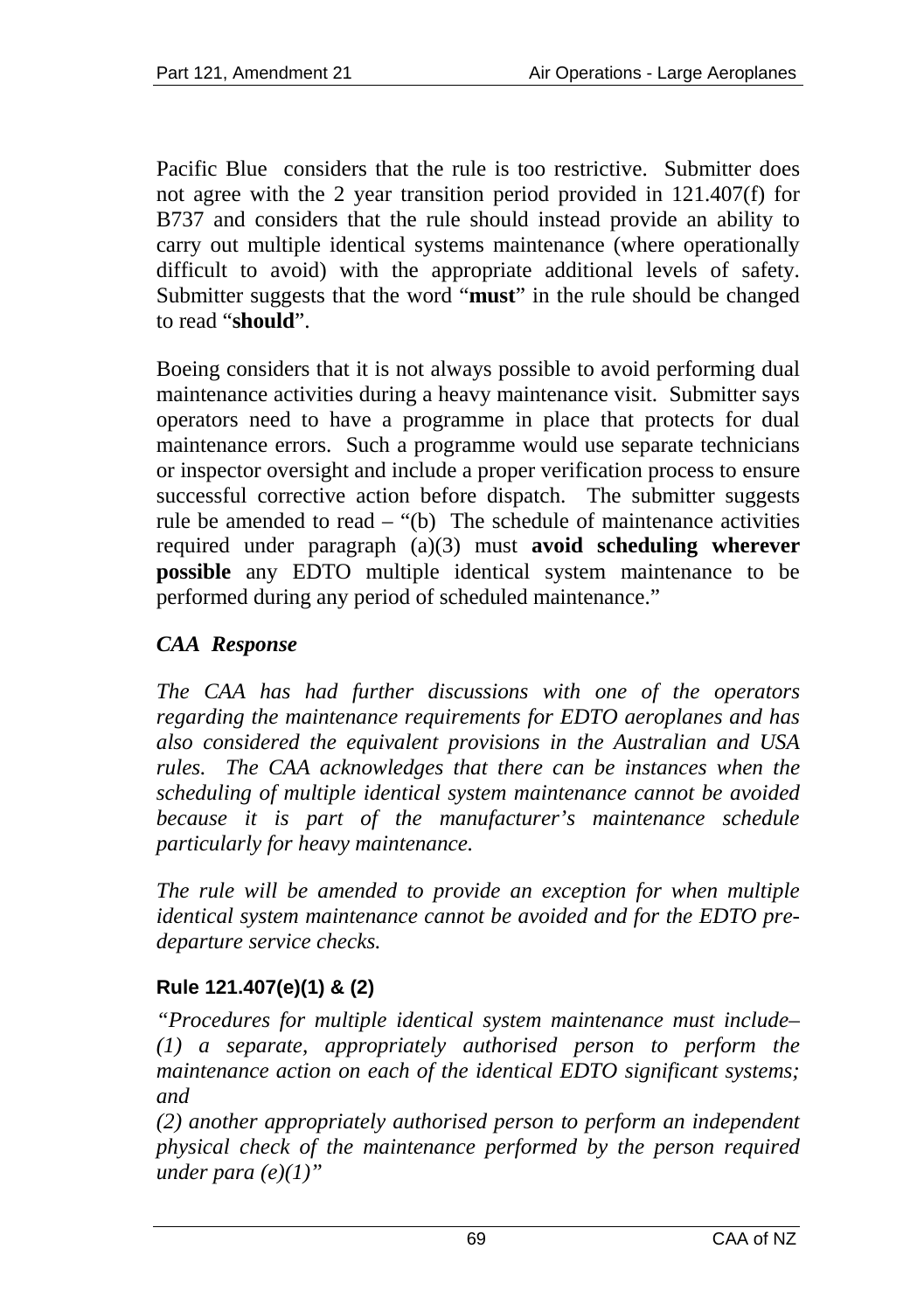Boeing considers that operators should be able to use either separate technicians OR a technician with an inspector to meet the requirement of the regulation and that both options would require proper ground verification processes in place prior to dispatch. Submitter suggests that the requirements in paragraphs (1) and (2) should be alternatives with "or" connecting the paragraphs instead of the consecutive requirement as is written with the "and".

# *CAA Response*

*The CAA does not accept the submitter's comment and suggested change to the rule.* 

*The CAA considers that at least 3 appropriately qualified persons are required to ensure the airworthiness integrity of the aeroplane after any "multiple identical system maintenance". Two separate appropriately qualified persons (engineers) are required to perform the actual maintenance work on each of the EDTO significant systems, and another 3rd person (appropriately qualified) to perform the independent check of the maintenance work carried out by each of the engineers.* 

# **Rule 121.407(f)**

*Rule provides a 2 year transition period for operators of B737 and A320 aeroplanes to update the maintenance programme for the aircraft to remove any scheduling of multiple identical system maintenance during any period of scheduled maintenance.* 

Air New Zealand and Jectonnect request a permanent exception for B737 aeroplanes from the requirement in 121.407(b).

The submitters advise that the MPD drives operators to schedule EDTO multiple system maintenance during "heavy" maintenance visits. They say that current published data from the OEM does not point to any other way of maintaining the aeroplanes and that it would be very difficult and costly not to perform scheduled EDTO multiple identical system maintenance during "heavy" maintenance visits.

The submitters suggest that B737 aeroplanes should be excluded from the requirement in 121.407(b) for a scheduled "C" check or higher (scheduled maintenance visit of 3 days or more (Jetconnect)) provided the maintenance performed in accordance with 121.407(e).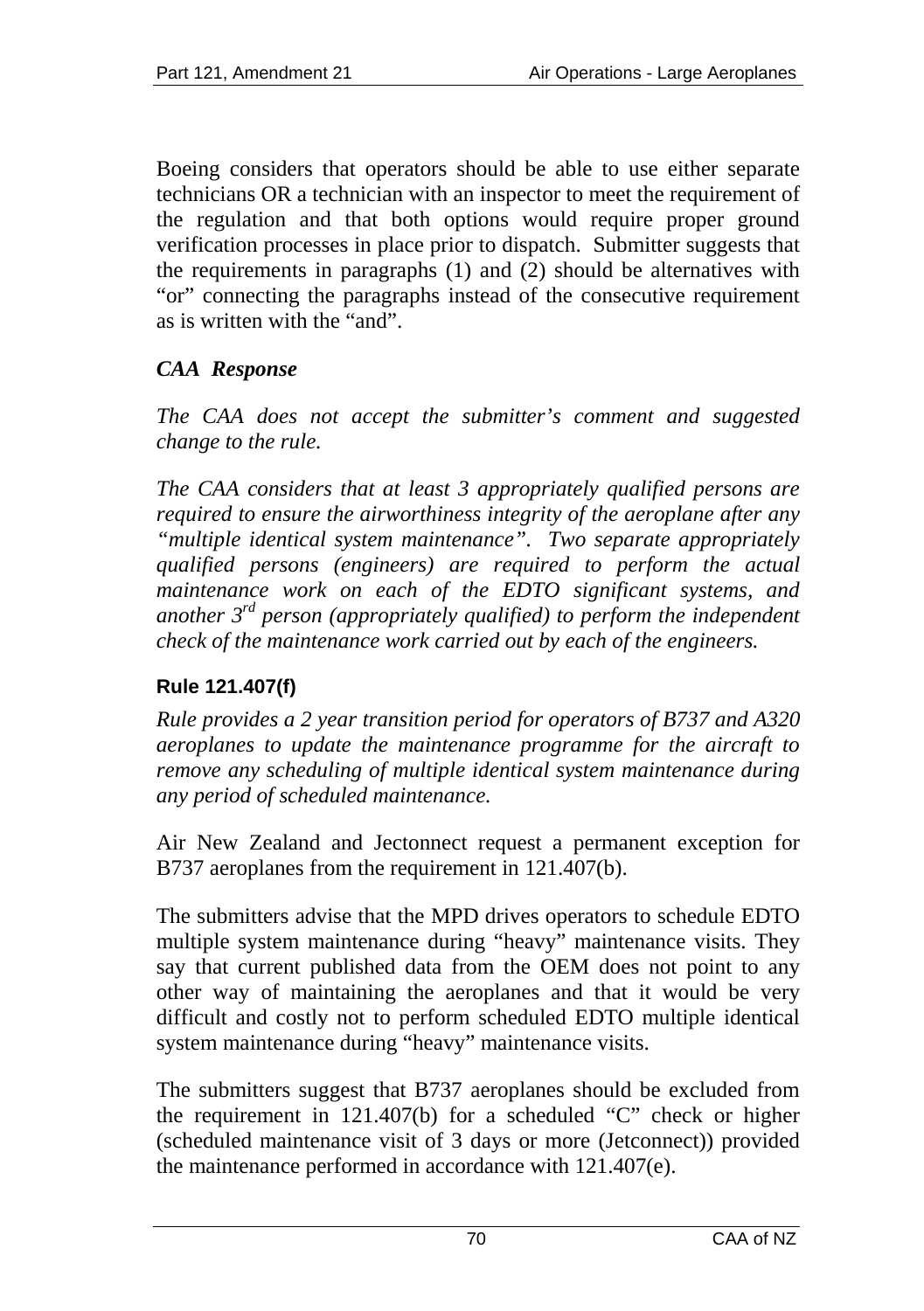# *CAA Response*

*The CAA accepts the submitters comments regarding the problems that would be involved in trying to amend the maintenance schedules for the "heavy" maintenance visits for the B737 aeroplanes.* 

*However with the inclusion of an exception provision in rule 121.407(b) as detailed above, the exception for B737 aeroplanes is no longer required.* 

*Rule 121.407(f) is deleted.* 

# **Rule 121.407(f)**

Air New Zealand requests that the transition period for the operator to amend the scheduled maintenance programmes for A320 aeroplanes be extended to 5 years instead of the proposed 2 years.

Submitter says the change will require a large investment to change the maintenance programme for the A320 and carry out bridging maintenance to transition over to the new programme. A 5 year period instead of 2 years would allow operator to accommodate the transition effort and costs over a reasonable time frame.

# *CAA Response*

*As detailed above, rule 121.407(b) will be amended and there will be no need to provide a transition period for the A320 aeroplanes.* 

*Rule 121.407(f) is deleted.*

# **Rule 145.60(c)(2) and (3)**

*"(c) Person may be authorised to certify a component for release-toservice after maintenance if the person has –* 

*(2) 36 months of practical aviation related experience with the procedures, practices, materials, tools, machine tools......etc; and* 

*(3) 6 months of supervised experience directly relevant to the component for which authorisation is sought."*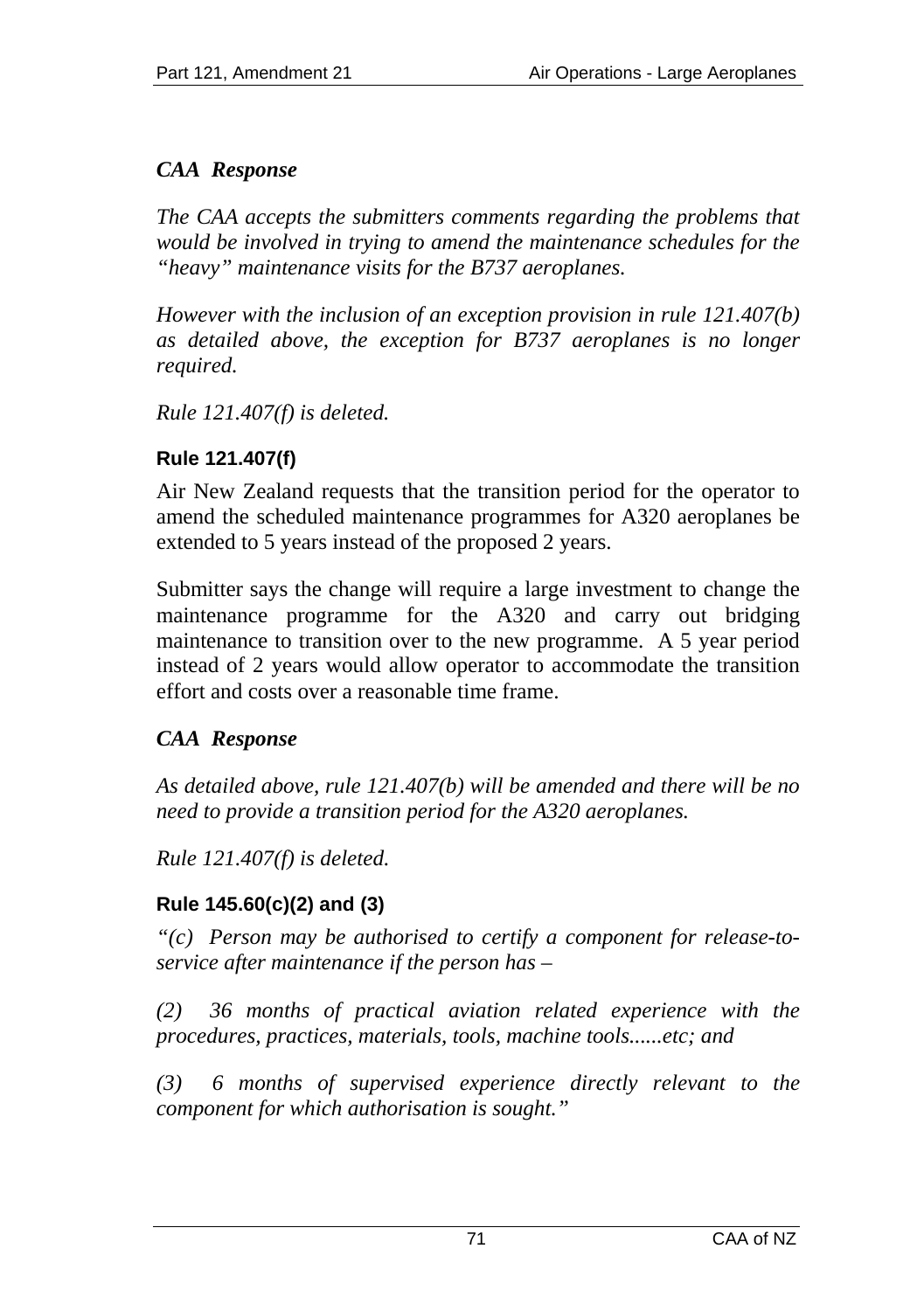Boeing recommends that the amount of required practical aviation experience and the amount of supervised experience be reduced as long as it is replaced with sufficient training and on-the-job training for proficiency. Submitter considers that the current requirement would restrict the hire of new personnel who may not have some of the practical experience on the aeroplane but may bring knowledge of new technology to the team. Also requirement could cause difficulties for new aeroplane programmes where persons do not have specific aeroplane experience.

### *CAA Response*

*The submitter's comments are noted but amendments to this part of the rule are not being considered as part of the consequential amendments specifically required for the EDTO rule proposals*.

#### **145.60(e)(1)(i) and (ii)**

*"(e) A person must not be authorised to –* 

*(1) certify an aircraft or component for release-to-service after maintenance unless the person –* 

 *(i) has been examined by an appropriate senior person for familiarity... etc; and* 

 *(ii) has been examined by an appropriate senior person for technical competence ... etc."*

Boeing suggests that the term "senior person" be replaced with the term "qualified person". Submitter suggests that the term senior person is vague and appears irrelevant as there is no qualification mentioned.

#### *CAA Response*

*The term "senior person" used in these rules refers to the senior persons required under rule 145.51 which prescribes the personnel requirements for an Aircraft Maintenance Organisation certificated in accordance with Part 145. One of the persons required under rule 145.51(a)(2)(ii) is a senior person responsible for personnel authorisations*.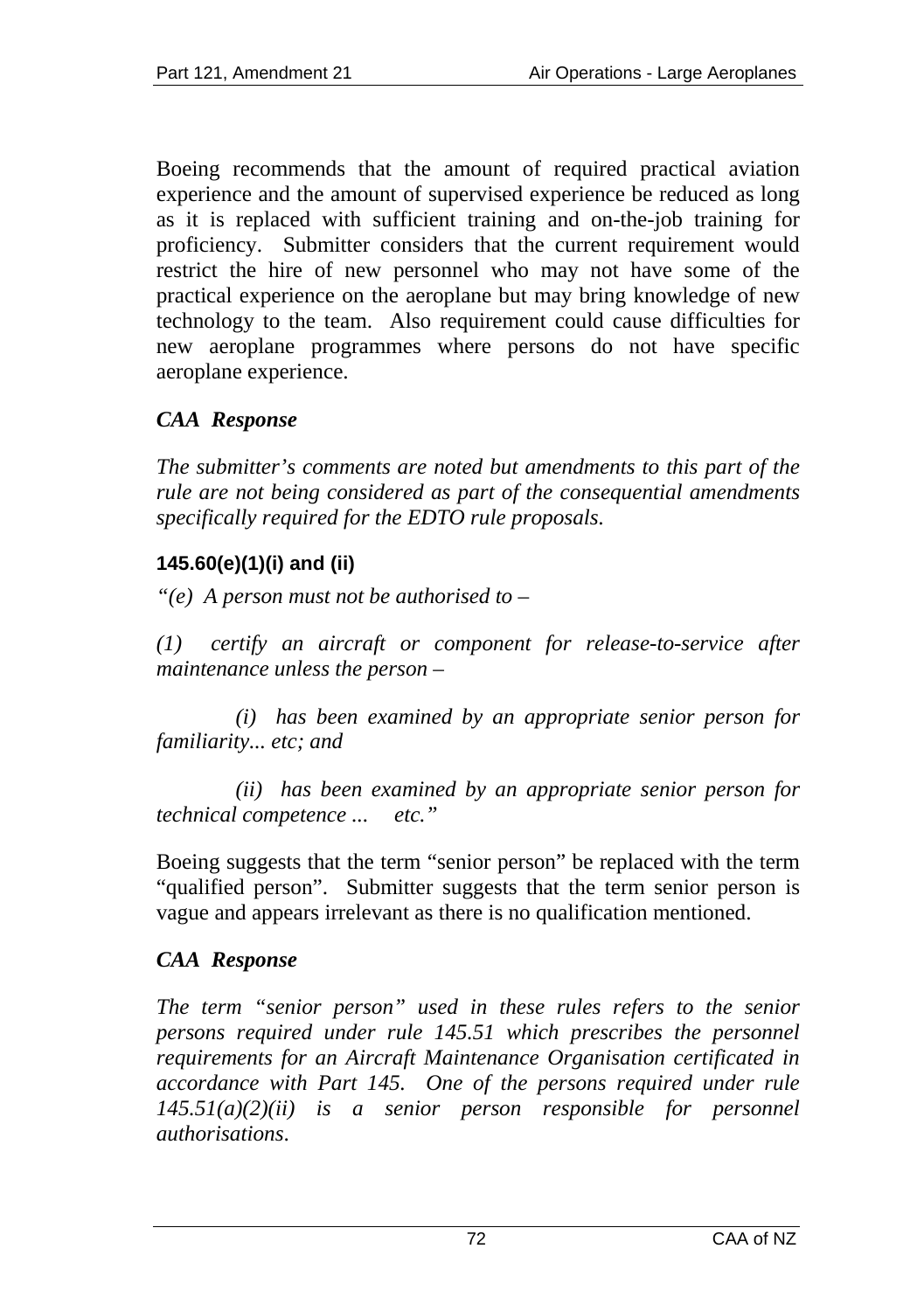## **Rule 121.951(a)**

Boeing noted a typographical error in the cross reference to 121.165.

## *CAA Response*

*Error corrected* 

## **Rule 121.951(b)**

*"For the purpose of this Part, a holder of an air operator certificate, who immediately before [date rules come into force], was authorised to conduct extended-range twin-engine operations (ETOPS) using an aeroplane with 2 turbine powered engines is deemed to be authorised in accordance with this Subpart to conduct EDTO using the same aeroplane airframe/engine combinations and on the same routes and to the same maximum diversion time as was authorised for ETOPS.* 

Airwork Flight Operations commented that Airwork currently holds a 75 minute ETOPS approval to operate 3 B737 freighter aeroplanes in Australia Perth to Melbourne. Submitter seeks assurance that this 75 minute ETOPS approval will not be affected by the rule amendments.

## *CAA Response*

*Rule 121.951(b),which has been moved to the end of Subpart N provide more transparency to be rule 121.981 Transition for existing ETOPS, provides for any existing ETOPS authorisation using a twin turbine aeroplane to be deemed to be an EDTO authorisation under the new rules using the same aeroplane airframe/engine combination on the same routes and to the same maximum diversion time as was authorised for ETOPS. These existing ETOPS operations will have to be conducted in accordance with the applicable EDTO operating rules prescribed in Subpart N.* 

*However this would become a problem for an existing 75 minute ETOPS authorisation for an aeroplane that is not certificated for extended range operations beyond 60 minutes. Such an operator would not be able to seek authorisation for a new 75 minute route under their existing ETOPS authorisation and the operator's extended range authorisation could not be renewed for a non-certified aeroplane when the air operator certificate expired at the end of the 5 yearly certification period.*